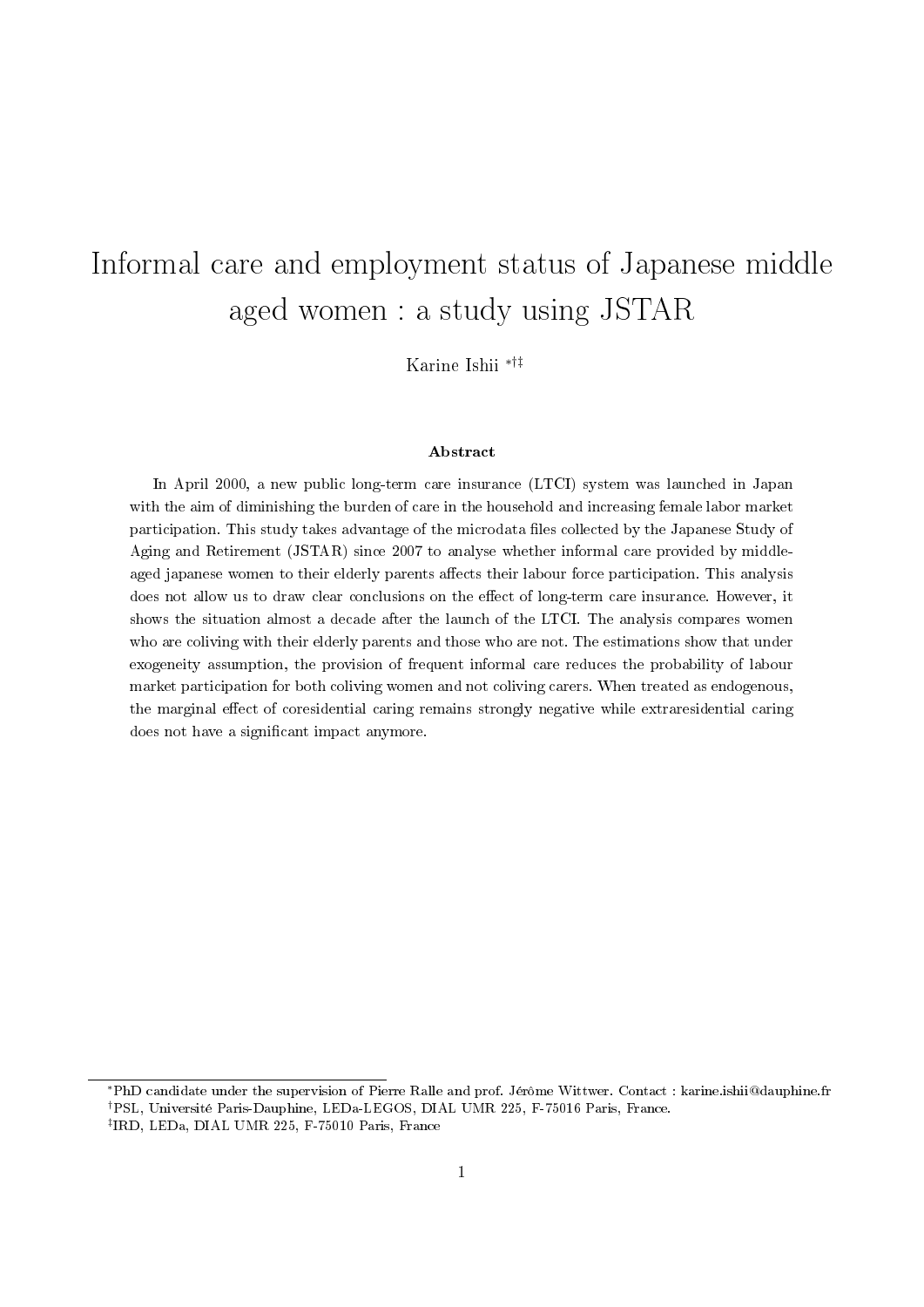## 1 Introduction

With the rapidly ageing population, OECD countries are currently facing two major challenges. First, the growing proportion of pensioners raises concerns about the sustainability of the public pensions system. Second, the increase of the population aged 80 and over is likely to increase the demand for caregiving for the elderly. To solve these problems, numbers of countries tend to conduct policies with the aim to increase employment of two particular groups (women and older workers) and simultaneously to promote inhome-care. Since elderly care to those who are not in institution is mainly brought by middle-aged women (spouses and daughters), analysing the relationship between labor supply and caregiving among this group of the population is an important issue.

The issue is particulary interesting for Japan which experienced a far larger increase in its ageing population than any other western country, and implemented a mandatory public long-term care insurance in order to face the growing need for elderly care. The purpose of this article is to provide new evidence on whether informal care provided by middle-aged japanese women to their frail parents affects their labour force participation, using the recently developped multi-disciplinary micro database Japanese Study of Aging and Retirement (Jstar).

In the post-World War II period, Japan's fertility decline was the earliest to occur in the world and also the greatest among all the industrialized nations [\(Ogawa et al., 2009\)](#page-31-0). In 2010, Japan had the highest proportion of elderly people in the world  $^{1}$  $^{1}$  $^{1}$ . 22.7% of the Japanese people are 65 years or over against an average of 18.3% in Western Europe and 13.1% in the United States. The proportion of those aged 80 or over was also the most important in 2010 with 6.3% and is likely double by 2030 to reach 12.7%.

In response to the rapidly ageing population, the Japanese government conducted two main policies in regards to elderly care during the last two decades. In 1989 a major 10-years projet called the Golden Plan was launched in order to promote in-home care for the elderly [\(Ogawa et al., 2010\)](#page-31-1). The main objective of the Golden Plan was to improve services for the elderly who live at home [\(Ogawa and](#page-31-2) [Retherford, 1997\)](#page-31-2) while long-term care was provided by each municipality as part of the social welfare policy program [\(Shimizutani et al., 2008\)](#page-31-3). The Golden Plan was hugely popular but also created many problems : spending increased rapidly ; local government faced management difficulties ; the definitions of eligibility, the types and the amount of services provided varied largely between localities [\(Tamiya](#page-31-4) [et al., 2011\)](#page-31-4). In April 2000, a mandatory public long-term care insurance (LTCI) was initiated. Since then, all insured people certified as *needing care* have been entitled to receive care services with  $10\%$  of co-insurance payement. The amount of services they can receive depends on the level of certification.

Surprisingly, only few studies analyze the relationship between female labor market behavior and caregiving to elderly parents after the launch of the LTCI in 2000. Two studies focused on the effect of introducing the LTCI on female labor market participation using difference-in-difference approaches.

<span id="page-1-0"></span><sup>1.</sup> World Population Prospects : The 2010 Revision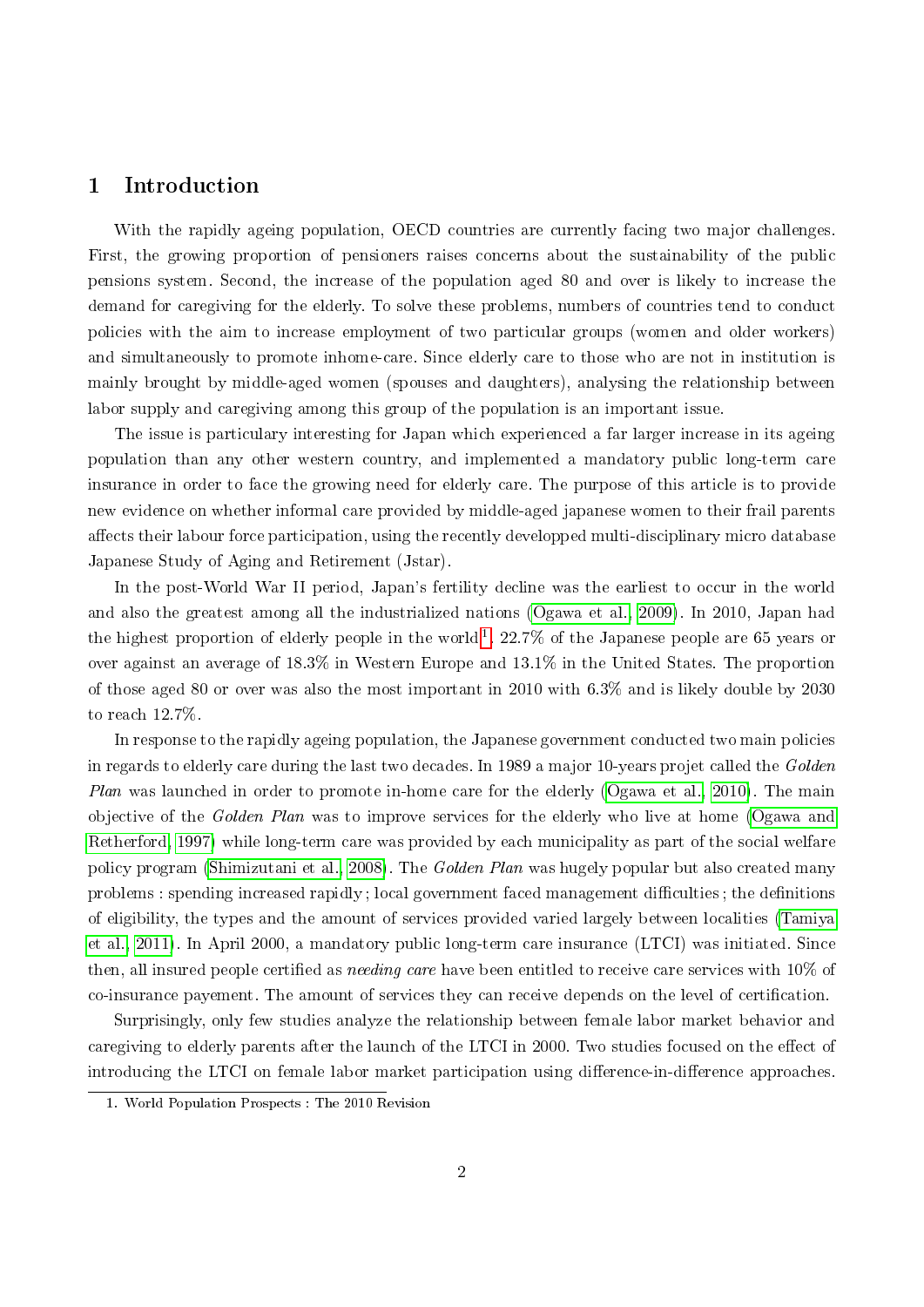Taking advantage of data sets of Survey on Long-term Care Users, one prior to and two others after April 2000, [Shimizutani et al.](#page-31-3) [\(2008\)](#page-31-3) showed no effect in 2001 but a large and positive effect in 2002. Using 1998 and 2004 data from the Comprehensive Survey of People's Living Conditions (CSPLC), [Tamiya et al.](#page-31-4) [\(2011\)](#page-31-4) found that time spent on care by family members dropped and that introducing LTCI increased the probability of being employed. But those two effects were mainly observed for high income carers. Finally, to the best of our knowledge, only one forthcoming study analyzes the causal effect between caregiving and labor supply when the LTCI program matured. [Yamada and Shimizutani](#page-32-0)  $(2014)$  use micro-level data from the CSPLC to estimate the effect of caring on labour supply for coresident carers in 2010. They find a negative effect of care provision on labour market outcomes of the main caregivers at home in terms of probability of working, employment status and hours worked. According to their study, LTCI program mitigates partially this negative effect.

The originality of this paper is twofolds. First, we use data from 2007 to 2011 which is almost a decade after the launch of the mandatory Long Terme Care Insurance (LTCI) established in order to face the raising demand for caregiving. Second, in contrast with the work of [Yamada and Shimizutani](#page-32-0)  $(2014)$  which focuses only on co-residential care, our paper attempts to analyze the difference between co-residential care and extra-residential care.

According to the seventh round of the International Survey of Lifestyles and Attitudes of the Elderly (Cabinet Office, 2010) the proportion of the elderly aged 60 and older living with a grand-child was 17.7% while it was 8.4% in the United States and 1.7% in Germany. Two reasons may be listed to explain the high frequency of multigenerational households in Japan. First, as documented by [Ogawa](#page-31-5) [and Ermisch](#page-31-5) [\(1996\)](#page-31-5) and [Ogawa et al.](#page-31-0) [\(2009\)](#page-31-0), several authors explain the high rate of multigenerational household by a deep rooted Confucian teaching of filial piety which continues to affect various aspects of society. Second, a chronic shortage of licensed daycare centers for children and out-of-school hours care centers make it difficult for women to continue working after giving birth [\(Oishi and Oshio, 2006\)](#page-31-6). Living with parents may be a strategy to decrease the burden of child rearing and continue to work.

Although multigenerational households are still commonplace and play an important role in Japan in comparison to other industrialized western countries, they are also undeniably declining continuously since several decades. The proportion of three-generation households dropped from 15.3% in 1986 to  $7.9\%$  in [2](#page-2-0)010<sup>2</sup>. Therefore, it seems essential to analyse the impact of caring for both coresident carers and extraresident carers separately.

The paper first performs the analysis using Probit Models on different samples assuming the exogeneity of informal care in respect to labour force participation decision. The estimations show that under the exogeneity assumption, the provision of frequent informal care reduces the probability of labour market participation for both coliving women and not coliving carers. Weekly and daily care decrease greatly the probability for an extra-residential carer to work while only daily care affects co-residential carers' work. As we suspect caring to be endogenous with respect to employment, this

<span id="page-2-0"></span><sup>2.</sup> mwhl.co.jp, Basic Survey on People's Life (in Japanese)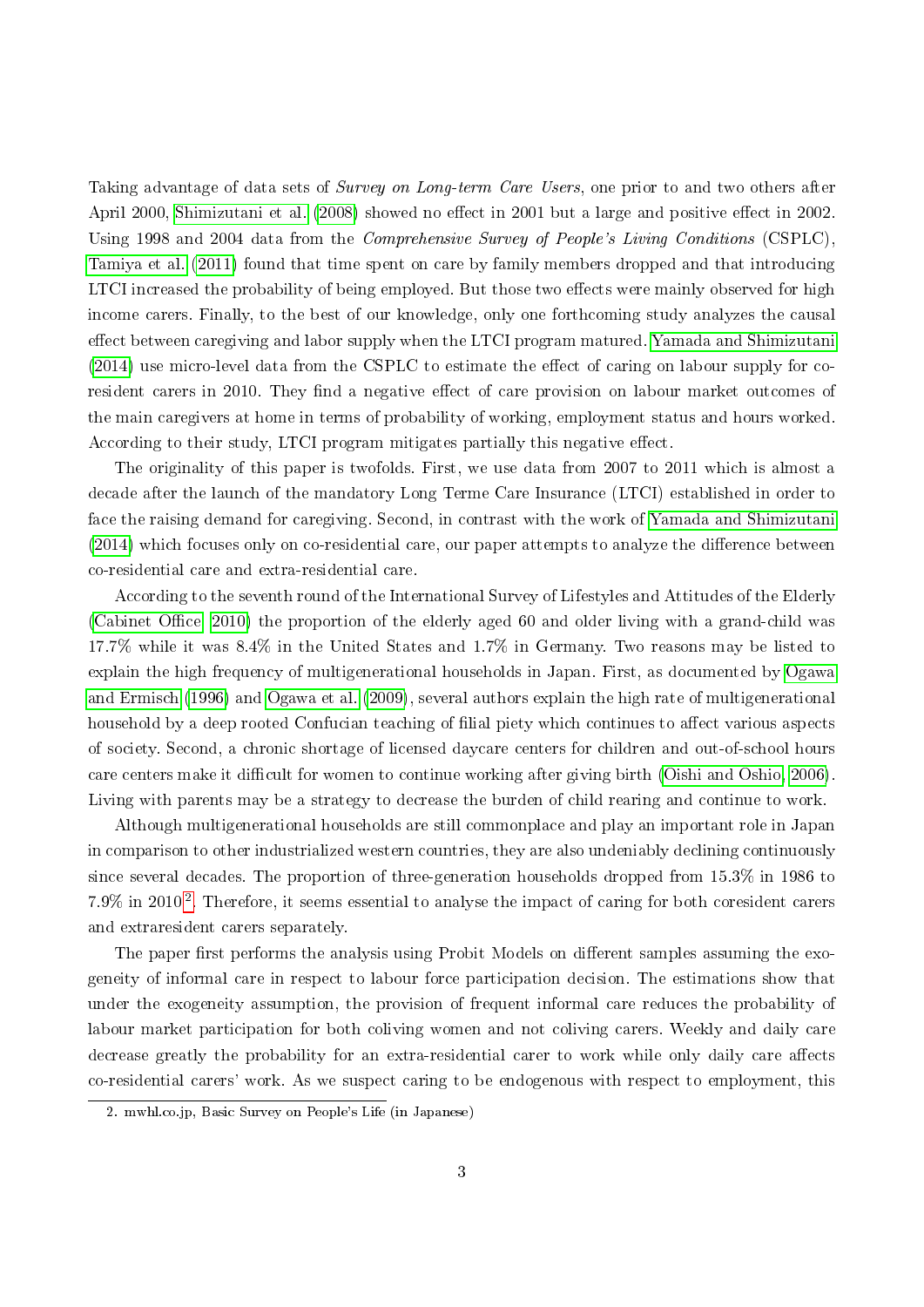paper then attempts to address the sources of endogeneity using an instrumental variable method. Parents' age is used as an instrumental variable. When treated as endogenous, the marginal effect of coresidential caring remains strongly negative while extraresidential caring does not have a signicant impact anymore.

The remainder of this paper is organized as follows. Section [2](#page-3-0) reviews the previous literature. In section [3,](#page-6-0) we present the description of the data and the variables retained. Section [4](#page-10-0) presents the empirical methods and provides the estimation results.

## <span id="page-3-0"></span>2 Literature

#### 2.1 Informal care and labor market participation

Caring may affect labor market supply through several channels. Four effects are suggested in the literature [\(Carmichael and Charles, 1998;](#page-29-1) [Heitmueller, 2007;](#page-30-0) [Fontaine, 2010\)](#page-30-1) : the substitution effect. the *discrimination effect*, the *income effect* and the *respite effect*. Among them, the substitution effect is probably the most intuitive effect. Under time constraint, a caregiver has to allocate his time between work, caring or leasure. This effect can be analyzed with a simple model developped by [Johnson and](#page-30-2) [Lo Sasso](#page-30-2) [\(2000\)](#page-30-2) based on the standard economic assumption that individuals are utility-maximizers. In their model, individuals allocate their time between paid employment, leisure and care of elderly parents under budget and time constraints. Assuming that decisions are made by altruistic adult children and that parents are passive recipients, the model predicts that adult children reduce their labor supply when they increase the number of hours they spend caring for their parents. Working and caregiving appear as two competing activities.

The discrimination effect occurs more indirectly. If we assume as [Carmichael and Charles](#page-29-1) [\(1998\)](#page-29-1) that caring decreases the wage rate of the carer for being less reliable (higher absence or sickness rate) or taking less responsibilities, the opportunity costs of time, leisure and informal care are less costly. Therefore, with lower expected earnings, carers may be less likely to participate in the labor market. Yet, caregiving may lead to additionnal costs which would encourage informal carers to increase labor supply. This *income effect* should be more significant in an environment in which formal care services are broadly available. Finally, according to the respite effect, individuals involved in caregiving may desire to take breaks from caring responsibility by working. As documented by [Le Bihan-Youinou et al.](#page-30-3) [\(2006\)](#page-30-3), working can be a strategy to avoid being fully commited to caring. The respite and income effects impact positively labor supply while the substitution and discrimination effects have a negative impact on labor supply. The net effect of informal care provision on labour market participation is therefore theorically unknown.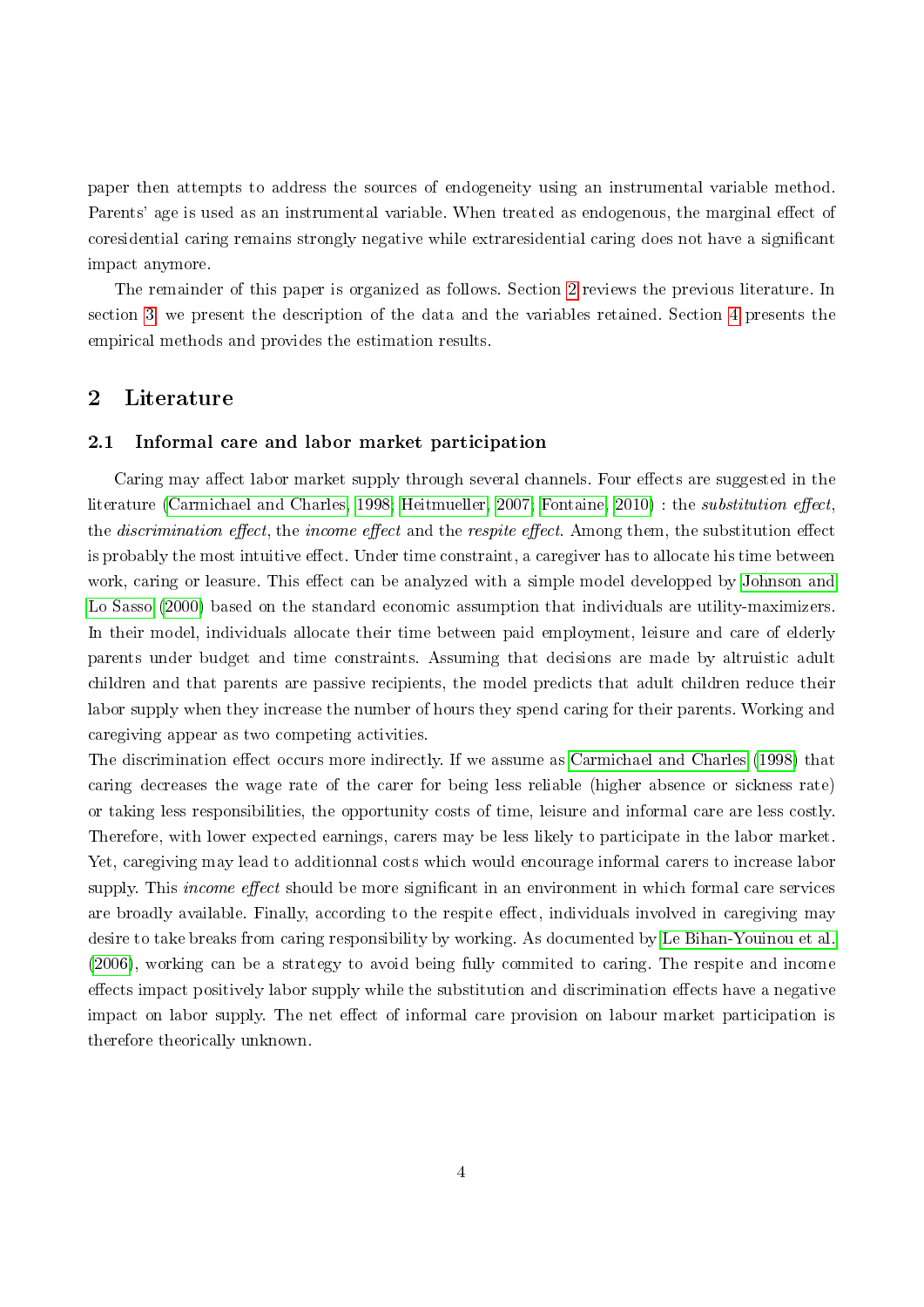#### 2.2 Empirical studies

Untill recently, studies estimating the effect of caring on labor market participation were mainly based on US data (Wolff and Soldo, 1994; [Stern, 1995;](#page-31-7) [Ettner, 1995,](#page-30-4) [1996;](#page-30-5) [Johnson and Lo Sasso,](#page-30-2) [2000;](#page-30-2) Wolff, 2006; [Van Houtven et al., 2013\)](#page-32-3). Since the 2000s, studies on the relationship between informal care and employment started to be carried out in UK [\(Carmichael and Charles, 1998,](#page-29-1) [2003;](#page-29-2) [Heitmueller, 2007;](#page-30-0) [Heitmueller and Inglis, 2007;](#page-30-6) [Michaud et al., 2010\)](#page-30-7) and Europe [\(Crespo, 2006;](#page-29-3) [Bolin et al., 2008;](#page-29-4) [Casado-Marín et al., 2009;](#page-29-5) [Kotsadam, 2011;](#page-30-8) [Ciani, 2012\)](#page-29-6). The papers focusing on Europe have been particularly expanding since the developpement of the Survey of Health Ageing and Retirement in Europe (SHARE) in the mid-2000s. We can also mention several analyses performed in Australia [\(Berecki-Gisolf et al., 2008;](#page-29-7) [Leigh, 2010\)](#page-30-9) and in Japan [\(Shimizutani et al., 2008\)](#page-31-3).

The results obtained from the empirical studies analysing the causal effect of care provision on the labour supply have been mixed. However, when the intensity or the quantity of the caregiving is taken into account, the results are more converging (for women) : high intensity care or caregiving more than a certain amount of hours (e.g. 20 hours a week) seems to have a negative effect on the probability of labour participation.

Except for a few exceptions [\(Carmichael and Charles, 1998,](#page-29-1) [2003\)](#page-29-2), most of the studies conducted since the middle of the 90s tackle the potential endogeneity of caregiving with respect to employment. Indeed, if we suspect caregiving to affect labour market participation, employment status may also play a role in the care provision leading to reverse causality. As noticed by [Fontaine](#page-30-10) [\(2011\)](#page-30-10) the most frequently used method in order to treat endogeneity is the instrumental variable method. The model generally contains an equation of the care provision and an equation of the labour supply that includes the instrumented care provision as a regressor. The coefficients can be estimated in two steps or simultaneously by maximum likelihood. [Casado-Marín et al.](#page-29-5) [\(2009\)](#page-29-5) are one of the few who did not use instruments but opted for matching and difference-in-difference methods.

[Carmichael and Charles](#page-29-1) [\(1998\)](#page-29-1) investigate the influence of informal care reponsibilities on the labour supply of women in the UK using a sample of women aged 21 to 59 from the General Household Survey (GHS). They find that informal carers who care for less than 20 hours per week are more likely to participate in the labour market but tend to work for fewer hours per week than otherwise similar noncarers. Furthermore, informal carers who care for 20 hours or more a week are less likely to participate in the labor market. Using US data from the Health and Retirement Study (HRS), [Johnson and Lo Sasso](#page-30-2) [\(2000\)](#page-30-2) estimate simultaneous panel data models of annual hours of paid work and the provision of care. They performe their analysis on a sample of men and women aged 53 to 65 and conclude that caring for a frail parent reduces labour supply for both genders. [Crespo](#page-29-3) [\(2006\)](#page-29-3) estimates the causal effect of providing "intensive" informal care to elderly parents on labour market participation decisions for European women aged between 50 and 60. When she uses a biprobit model and a treated care variable as endogenous in the labour participation equation, she finds a stronger negative effect of caring on labour participation than under exogenous assumptions. [Bolin et al.](#page-29-4) [\(2008\)](#page-29-4)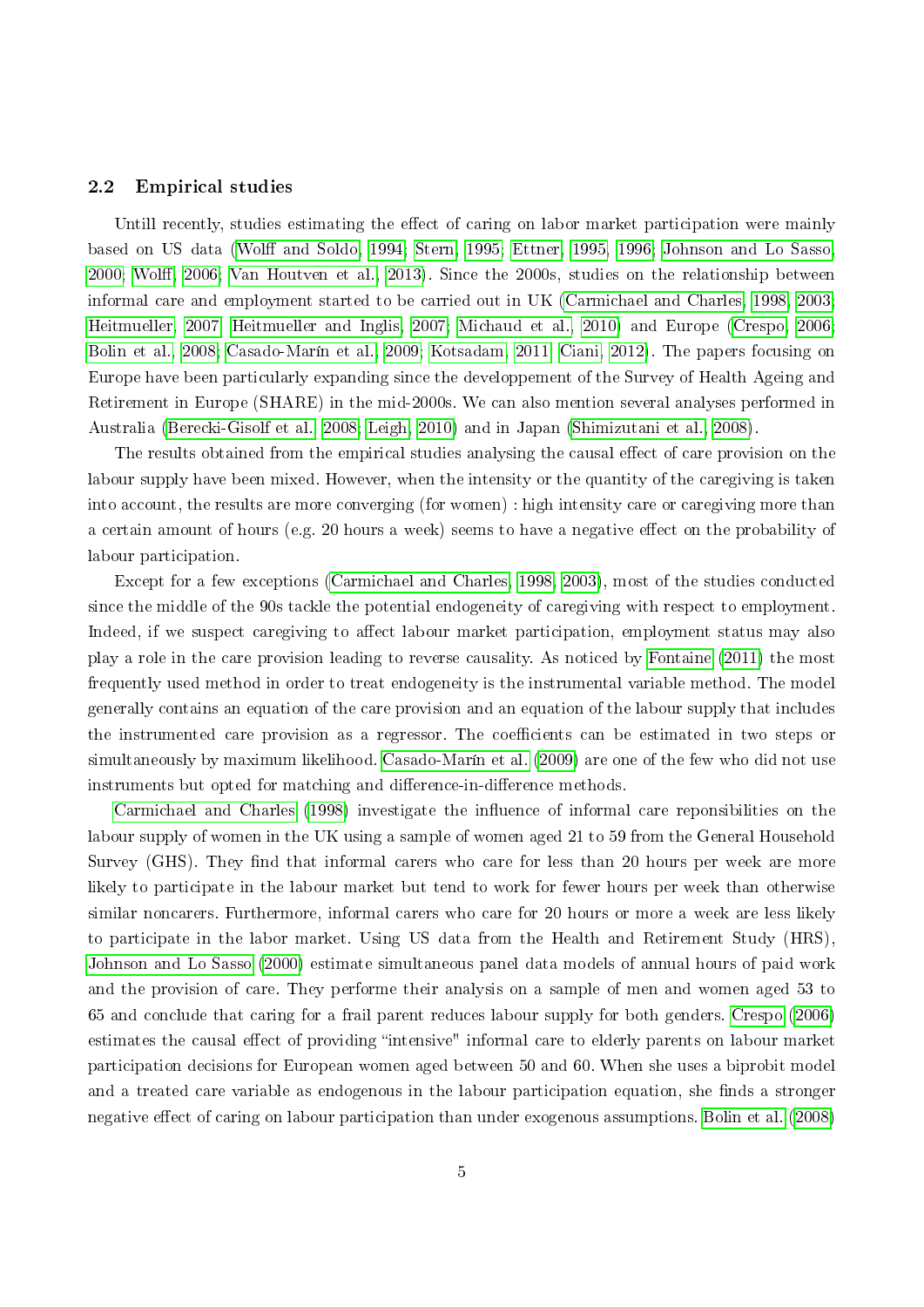also examine the impact of hours of informal care provided on the probability of employment, hours worked and wages using SHARE. They attempt to treat the endogeneity issue with an instument but can not reject the exogeneity assumption. They find a negative and significant effect of care on the probability of employment but not on working hours. Using longitudinal data from HRS[,Van Houtven](#page-32-3) [et al.](#page-32-3) [\(2013\)](#page-32-3) examine the relationship between informal care and work. They particularly distinguish the employment status and retirement status. They use a panel dimension in order to control for timeinvariant individual heterogeneity, and a instrumental method to control for endogeneity. They find that female caregivers are more likely to be retired, and caring appears to have a negative effect for female care providers who remaine working, .

Using the National Survey of Families and Households (NSFH) of 1987, Wolff and Soldo [\(1994\)](#page-32-1) first simultaneously estimate the probability of providing parent care and of being employed. In a second step, they estimate the effect of caregiving on working hours conditional on being employed. They show no signicant relationship between the provision of parental care and female labor supply. [Casado-](#page-29-5)[Marín et al.](#page-29-5) [\(2009\)](#page-29-5) examine the effect of becoming a caregiver on the probability of employment using matching and difference-in-difference methods on a sample from the European Community Household Panel (1994-2001). Their results suggest that becoming a caregiver does not significantly affect the decision of being employed. Wolff and Soldo [\(1994\)](#page-32-1) and [Casado-Marín et al.](#page-29-5) [\(2009\)](#page-29-5) do not take into account the intensity of caring.

Several authors have analysed the effect of caring on employment by distinguishing coresident and extra-resident caregivers [\(Ettner, 1995,](#page-30-4) [1996;](#page-30-5) [Heitmueller, 2007;](#page-30-0) [Michaud et al., 2010\)](#page-30-7). They all find stronger negative effects (although not necessarily significant) of co-residential care compared to nonco-residential care. [Ettner](#page-30-4) [\(1995\)](#page-30-4) estimates a two-part model using data from the Survey of Income and Program Participation (SIPP). She finds a negative and significant effect of coresidential care on female labour but no significant effect for extra-residential caregivers. Using the same method but different data (NSFH 1987), [Ettner](#page-30-5) [\(1996\)](#page-30-5) finds that the magnitude of the caregiving effect is larger for women than for men and for coresidence than for non-coresidential care. But the effect is significant only for women providing extra-residential care. Using an instrumental variable approach and panel techniques, and employing data from the British Household Panel Study (1991-2002), [Heitmueller](#page-30-0) [\(2007\)](#page-30-0) highlights the absence of endogeneity for co-residential carers, but indication of endogeneity for extra-residential carers. He finds that providing care within the household significantly reduces the employment probability while extra-residencial care has no impact. Finally, [Michaud et al.](#page-30-7) [\(2010\)](#page-30-7) develop a dynamic model to analyse the pathways through which caregiving and employment interact. Using also data from the British Household Panel Study  $(2000-2005)$ , they find that co-residential caregiving is negatively associated with future employment while the effect of extra-residential care is smaller and statistically insignicant.

To our knowledge, no study analyses at the effect of caregiving in Japan splitting the coresidents and the extra-residents.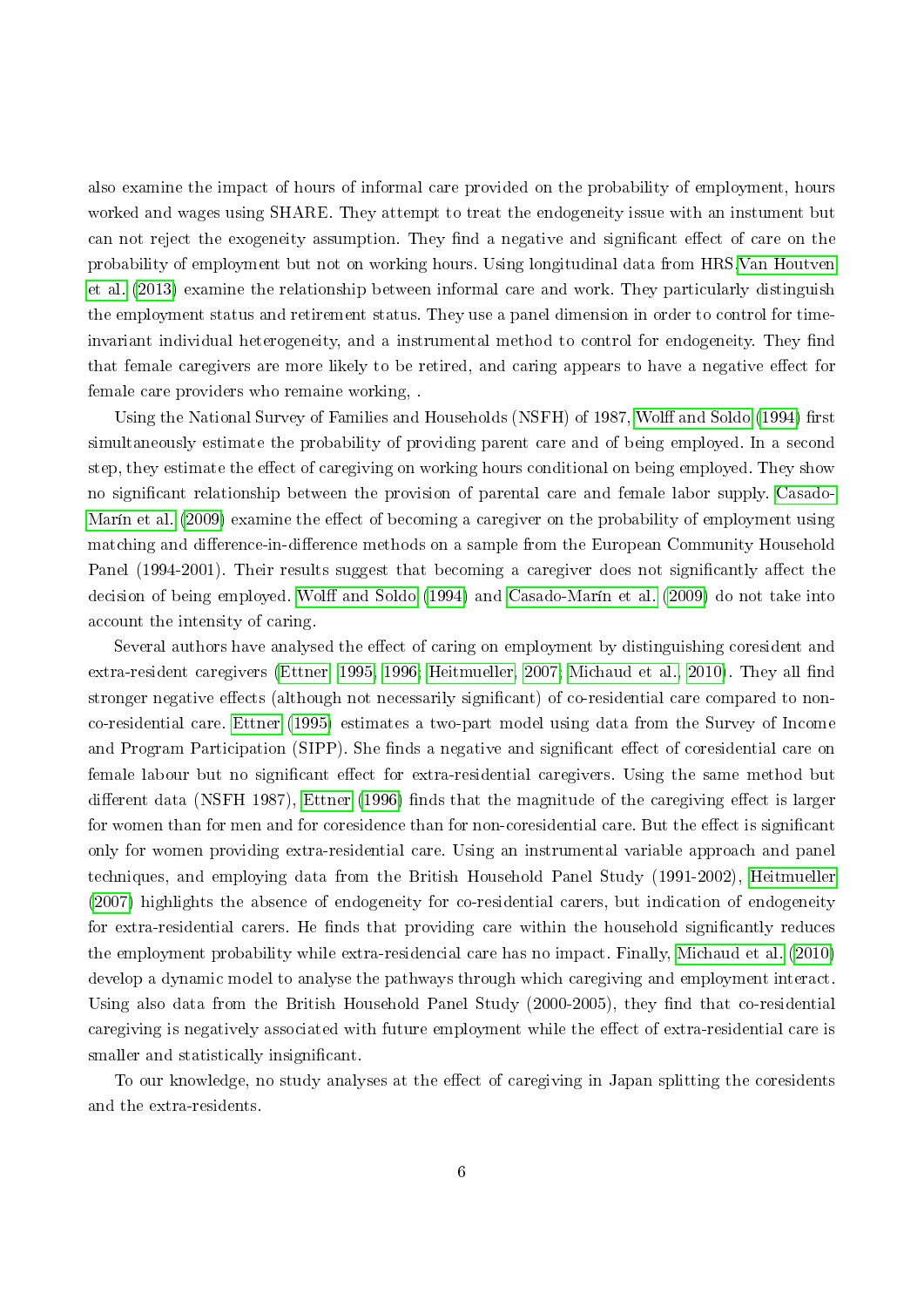## <span id="page-6-0"></span>3 Data

This article uses the Japanese Study of Aging and Retirement (JSTAR) which is a multi-disciplinary micro database including individuals aged 50 and over.

#### 3.1 Structure

The first wave of data was collected in 2007 on individuals aged between 50 and 75 living in five municipalities (Takikawa, Sendai, Adachi, Kanazawa and Shirakawa). Every two years the respondants were followed and the sample increased. Additional individuals were surveyed from two additionnal municipalities (Tosu and Naha) in 2009 and from three additionnal municipalities (Chofu, Tondabayashi and Hiroshima) in 2011. Three waves are actually available and the database contains in total around 7,120 individuals and 12,990 observations. Interviewers conducted face-to-face interviews with respondents using computers (CAPI : computer-aided personal interview). Some additionnal information were collected through a self completed questionnaire.

JSTAR follows the design of the US Health and Retirement Study (HRS), the English Longitudinal Study of Ageing (ELSA) and the Survey of Health, Ageing and Retirement in Europe (SHARE). It contains 8 sections of questions : A. individual and family information, B. Memory, Cognitive Ability and Hypothetical questions, C. Employment, D. Health of respondant and spouse, E. Income and consumption, F. Grip Strength, G. Housing and Assets, H. Use of and Expenditure on Medicare Care and Nursing Care Services.

As for SHARE [\(Crespo, 2006\)](#page-29-3), JSTAR allows to work on two different but similar samples. Respondants can be considered as the elderly parents or as potential informal carers. When the respondants are considered as the elderly parents, the dataset gives detailed information regarding the parents' health and the family structure (number of siblings among potential carers). However, JSTAR focuses on individuals aged between 50 to 75 when interviewing a respondant for the first time, and respondants in 2011 were only aged between 50 to 79. Since the need for care concerns mainly people aged 80 or over, the sample considering the respondants as the parents contains very little individuals needing care. On the contrary, when the respondants are considered as potential carers, the dataset provides more observations of elderly people needing care but little information on their caracterictics. Despite this caveat, this article perform the analysis on this second dataset.

Data from different waves were pooled in order to create a dataset containing all respondants surveyed for the first time (w1-2007, w1-2009 and w1-2011 in table [1\)](#page-7-0).

Japanese traditional family values and practices still prevale and it is more frequent in multigenerational households that the couple takes up residence with the husband's parents. Since this paper analyses the impact of care provided by Japanese women on their labour participation, our sample is made up of women with at least one parent alive, including parents-in-law. Furthermore, in order to focus on care brought to elderly parents, the sample does not consider parents in institutions and ex-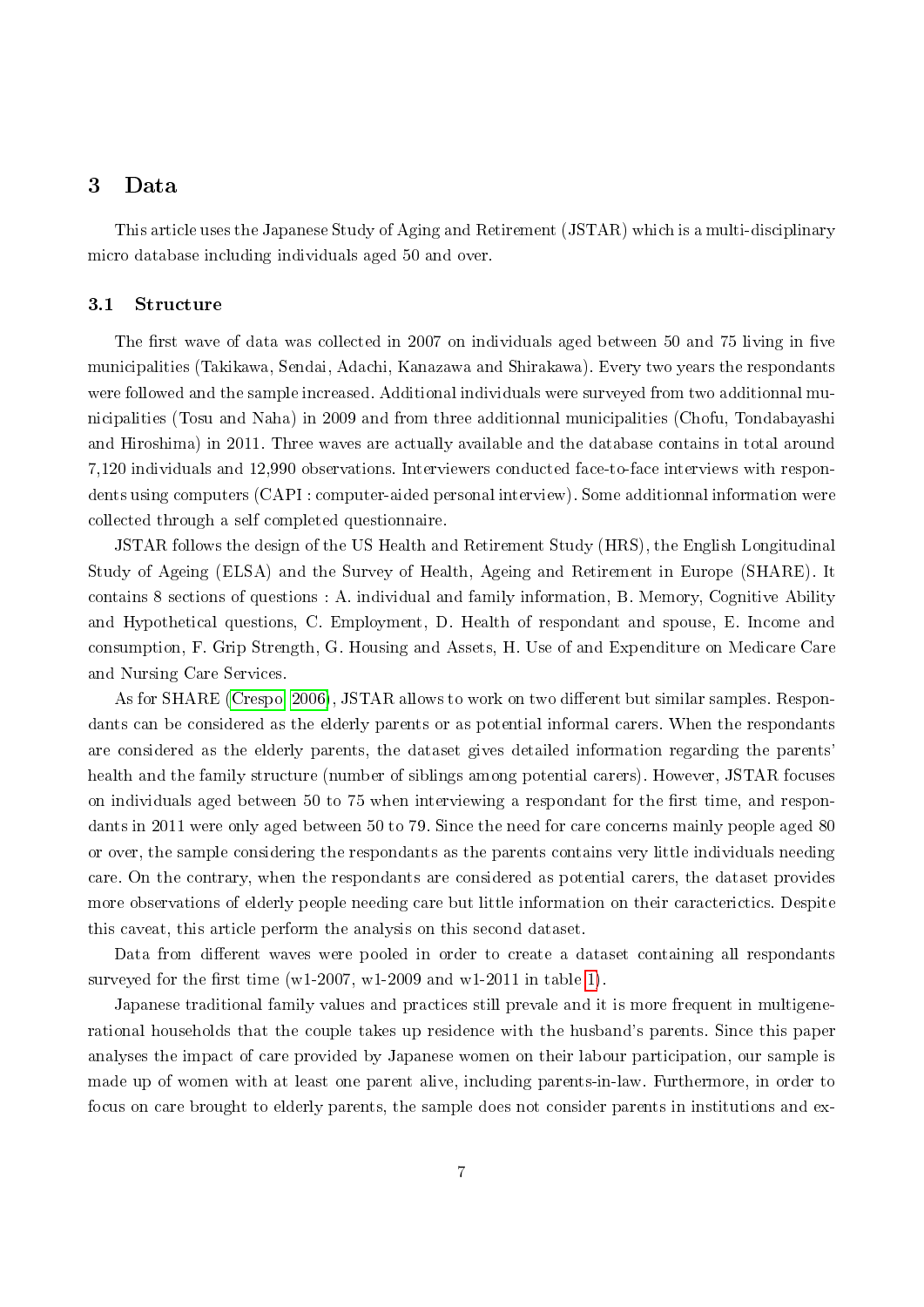| Town     | 2007                | 2009                     | 2011               | Total  |
|----------|---------------------|--------------------------|--------------------|--------|
| 5 Cities | $(i) \; w1 \; 2007$ | $(ii)$ w2-2009           | $(iii)$ w3-2011    |        |
|          | 3,742               | 2,718                    | 2,185              | 8,645  |
| 2 Cities |                     | $(i) \; w1 - 2009$       | $(iii)$ w2-2011    |        |
|          |                     | 1,409                    | 973                | 2,382  |
| 3 Cities |                     |                          | $(i) \; w1 - 2011$ |        |
|          | -                   | $\overline{\phantom{0}}$ | 1,965              | 1,965  |
| Total    | 3.742               | 4.127                    | 5,123              | 12,992 |
|          |                     |                          |                    |        |

<span id="page-7-0"></span>TABLE  $1$  – Number of observations

Source : Jstar

Note (a) : 5 Cities refers to Adachi, Kanazawa, Shirakawa, Sendai et Takikawa ; 2 Cities to Tosu et Naha ; and 3 Cities to Chofu, Tondabayashi and Hiroshima. Note (b) : The sample  $w1$ -2009 correspond to observations interviewed for the first time in 2009 at Tosu and Naha. It contains 1 409 observations.

clude individuals declaring to have an unhealthy spouse. Finally, this study differs from the litterature which usually analyses samples of individuals aged up to 59, 60 or 65 [\(Crespo, 2006;](#page-29-3) [Heitmueller, 2007;](#page-30-0) [Michaud et al., 2010\)](#page-30-7). The employment rate in Japan at elder age stays relatively high. According to Statistics Japan $^3,$  $^3,$  $^3,$  employment rate in 2010 was about 48% for men aged between 65 to 69 and about 27% for women of the same age. In comparison, the employment rate in France for men and women of the same age group in 2010 was 5% and 3% respectively <sup>[4](#page-7-2)</sup>. Therefore, our study widens the scope to individuals aged between 50 to 70. Finally the sample contains 1,442 women and observations. In order to check the robustness of the results, we also conduct the regressions on pooled data in which an individual can be observed more than once. This sample contains 1,442 women and 1,761 observations. The results are presented in the appendix (see tables [11](#page-25-0) to [14\)](#page-28-0).

#### 3.2 Variables

During the interview, individuals were asked whether they provided care or assistance ; the type of care they provided (physical care, household care or administrative help), the frequency of care and the receiver (family member who lives with the respondant, family member who does not live with the respondant, friend or neighbor, other). In this paper individuals are considered as informal carers if they declare providing physical care or household care to a family member regardless of whether they are living with them or not. Indeed, we assume that the burden of providing only administrative help cannot affect labour provision. In the first estimations, we analyse the effect of caring according to the frequency of the care (daily, weekly, less than weekly). In the second step, only care provided on a daily basis and/or weekly basis are considered as informal caring. One may object that household care should not be regarded as care provision if the carer is living with the elderly person. Regardless

<span id="page-7-1"></span><sup>3.</sup> stat.go.jp

<span id="page-7-2"></span><sup>4.</sup> insee.fr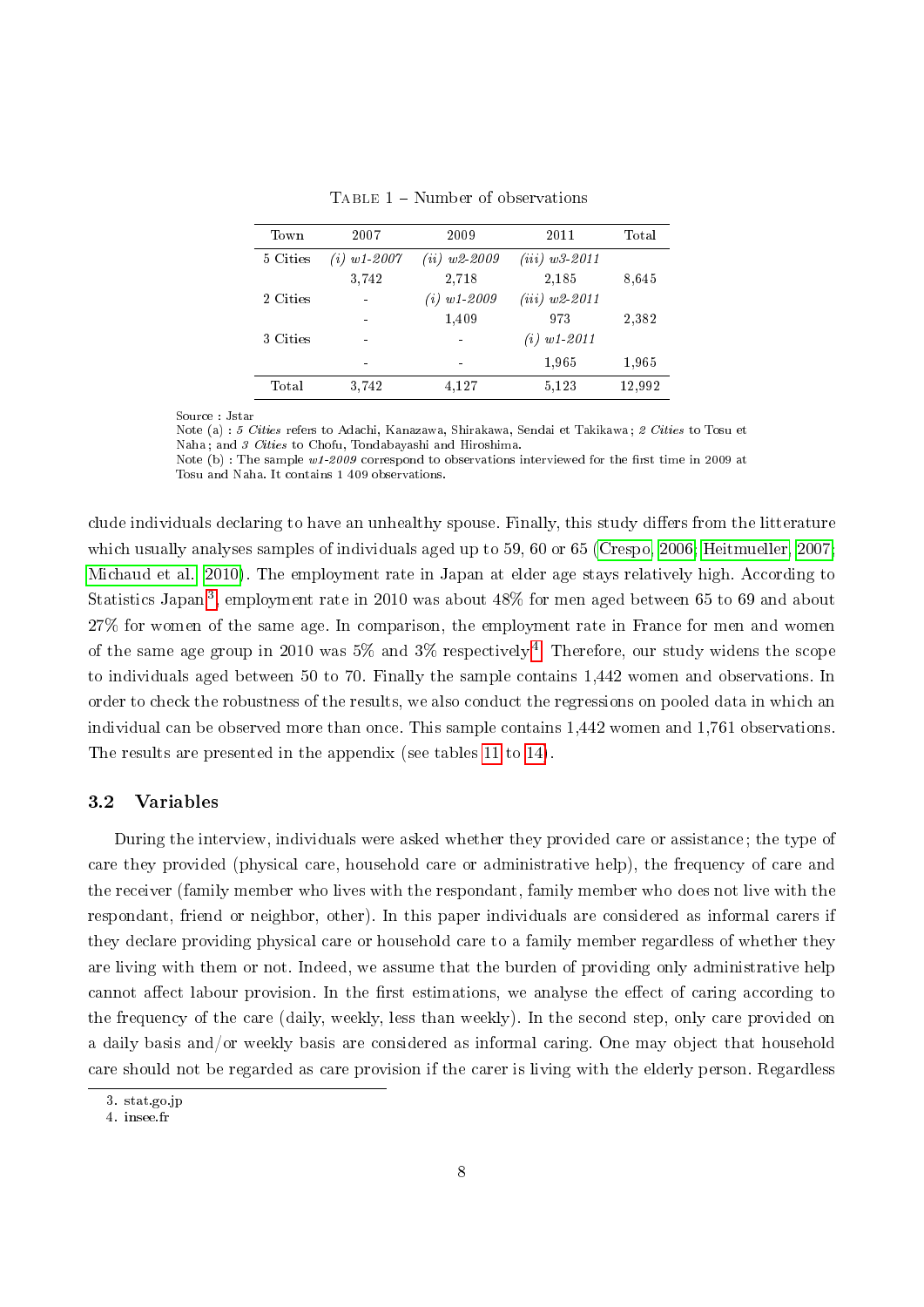of whether an adult-child is living with an elderly parent who needs care or not, there will always be household tasks to do. This is actually one of the reasons why formal household care are not available through the Japanese LTCI for applicants who are living with individuals who do not need care. On the other hand, household tasks increase with the number of coliving members and may still be a burden for the carers. In order to verify the results, we also proceed to an analysis excluding household care as caring for coresident carers.

The self completed survey contains questions regarding the average time of care per day an individual provides. However, there is no detail on how many days per week the respondant provides care and it is not possible to calculate the caring time per week. We therefore do not to use this information.

Tables [2](#page-9-0) and [3](#page-10-1) report the mean characteristics of the sample used according to the care provision and the residence. Depending on the variable, there are between 1,430 to 1,442 observations. Around  $20\%$  of women declare being engaged in informal care (daily or weekly care when caring is defined as household care or physical care). Almost 28% of respondants are coliving with at least one parent. Informal caring is more frequent among individuals coliving with a parent (40% for coliving individuals against 24.5% for the other), and coresidential caring is mainly provided on a daily basis, no matter the type of care.

Labour market participation is defined by whether the respondant declares working at the time of the survey. Overall labour market participation is around 61% but this rate is lower among those who provide care (49%). Although the proportion of carers is more important among those coliving with a parent, the labour market participation is also slightly higher than those who are not coliving with parents.

In all regressions, we control for age (under 60, between 60-64, between 65-70), education (Junior High School, High School or Junior College, University or more), number of children (2 or more children vs. fewer), respondant's health (bad health or not), marital status and the work of the spouse if any (no spouse, working spouse, no working spouse), household pension (whether the household receives a pension or not), the pension type (National Pension Scheme kokumin nenkin vs. other) and finally cities<sup>[5](#page-8-0)</sup>.

The pension type refers to the pension scheme the respondant is receiving or is expecting to receive in the future. There are currently six different public pension schemes in Japan but two of them, the National Pension Scheme (NPS or kokumin nenkin) and the Employees' Pension Scheme (EPS or kousei nenkin) cover approximately 90% of the work force [\(Ogawa et al., 2009\)](#page-31-0). Farmers, other self-employed workers, employees of small firms with less than five regular workers and certain other categories belong to the NPS. The contributions from the members for the NPS are lower than those from the workers belonging to EPS (employees belonging to a firm with at least five regular workers) and benefits paid to NPS recipients are considerably lower than the benefits paid to EPS recipients.

<span id="page-8-0"></span><sup>5.</sup> Our data set did not have details of the cities but the group of cities (5 cities of the first wave, 2 cities added in the the second wave and finally the 3 cities added in 2011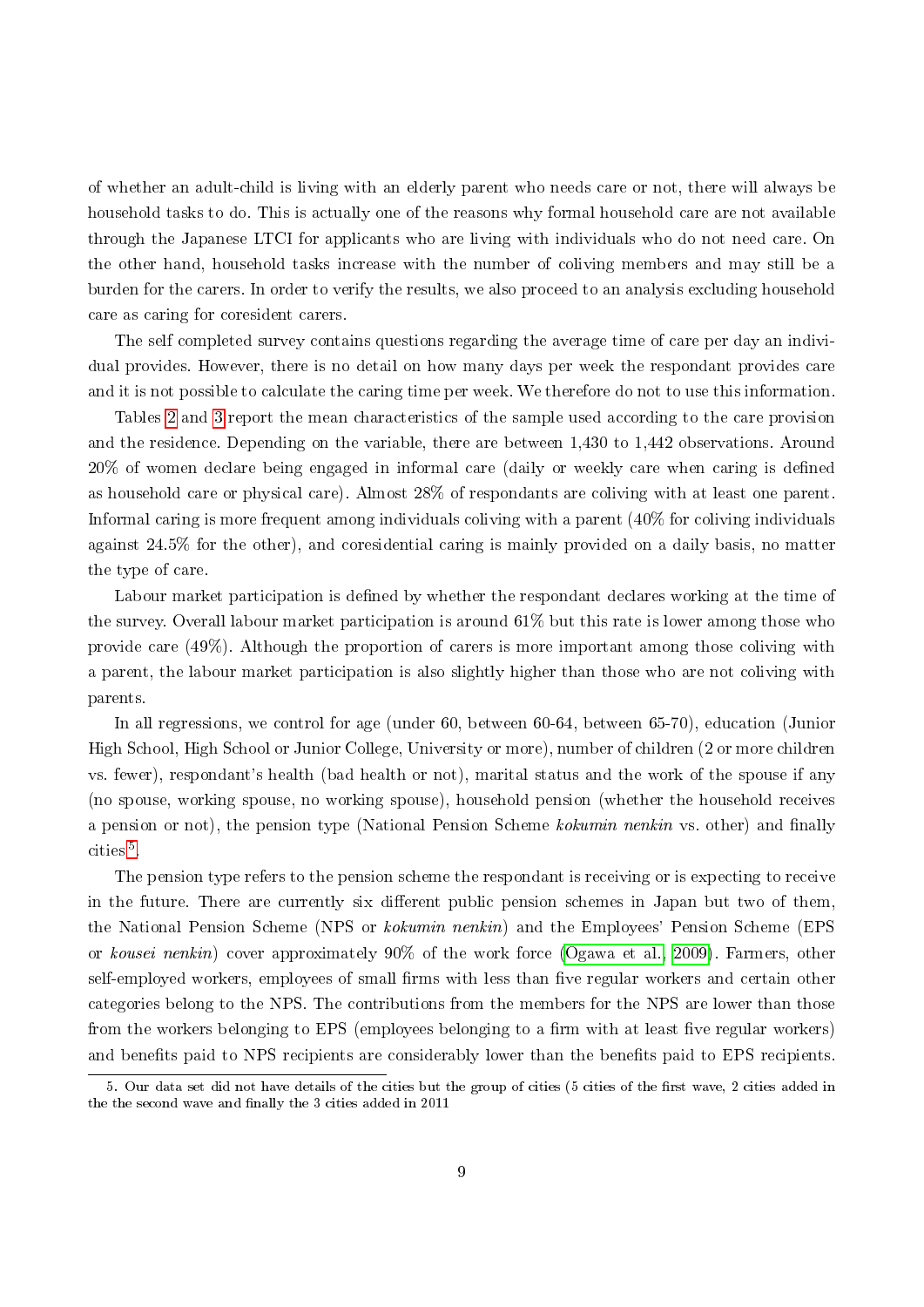In this paper we use the pension scheme as a proxy for household income.

|                         |      | All   |       |     | <b>Bring Care</b> |       |      | No Care |       |
|-------------------------|------|-------|-------|-----|-------------------|-------|------|---------|-------|
| Variable                | Obs  | Mean  | S.D.  | Obs | Mean              | S.D.  | Obs  | Mean    | S.D.  |
| Daily or weekly care    | 1442 | 0.202 | 0.402 | 292 | 1.000             | 0.000 | 1150 | 0.000   | 0.000 |
| Work                    | 1421 | 0.611 | 0.488 | 288 | 0.490             | 0.501 | 1133 | 0.642   | 0.480 |
| Living                  |      |       |       |     |                   |       |      |         |       |
| CoResident              | 1442 | 0.279 | 0.449 | 292 | 0.503             | 0.501 | 1150 | 0.223   | 0.416 |
| NoCoResident            | 1442 | 0.721 | 0.449 | 292 | 0.497             | 0.501 | 1150 | 0.777   | 0.416 |
| Age                     |      |       |       |     |                   |       |      |         |       |
| Under 60                | 1442 | 0.646 | 0.478 | 292 | 0.616             | 0.487 | 1150 | 0.653   | 0.476 |
| 60-64                   | 1442 | 0.272 | 0.445 | 292 | 0.277             | 0.448 | 1150 | 0.270   | 0.444 |
| 65-70                   | 1442 | 0.083 | 0.275 | 292 | 0.106             | 0.309 | 1150 | 0.077   | 0.266 |
| Education               |      |       |       |     |                   |       |      |         |       |
| Junior High School      | 1438 | 0.145 | 0.353 | 292 | 0.130             | 0.337 | 1146 | 0.149   | 0.356 |
| High School             | 1438 | 0.439 | 0.496 | 292 | 0.421             | 0.495 | 1146 | 0.443   | 0.497 |
| Junior College          | 1438 | 0.298 | 0.458 | 292 | 0.356             | 0.480 | 1146 | 0.284   | 0.451 |
| University or more      | 1438 | 0.118 | 0.322 | 292 | 0.092             | 0.290 | 1146 | 0.124   | 0.330 |
| Nbr of children         | 1442 | 1.944 | 1.162 | 292 | 1.894             | 1.210 | 1150 | 1.957   | 1.150 |
| 2 or more children      | 1442 | 0.734 | 0.442 | 292 | 0.726             | 0.447 | 1150 | 0.737   | 0.441 |
| Nb of living parents    | 1442 | 1.608 | 0.799 | 292 | 1.627             | 0.821 | 1150 | 1.603   | 0.793 |
| <b>Bad</b> health       | 1442 | 0.021 | 0.145 | 292 | 0.021             | 0.142 | 1150 | 0.022   | 0.146 |
| Marital situation       |      |       |       |     |                   |       |      |         |       |
| No spouse               | 1441 | 0.185 | 0.388 | 292 | 0.168             | 0.374 | 1149 | 0.189   | 0.392 |
| Working spouse          | 1442 | 0.655 | 0.476 | 292 | 0.654             | 0.476 | 1150 | 0.655   | 0.476 |
| Not working spouse      | 1430 | 0.154 | 0.361 | 290 | 0.172             | 0.378 | 1140 | 0.149   | 0.356 |
| Household pension       |      |       |       |     |                   |       |      |         |       |
| Receive pension         | 1442 | 0.380 | 0.486 | 292 | 0.428             | 0.496 | 1150 | 0.368   | 0.482 |
| No pension              | 1442 | 0.620 | 0.486 | 292 | 0.572             | 0.496 | 1150 | 0.632   | 0.482 |
| Information missing     | 1442 | 0.015 | 0.120 | 292 | 0.007             | 0.083 | 1150 | 0.017   | 0.128 |
| Pension type            |      |       |       |     |                   |       |      |         |       |
| National Pension Scheme | 1442 | 0.163 | 0.369 | 292 | 0.127             | 0.333 | 1150 | 0.172   | 0.378 |
| Other                   | 1442 | 0.733 | 0.443 | 292 | 0.795             | 0.405 | 1150 | 0.717   | 0.450 |
| Information missing     | 1442 | 0.104 | 0.305 | 292 | 0.079             | 0.270 | 1150 | 0.110   | 0.314 |
| Town                    |      |       |       |     |                   |       |      |         |       |
| 5 cities                | 1442 | 0.468 | 0.499 | 292 | 0.462             | 0.499 | 1150 | 0.470   | 0.499 |
| 2 cities                | 1442 | 0.205 | 0.404 | 292 | 0.212             | 0.410 | 1150 | 0.203   | 0.402 |
| 3 cities                | 1442 | 0.327 | 0.469 | 292 | 0.325             | 0.469 | 1150 | 0.328   | 0.470 |
|                         |      |       |       |     |                   |       |      |         |       |

<span id="page-9-0"></span>TABLE  $2$  – Statistical descriptions for women according to care decisions

Source : JSTAR 2007-2009-2011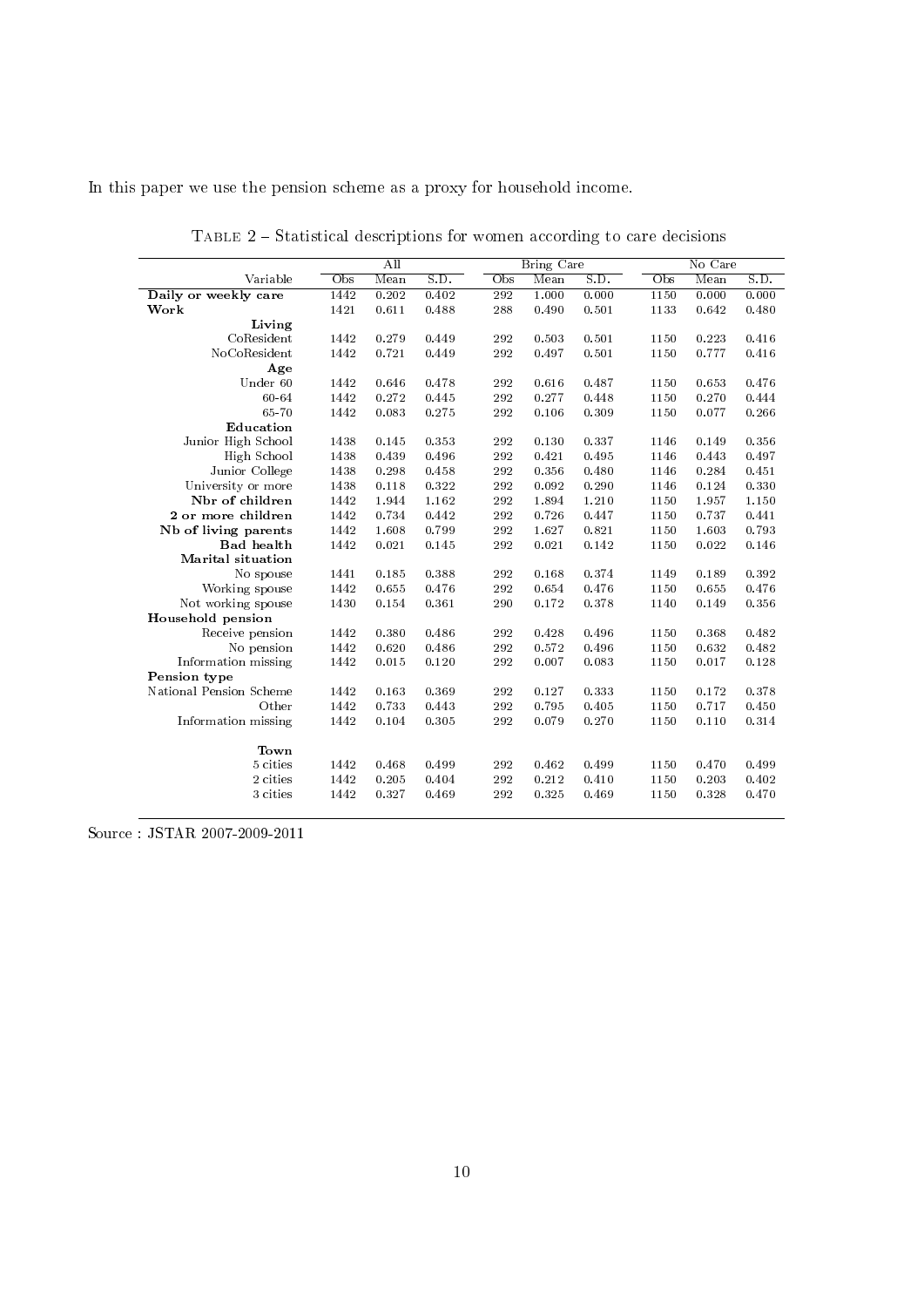|                       |              | All   |           |                           | Co Resident |           |                           | Extra Resident |           |
|-----------------------|--------------|-------|-----------|---------------------------|-------------|-----------|---------------------------|----------------|-----------|
| Variable              | $_{\rm Obs}$ | Mean  | Std. Dev. | $\overline{\mathrm{Obs}}$ | Mean        | Std. Dev. | $\overline{\mathrm{Obs}}$ | Mean           | Std. Dev. |
| Living                |              |       |           |                           |             |           |                           |                |           |
| CoResident            | 1442         | 0.279 | 0.449     | 403                       | 1.000       | 0.000     | 1039                      | 0.000          | 0.000     |
| NoCoResident          | 1442         | 0.721 | 0.449     | 403                       | 0.000       | 0.000     | 1039                      | 1.000          | 0.000     |
|                       |              |       |           |                           |             |           |                           |                |           |
| Work                  | 1421         | 0.611 | 0.488     | 400                       | 0.620       | 0.486     | 1021                      | 0.607          | 0.489     |
| Care                  |              |       |           |                           |             |           |                           |                |           |
| less than once a week | 1442         | 0.086 | 0.280     | 403                       | 0.037       | 0.190     | 1039                      | 0.105          | 0.307     |
| weekly care           | 1442         | 0.069 | 0.253     | 403                       | 0.037       | 0.190     | 1039                      | 0.081          | 0.273     |
| daily care            | 1442         | 0.134 | 0.341     | 403                       | 0.328       | 0.470     | 1039                      | 0.059          | 0.235     |
| <b>Care Physical</b>  |              |       |           |                           |             |           |                           |                |           |
| less than once a week | 1442         | 0.046 | 0.211     | 403                       | 0.027       | 0.163     | 1039                      | 0.054          | 0.226     |
| weekly care           | 1442         | 0.051 | 0.219     | 403                       | 0.035       | 0.183     | 1039                      | 0.057          | 0.232     |
| daily care            | 1442         | 0.108 | 0.311     | 403                       | 0.261       | 0.439     | 1039                      | 0.049          | 0.216     |
| Age                   |              |       |           |                           |             |           |                           |                |           |
| Under 60              | 1442         | 0.646 | 0.478     | 403                       | 0.680       | 0.467     | 1039                      | 0.632          | 0.482     |
| 60-64                 | 1442         | 0.272 | 0.445     | 403                       | 0.233       | 0.423     | 1039                      | 0.287          | 0.452     |
| 65-70                 | 1442         | 0.083 | 0.275     | 403                       | 0.087       | 0.282     | 1039                      | 0.081          | 0.273     |
| Education             |              |       |           |                           |             |           |                           |                |           |
| Junior High School    | 1438         | 0.145 | 0.353     | 402                       | 0.147       | 0.354     | 1036                      | 0.145          | 0.352     |
| High School           | 1438         | 0.439 | 0.496     | 402                       | 0.410       | 0.493     | 1036                      | 0.450          | 0.498     |
| Junior College        | 1438         | 0.298 | 0.458     | 402                       | 0.316       | 0.465     | 1036                      | 0.292          | 0.455     |
| University or more    | 1438         | 0.118 | 0.322     | 402                       | 0.127       | 0.333     | 1036                      | 0.114          | 0.318     |
| Nbr of children       | 1442         | 1.944 | 1.162     | 403                       | 1.747       | 1.244     | 1039                      | 2.020          | 1.120     |
| More than 2 children  | 1442         | 0.734 | 0.442     | 403                       | 0.653       | 0.477     | 1039                      | 0.766          | 0.423     |
| Nb of living parents  | 1442         | 1.608 | 0.799     | 403                       | 1.754       | 0.868     | 1039                      | 1.551          | 0.763     |
| <b>Bad</b> health     | 1442         | 0.021 | 0.145     | 403                       | 0.020       | 0.140     | 1039                      | 0.022          | 0.147     |
| Marital situation     |              |       |           |                           |             |           |                           |                |           |
| No spouse             | 1441         | 0.185 | 0.388     | 403                       | 0.243       | 0.430     | 1038                      | 0.162          | 0.368     |
| Working spouse        | 1442         | 0.655 | 0.476     | 403                       | 0.633       | 0.483     | 1039                      | 0.663          | 0.473     |
| Not working spouse    | 1430         | 0.154 | 0.361     | 401                       | 0.120       | 0.325     | 1029                      | 0.167          | 0.373     |
| Household pension     |              |       |           |                           |             |           |                           |                |           |
| Receive pension       | 1442         | 0.380 | 0.486     | 403                       | 0.337       | 0.473     | 1039                      | 0.397          | 0.489     |
| No pension            | 1442         | 0.620 | 0.486     | 403                       | 0.663       | 0.473     | 1039                      | 0.603          | 0.489     |
| Information missing   | 1442         | 0.015 | 0.120     | 403                       | 0.005       | 0.070     | 1039                      | 0.018          | 0.134     |
|                       |              |       |           |                           |             |           |                           |                |           |
| Pension type          |              |       |           |                           |             |           |                           |                |           |
| Kokumin nenkin        | 1442         | 0.163 | 0.369     | 403                       | 0.181       | 0.386     | 1039                      | 0.156          | 0.363     |
| Other                 | 1442         | 0.733 | 0.443     | 403                       | 0.707       | 0.456     | 1039                      | 0.743          | 0.437     |
| Information missing   | 1442         | 0.104 | 0.305     | 403                       | 0.112       | 0.315     | 1039                      | 0.101          | 0.302     |
|                       |              |       |           |                           |             |           |                           |                |           |
| Town                  |              |       |           |                           |             |           |                           |                |           |
| 5 cities              | 1442         | 0.468 | 0.499     | 403                       | 0.558       | 0.497     | 1039                      | 0.433          | 0.496     |
| 2 cities              | 1442         | 0.205 | 0.404     | 403                       | 0.166       | 0.373     | 1039                      | 0.219          | 0.414     |
| 3 cities              | 1442         | 0.327 | 0.469     | 403                       | 0.275       | 0.447     | 1039                      | 0.347          | 0.476     |
|                       |              |       |           |                           |             |           |                           |                |           |

<span id="page-10-1"></span>TABLE 3 - Statistical description for women according to residence

Source : JSTAR 2007-2009-2011

## <span id="page-10-0"></span>4 Results

The paper first performs the analysis using Probit Models on different samples assuming the exogeneity of informal care in respect to labour force participation decision. In a second phase, the paper treats caregiving as endogenous with respect to employment.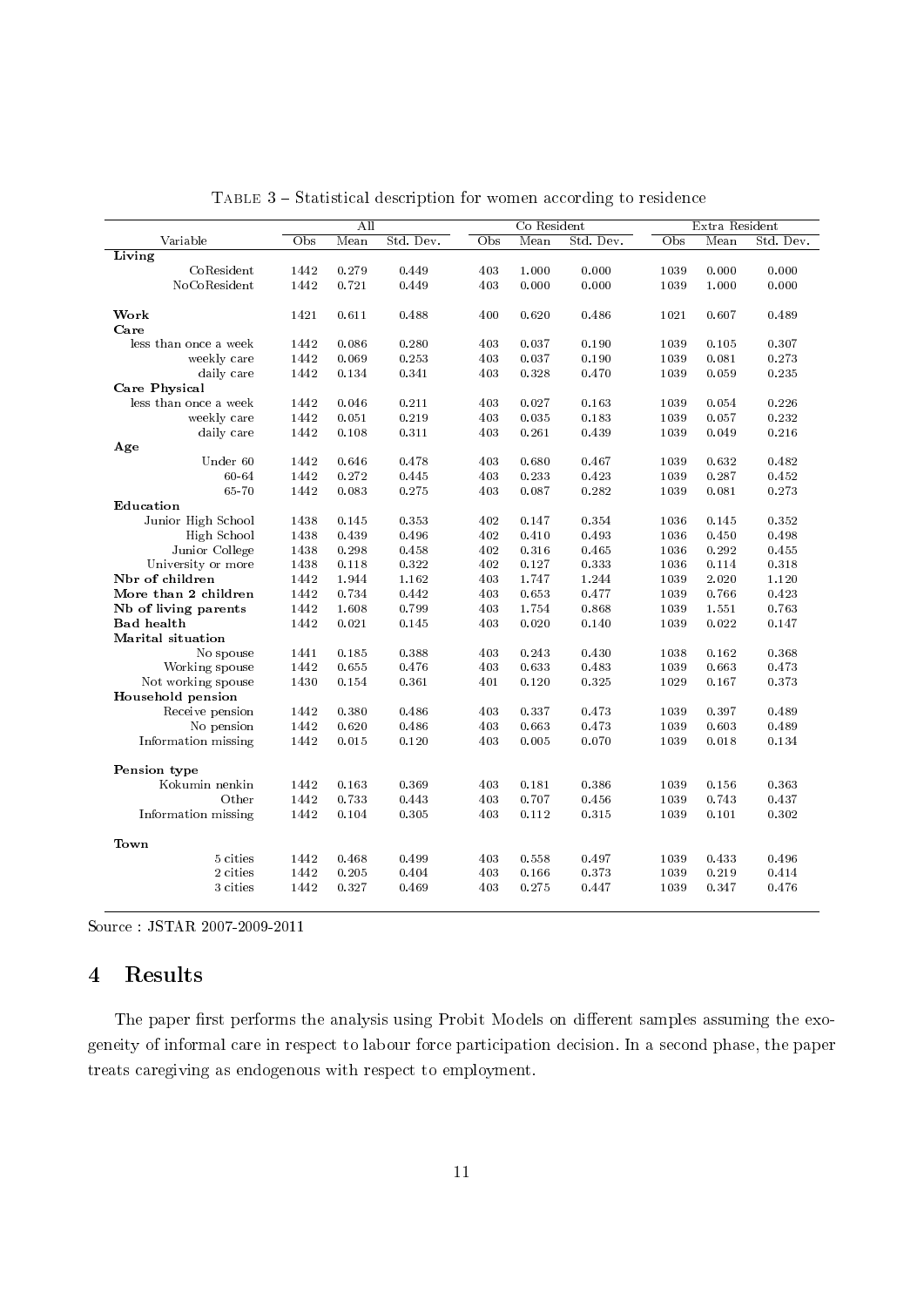#### 4.1 Estimations results : informal care treated as exogenous

We execute the analysis by splitting the population into two different groups : women not living with their parents and women living with at least an elderly parent. In this estimation, we analysed the effect of caring according to the frequency of care (daily, weekly, less than weekly) in order to define from which frequency it does have an effect. Caring is here defined as physical care and/or household help.

Table [4](#page-12-0) shows the marginal effects. Model  $(1)$  presents the results for the whole sample, model  $(2)$ concerns daughters who are not coliving with their parents and finally, models  $(3)$  and  $(4)$  daughters who are. The last column of the table (model 4) checks the results of the coresident carers when informal care is defined only as providing physical care. In all models, age, bad health and having a spouse who is not working decrease the probability of work. Receiving or expecting to receive only a national pension scheme, which is an indicator for low income, also increases the probability of working but the significance is not very stable. Besides, when we distinguish coliving daugthers and non-coliving daughters, the significance of some controlling variables differ : coliving daughters having 2 or more children are more likely to work compared to other coliving daughters while the number of children does not seem to affect the probability of working among non-coliving daughters. Similarly, low educated women tend to work less among coresidents, while there is no significant impact among non-coliving daughters.

The table [4](#page-12-0) also shows that weekly care and daily care both have a strong negative effect on labour participation of extra resident carers, while only daily care has an effect on coresident carers' labour participation. The negative impact of caring seems stronger for those who are not living with an elderly parent. In the other estimations, informal care provided by extra-residentials is dened as frequent care  $(daily and/or weekly) while coresidental informal care is defined as daily care.$ 

However, as noted by [Ettner](#page-30-5) [\(1996\)](#page-30-5), informal care can be considered as exogenous only under the following assumptions: firstly, the intrafamily allocation of the caregiving burden does not depend on endogenous characteristics of the children ; secondly, the family does not allow the parent with disabilities to experience unmet needs; and finally there is no possibility of substitution of formal for informal care. Numbers of reasons could make these assumptions fail : an employed child may be more expected to provide care than an employed child ; there may be no required level of care that the child provides ; and a child with a time cost exceeding the costs for formal care may decide to pay for formal care instead of providing informal care [\(Ettner, 1996;](#page-30-5) [Bolin et al., 2008\)](#page-29-4).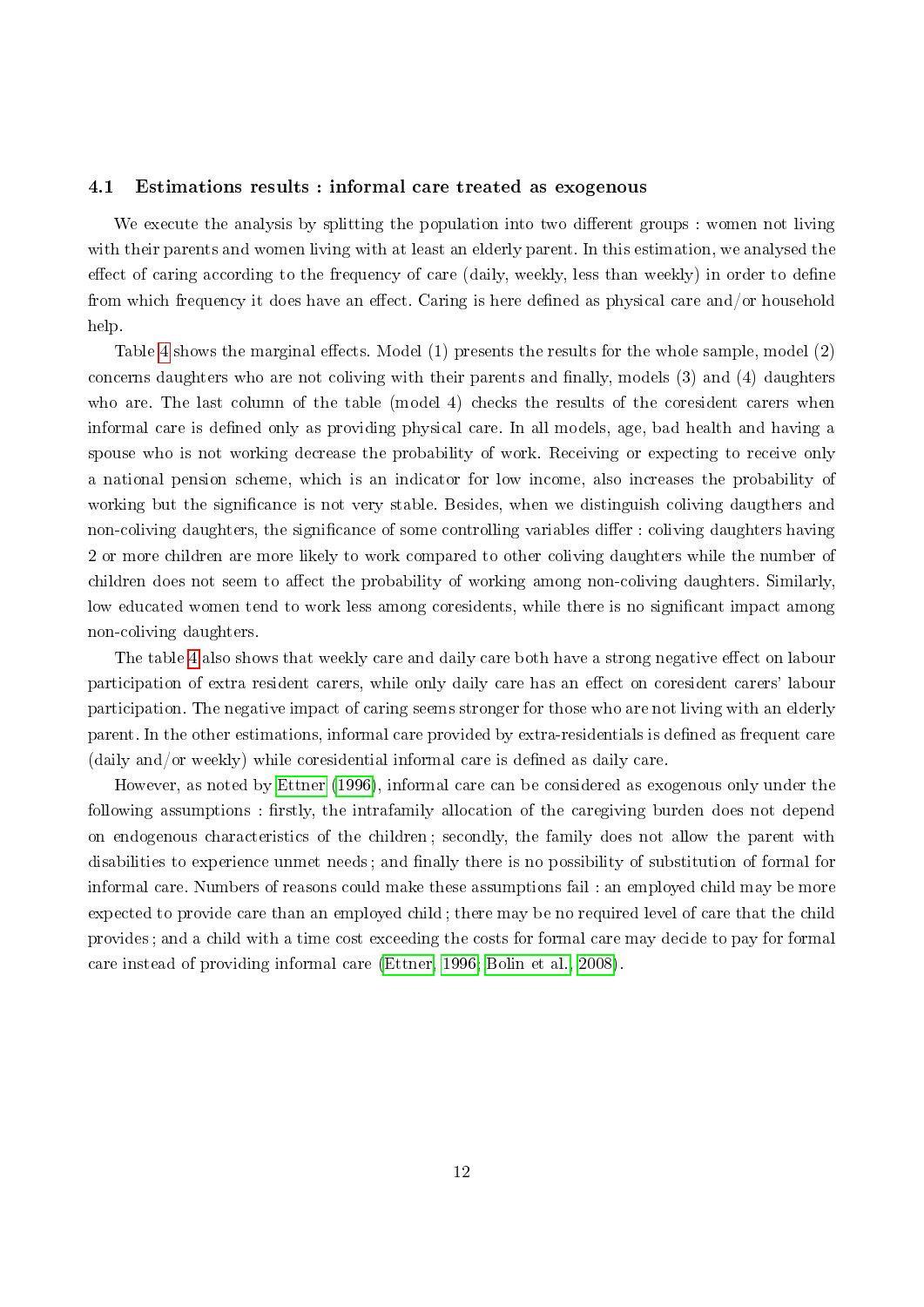| <b>Bring Care</b><br>No Care | $(n=1407)$<br>Household Care<br>dy/dx<br>ref.<br>$-0.038$ | Std. Err.<br>ref. | $(n=986)$<br>Household Care<br>dy/dx | $\overline{Std. Err.}$ | $(n=381)$<br>Household Care<br>dy/dx | Std. Err | $(n=381)$<br>Physical Care only<br>dy/dx | Std. Err. |
|------------------------------|-----------------------------------------------------------|-------------------|--------------------------------------|------------------------|--------------------------------------|----------|------------------------------------------|-----------|
|                              |                                                           |                   |                                      |                        |                                      |          |                                          |           |
|                              |                                                           |                   |                                      |                        |                                      |          |                                          |           |
|                              |                                                           |                   |                                      |                        |                                      |          |                                          |           |
|                              |                                                           |                   |                                      |                        |                                      |          |                                          |           |
|                              |                                                           |                   | ref.                                 | ref.                   | ref.                                 | ref.     | ref.                                     | ref.      |
| Less Care                    |                                                           | (0.051)           | $-0.006$                             | (0.056)                | $-0.209$                             | (0.202)  | 0.063                                    | (0.187)   |
| Weekly Care                  | $-0.198***$                                               | (0.056)           | $-0.215***$                          | (0.062)                | 0.108                                | (0.157)  | 0.085                                    | (0.151)   |
| Daily Care                   | $-0.127***$                                               | (0.044)           | $-0.155*$                            | (0.080)                | $-0.151***$                          | (0.058)  | $-0.102*$                                | (0.062)   |
| Living                       |                                                           |                   |                                      |                        |                                      |          |                                          |           |
| Not CoResident               | ref.                                                      | ref.              |                                      |                        |                                      |          |                                          |           |
| CoResident                   | 0.005                                                     | (0.033)           |                                      |                        |                                      |          |                                          |           |
| Age                          |                                                           |                   |                                      |                        |                                      |          |                                          |           |
| under 60                     | ref.                                                      | ref.              | ref.                                 | ref.                   | ref.                                 | ref.     | ref.                                     | ref.      |
| 60-64                        | $-0.169***$                                               | (0.040)           | $-0.172***$                          | (0.048)                | $-0.167**$                           | (0.079)  | $-0.157**$                               | (0.078)   |
| 65-70                        | $-0.285***$                                               | (0.059)           | $-0.317***$                          | (0.070)                | $-0.230**$                           | (0.115)  | $-0.229**$                               | (0.114)   |
| Level of education           |                                                           |                   |                                      |                        |                                      |          |                                          |           |
| Elementary/Middle School     | $-0.045$                                                  | (0.041)           | $-0.004$                             | (0.049)                | $-0.149*$                            | (0.085)  | $-0.156*$                                | (0.085)   |
| High School/Junior College   | ref.                                                      | ref.              | ref.                                 | ref.                   | ref.                                 | ref.     | ref.                                     | ref.      |
| University or More           | $0.088**$                                                 | (0.042)           | $0.090*$                             | (0.051)                | 0.104                                | (0.075)  | 0.111                                    | (0.074)   |
| <b>Bad Health</b>            | $-0.361***$                                               | (0.086)           | $-0.373***$                          | (0.100)                | $-0.461**$                           | (0.180)  | $-0.465***$                              | (0.173)   |
| 2 children or more           | $0.082**$                                                 | (0.033)           | 0.053                                | (0.040)                | $0.195***$                           | (0.071)  | $0.177**$                                | (0.070)   |
| <b>Marital Status</b>        |                                                           |                   |                                      |                        |                                      |          |                                          |           |
| no spouse                    | $0.152***$                                                | (0.035)           | $0.170***$                           | (0.042)                | $0.172***$                           | (0.065)  | $0.155**$                                | (0.066)   |
| no working spouse            | $-0.130***$                                               | (0.043)           | $-0.115**$                           | (0.049)                | $-0.142$                             | (0.096)  | $-0.155$                                 | (0.096)   |
| working spouse               | ref.                                                      | ref.              | ref.                                 | ref.                   | ref.                                 | ref.     | ref.                                     | ref.      |
| Receiving pension or not     |                                                           |                   |                                      |                        |                                      |          |                                          |           |
| No pension                   | ref.                                                      | ref.              | ref.                                 | ref.                   | ref.                                 | ref.     | ref.                                     | ref.      |
| Receiving pension            | $-0.067*$                                                 | (0.041)           | $-0.063$                             | (0.049)                | $-0.118$                             | (0.079)  | $-0.112$                                 | (0.078)   |
| Information Missing          | $-0.044$                                                  | (0.116)           | $-0.009$                             | (0.121)                | $-0.089$                             | (0.399)  | $-0.085$                                 | (0.391)   |
| Pension type                 |                                                           |                   |                                      |                        |                                      |          |                                          |           |
| Other Pension                | ref.                                                      | ref.              | ref.                                 | ref.                   | ref.                                 | ref.     | ref.                                     | ref.      |
| National pension (Kokumin)   | $0.078**$                                                 | (0.037)           | $0.078*$                             | (0.045)                | 0.102                                | (0.069)  | $0.121*$                                 | (0.067)   |
| Information Missing          | $-0.043$                                                  | (0.050)           | $-0.113*$                            | (0.062)                | 0.067                                | (0.089)  | 0.078                                    | (0.088)   |
| Wave dummies                 | Yes                                                       |                   | Yes                                  |                        | Yes                                  |          | Yes                                      |           |
| Constant                     | $0.696***$                                                | (0.036)           | $0.684***$                           | (0.042)                | $0.695***$                           | (0.064)  | $0.679***$                               | (0.064)   |
| Pseudo R-squared             | 0.108                                                     |                   | 0.107                                |                        | 0.164                                |          | 0.155                                    |           |

<span id="page-12-0"></span>Table <sup>4</sup> Women labour market participation, informal care treated as an exogenous variable.

Source : JSTAR 2007-2009-2011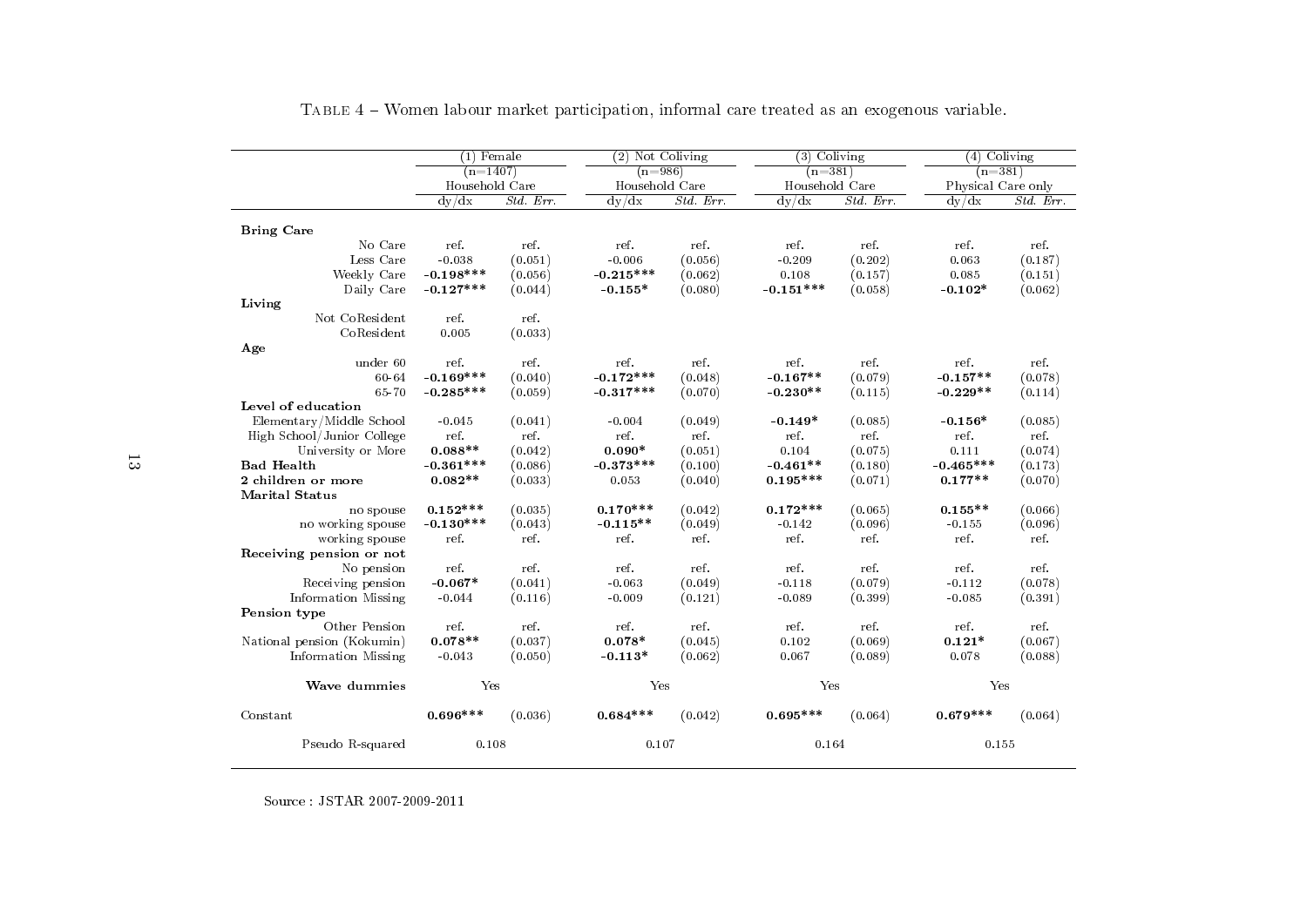#### 4.2 IV estimations

Following the example of [Heitmueller](#page-30-0) [\(2007\)](#page-30-0), we use an instrumental variables method to address the sources of endogeneity. The endogenous regressor is treated as a linear function of the instrument and the other exogenous variables.

#### 4.2.1 The choice of the instruments

The age and the health status of the respondant's parents or parents in law are identified as related with the caring decision but not directly with labour market participation. The health status of the respondant's parent should affect the caring decision but not the labour-market outcomes other than through the effect on informal care-giving by the respondant. It can therefore be considered as an instrument. Furthermore, the regressions include the respondant's health situation and thus any transmissions of health through the generation should be controlled. Initially, four potential instruments were considered : the level of LTCI certification of the parent ; length of care required by the parent and declared by the child ; the death of a parent in  $N+2$  and the age of the eldest parent. For an IV-estimates to be reliable, the instrument should be i) orthogonal to the error process and ii) correlated with the potentially endogenous variable. It has been suggested by [Staiger and Stock](#page-31-8) [\(1997\)](#page-31-8) that an F-statistic in the first stage equation below 10 is a concern since it signals a problem of weak instruments. Only the age of the eldest parent appeared to full-fill these conditions.

Firstly, LTCI certification is delivered by the municipality to the applicants, generally aged 65 years old or more  $^6$  $^6$ , who need care. A questionnaire of 74 items is used in order to evaluate an applicant's disability situation which ensure an objective evaluation throughout Japan. There are seven levels of certification that are gathered in two groups : in prevention (the first two levels) and dependant (the five following). The main caveat of this instrument is that the LTCI evaluation is not automatic but is proceeded only on request which may lead to a selection bias. Besides, beeing certied may be correlated with children's employment. One may say that individuals who are not working may have more time to help their parents for administrative formalities. On the other hand, working children may have bigger incentives to encourage their parents to use formal care. Although it is difficult to identify a clear relationship a priori between children's labour situation and parent's LTCI take up, it is most likely that being certified is not orthogonal with children's employment.

Secondly, the length of care required by the parents is also suspected to be highly correlated with the child's working status. A respondant who does not work may tend to overestimate the time of care required in order to justify why she is not working. On the opposite, a person who works but does not care for a parent may simply underestimate the time of care required.

Thirdly, although the death of a parent in  $N+2$  did not appear to suffer from any selection bias nor direct correlation with children's work, the correlation to informal care was far too small to be used as

<span id="page-13-0"></span><sup>6.</sup> LTCI is generally intented to those aged 65 years and more, but there may be some exception for those afflicted by specifics conditions (such as parkinson desease). They are eligible from the age of  $40$ .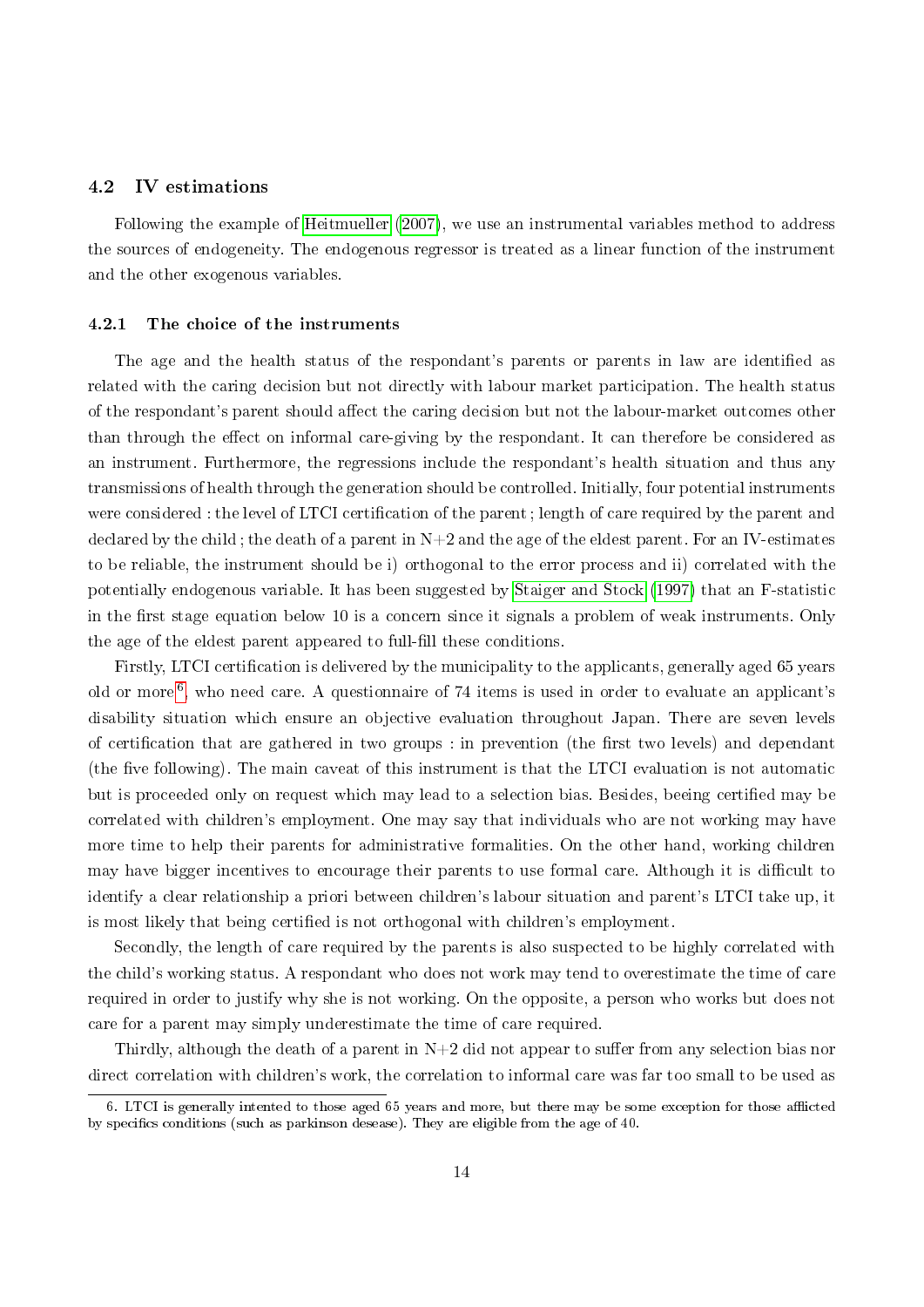an instrument.

Finally, only the age of the eldest parent appeared to be a relevant instrument. We assume that age captures health characteristics of the elderly parent and thus is associated with the need for informal care. Besides, parents age should not affect the care-givers labour participation other than via the effects of informal care.

Table [5](#page-15-0) presents the results of the first stage regressions. All the models are simple OLS. The dependant variable is frequent care for the model analysing the whole sample and extra-residential individuals, and *daily care* for the one analysing the sample of co-residential individuals. As predicted, the probability of bringing care increases according to the age of the eldest parent. The instrument is relevant (T-Statistic  $> 10$ ), but appears to be quite weak according to the R-squared, especially for the sample of non-coliving daughters.

The results show that having no spouse or receiving (or expecting to receive) only National Pension (Kokumin Nenkin) decrease the probability of caring, while having a University degree decreases it. Besides, caring is more frequent among women who are living with an elderly parent compared to those who are not. The probability to provide care increases by about 22% when the daughter is coliving.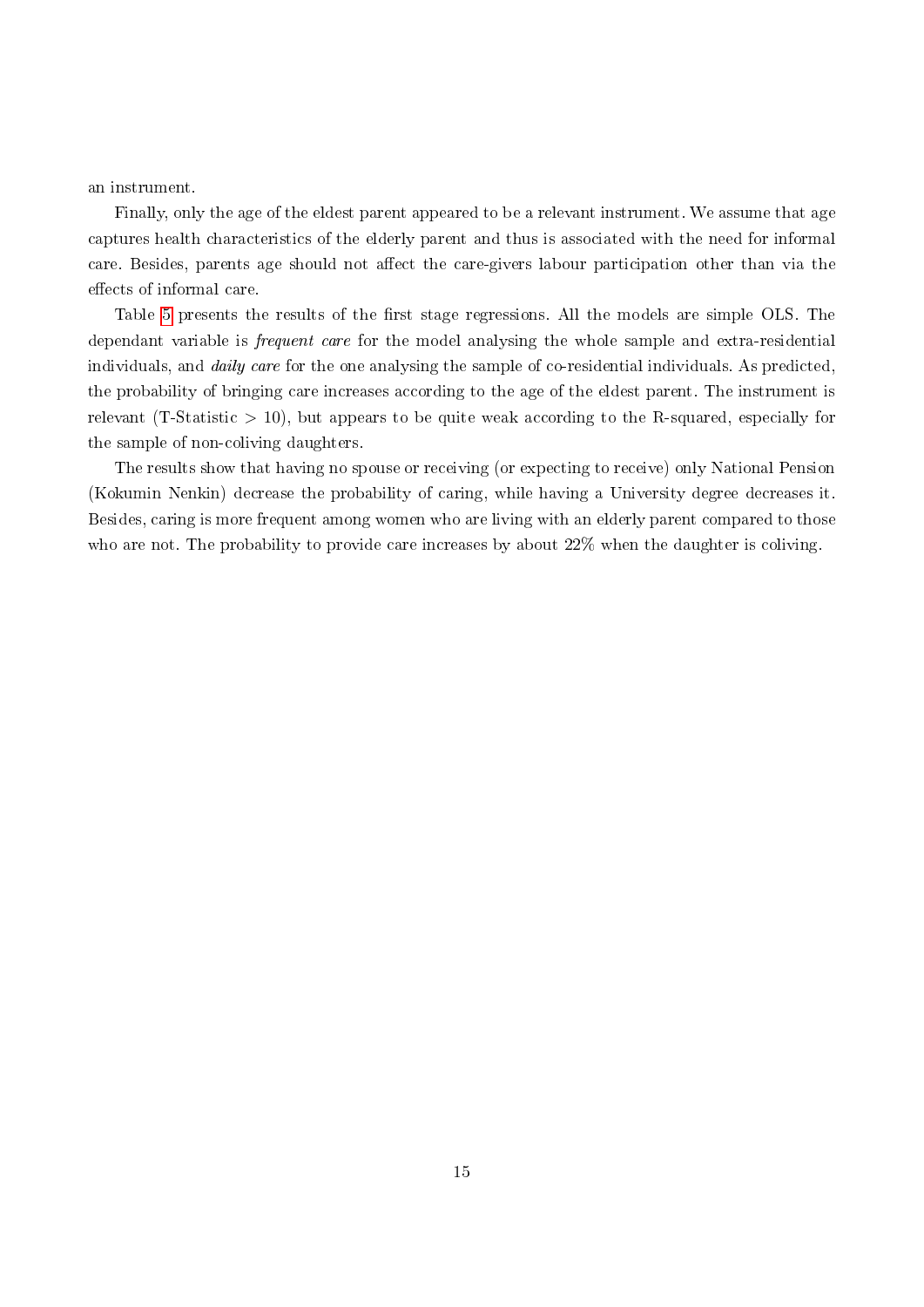|                            | $(1)$ Female                |                 | $(2)$ Not Coliving |           | $(3)$ Coliving              |           |
|----------------------------|-----------------------------|-----------------|--------------------|-----------|-----------------------------|-----------|
|                            | $(n=1409)$                  |                 | $(n=1012)$         |           | $(n=397)$                   |           |
|                            | Frequent Care               |                 | Frequent Care      |           | Daily Care                  |           |
| <b>VARIABLES</b>           | $\overline{\mathrm{coeff}}$ | $Std$ . Err.    | coeff              | Std. Err. | $\overline{\mathrm{coeff}}$ | Std. Err. |
| Age of eldest parent       | $0.010***$                  | (0.002)         | $0.009***$         | (0.002)   | $0.018***$                  | (0.005)   |
| Age                        |                             |                 |                    |           |                             |           |
| under 60                   | ref.                        | ref.            | ref.               | ref.      | ref.                        | ref.      |
| 60-64                      | $-0.025$                    | (0.032)         | $-0.062*$          | (0.034)   | 0.019                       | (0.072)   |
| 65-70                      | 0.005                       | (0.048)         | $-0.042$           | (0.052)   | 0.049                       | (0.104)   |
| Level of education         |                             |                 |                    |           |                             |           |
| Elementary/Middle School   | $-0.038$                    | (0.031)         | $-0.044$           | (0.033)   | $-0.047$                    | (0.069)   |
| High School/Junior College | ref.                        | ref.            | ref.               | ref.      | ref.                        | ref.      |
| University or More         | $-0.063*$                   | (0.033)         | $-0.023$           | (0.035)   | $-0.149**$                  | (0.072)   |
| 2 children or more         | $-0.006$                    | (0.025)         | $-0.004$           | (0.026)   | 0.049                       | (0.061)   |
| <b>Bad</b> health          | $-0.016$                    | (0.071)         | $-0.042$           | (0.073)   | $-0.058$                    | (0.169)   |
| <b>Marital Status</b>      |                             |                 |                    |           |                             |           |
| no spouse                  | $-0.027$                    | (0.029)         | $-0.056*$          | (0.031)   | $0.118*$                    | (0.066)   |
| no working spouse          | $-0.005$                    | (0.032)         | $-0.020$           | (0.033)   | 0.051                       | (0.081)   |
| working spouse             | ref.                        | ref.            | ref.               | ref.      | ref.                        | ref.      |
| Receiving pension or not   |                             |                 |                    |           |                             |           |
| No pension                 | ref.                        | ref.            | ref.               | ref.      | ref.                        | ref.      |
| Receiving pension          | $-0.008$                    | (0.031)         | 0.024              | (0.033)   | $-0.052$                    | (0.072)   |
| Information Missing        | $-0.029$                    | (0.091)         | $-0.031$           | (0.087)   | 0.125                       | (0.331)   |
| Pension type               |                             |                 |                    |           |                             |           |
| Other Pension              | ref.                        | ref.            | ref.               | ref.      | ref.                        | ref.      |
|                            | $-0.075***$                 | (0.029)         | $-0.061*$          | (0.031)   | $-0.140**$                  | (0.063)   |
| National pension (Kokumin) | $-0.069*$                   | (0.037)         | $-0.060$           | (0.040)   | $-0.056$                    | (0.081)   |
| Information Missing        |                             |                 |                    |           |                             |           |
| Living                     |                             |                 |                    |           |                             |           |
| CoResident<br>NoCoResident | $0.224***$<br>ref.          | (0.024)<br>ref. |                    |           |                             |           |
| Wave dummies               | yes                         |                 | yes                |           | yes                         |           |
| Constant                   | $-0.708***$                 | (0.176)         | $-0.554***$        | (0.185)   | $-1.279***$                 | (0.415)   |
| R-squared                  | 0.095                       |                 | 0.033              |           | 0.083                       |           |
| F-test                     | 26.73                       |                 | 19.40              |           | 16,97                       |           |

<span id="page-15-0"></span>Table 5 First stage results, decision of providing informal care

Source : JSTAR 2007-2009-2011

Note : The dependant variable  $Fcare$  used in the first four models, which are for the full sample and the extraresident sample, refers to frequent care (daily or weekly household care and/or physical care). The dependant variable Dcare used for the coresident sample refers to daily household and/or physical care.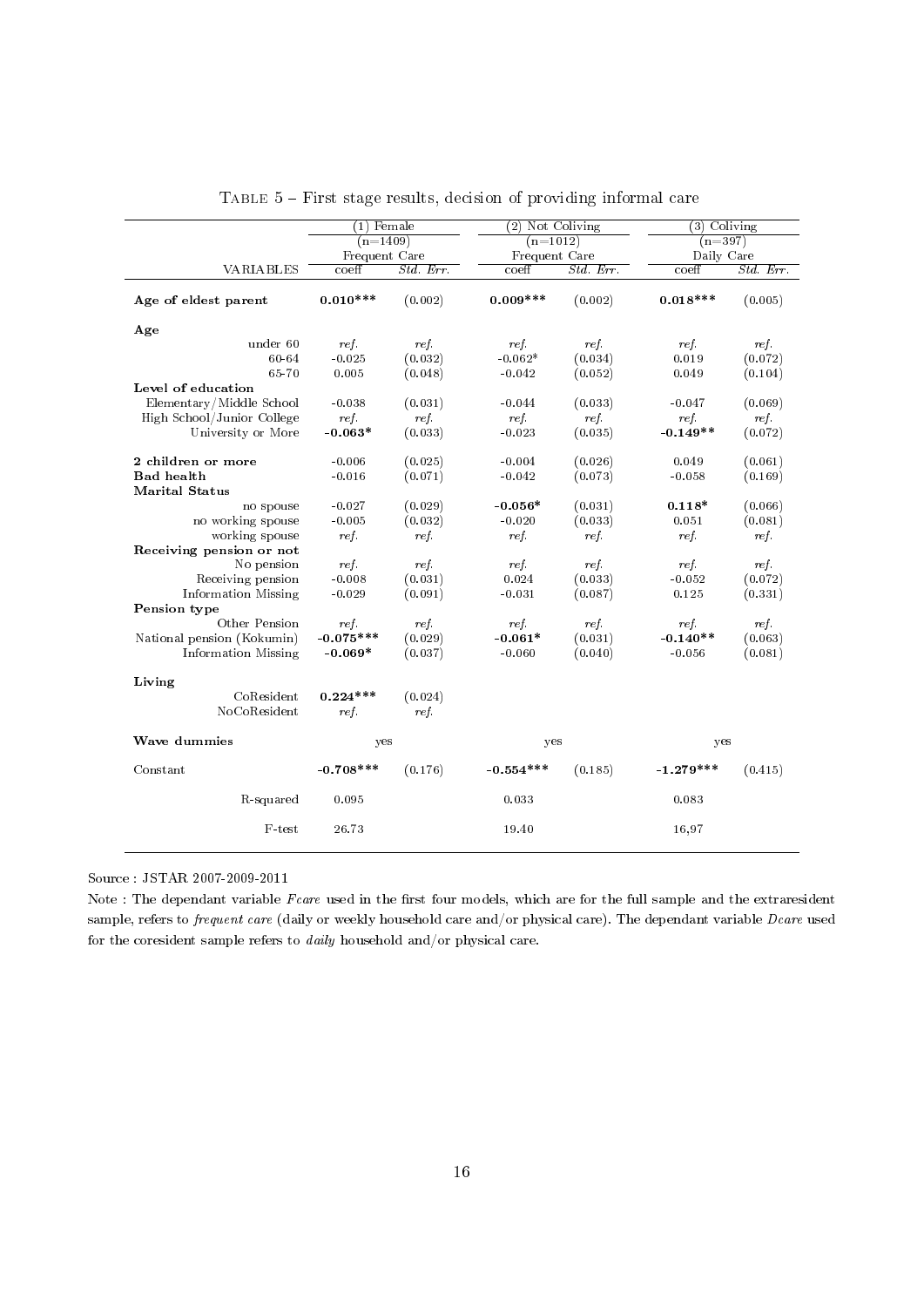#### 4.2.2 Estimation results

Tables [6](#page-18-0) and [7](#page-19-0) present respectively the results for daughters coliving with the parents and the daughters who are not coliving. Models (1) and (3) are OLS and probit regressions, models (2) and (4) adjust for potential endogeneity bias using an instrument. Informal care for coresidents is defined as daily physical care and/or household care while frequent (daily or weekly) physical care and/or household care are considered as extra coresident informal caring.

The negative impact of caring on labour participation increases for coliving daughters when endogeneity is treated, while it is cancelled for non-coliving daughters. According to table [6,](#page-18-0) if we assume exogeneity of informal care, coresidential care decreases the probability of labour participation by more than  $10\%$ . When informal care is treated as endogenous, the magnitude of the coefficient amplifies but with the sharp increase of the standard errors, the coefficient is not significant anymore. We tested tested to see if we could treat the suspected endogenous regressor as exogenous using the Wu-Hausman test. Under the null hypothesis that informal care can actually be treated as exogenous, the test statistic is distributed as chi-squared [\(Baum et al., 2003\)](#page-29-8). The Wu-Hausman test could not reject the null hypothesis of exogeneity  $(p=0.89)$  (see table [6\)](#page-18-0), indicating clearly that we should not treat for endogeneity. This result is in line with the results observed by [Heitmueller](#page-30-0) [\(2007\)](#page-30-0) in his cross-sectional analysis. Endogeneity is likely to vary with the degree of freedom in the care decision. We can reasonably assume that women co-living with their parents feel more obligation to provide care, especially if we consider that many of the multigenerational households are initially a solution adopted in order to decrease the burdens of child rearing. Under stronger family contraints for coresident daughters, it is therefore not surprising to find coresidential caring as exogenous.

Interpretation of the results regarding daughters who are not coliving is less straightforward. As for coliving daughters care, if informal caring is assumed to be exogenous, providing care should have a strong negative impact on labour participation. However, when endogeneity is treated, extra-residential care no longer impacts the labour market participation decision. The coefficient is positive though not significant. As discussed earlier, caring can have both positive and negative effects. The *substitution*  $effect$  or the *discrimination effect* lead to a negative correlation between care and employment while the *income effect* and the *respite effect* lead to a positive relationship. Several studies have shown that caregiving would have a negative effect only when it exceeds a certain threshold [\(Carmichael](#page-29-1) [and Charles, 1998,](#page-29-1) [2003;](#page-29-2) [Heitmueller, 2007\)](#page-30-0). Our results indicate that among extra-residential women, positive and negative caring effects on employment cancel each other. We can however expect to see negative effects for intensive care or negative effects on the hours of working.

One of the flaws of our analysis lies on the fact that the variable of interest does not include any information regarding caring intensity.

However, we have information about the frequency but no indication of intensity, and it is reasonable to think that coresident caregivers tend to bring more intensive care than extra-resident caregivers. Firstly, coresident daughters can be asked for care at any time they are home which should automa-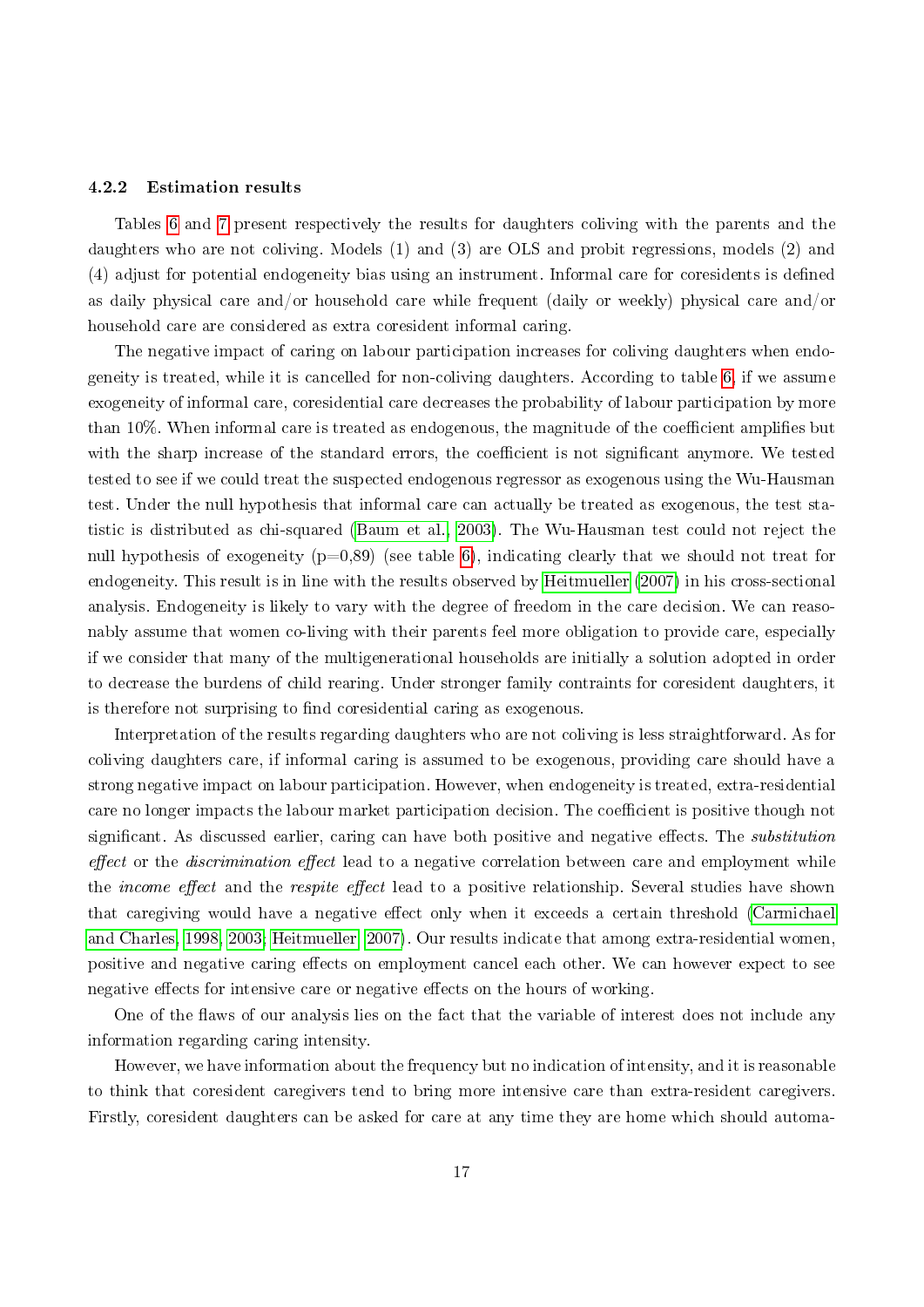tically lead to more intense care for coresident. Seconly, the definition of caregiving may be different for coresidents and extra-coresidents. Some coresident caregivers may not realize and not define themselves as caregivers. As a consequence, coresidents who declare themselves as caregivers are generally more intensive caregivers than extra-resident caregivers. Therefore, it is not surprising to have a strong negative effect for coresidents, but not necessarily of extra-residents.

These results should be treated with caution however. Surprisingly, the Wu-Hausman test does not reject the hypothesis of exogeneity  $(p=0.24)$  of extra-resident caregiving. As it is shown in table [4,](#page-12-0) if both types of caring are assumed to be exogenous, extraresidential care appears to have a stronger negative effect than coresidential effect, which should be a concern for the Japanese government. As discussed earlier, multigenerational households are decreasing rapidly. Extra-ressidential caregiving should therefore increase. If extra-residential caregiving has a stronger negative effect on employment. the population of senior women working is more likely drop with the increase of elderly people needing care. But the test may fail to reject the exogeneity assumption due to the lack of observation and the weakness of the instrument. The first stage F-test indicates that the instrument is relevant, but the R-squared shows that the capacity of the first stage equation in predicting care remains low.

Although there is no indication of endogeneity, the significance level of the coefficient is far smaller than the one for the coresidential caring and we tend to believe that a larger sample or a stronger instrument would result in rejecting the exogeneity assumption for extra-residential care. Future studies should perform exogeneity test on a larger sample.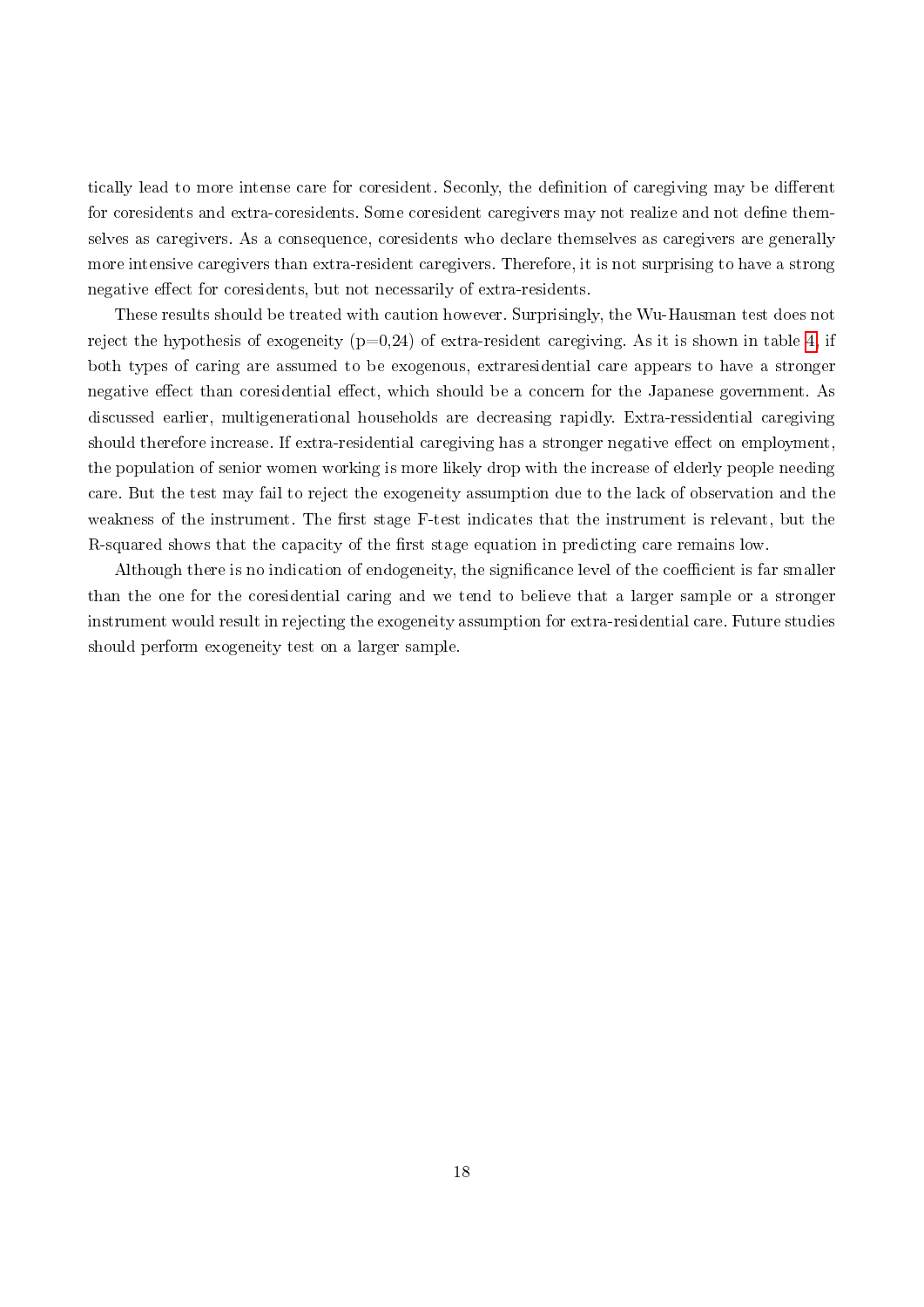|                            | $(1)$ OLS   |          | $(2)$ 2SLS |            | $(3)$ PROBIT |           | $(4)$ IVPROBIT |           |
|----------------------------|-------------|----------|------------|------------|--------------|-----------|----------------|-----------|
| Pooled sample              |             |          | Max Age    |            |              |           | Max Age        |           |
| CoResident                 | $(n=381)$   |          | $(n=378)$  |            | $(n=381)$    |           | $(n=378)$      |           |
|                            | coeff       | Std. Err | $co$ eff   | Std. Err.  | dy/dx        | Std. Err. | dy/dx          | Std. Err. |
| Daily Care                 | $-0.134***$ | (0.049)  | $-0.160$   | (0.228)    | $-0.148***$  | (0.057)   | $-0.521$       | (0.721)   |
| Age                        |             |          |            |            |              |           |                |           |
| under 60                   | ref.        | ref.     | ref.       | ref.       | ref.         | ref.      | ref.           | ref.      |
| 60-64                      | $-0.143**$  | (0.067)  | $-0.162**$ | (0.069)    | $-0.156**$   | (0.078)   | $-0.460**$     | (0.216)   |
| 65-70                      | $-0.196**$  | (0.096)  | $-0.207**$ | (0.100)    | $-0.218*$    | (0.115)   | $-0.583*$      | (0.318)   |
| Level of education         |             |          |            |            |              |           |                |           |
| Elementary/Middle School   | $-0.136*$   | (0.070)  | $-0.134*$  | (0.069)    | $-0.155*$    | (0.084)   | $-0.395*$      | (0.214)   |
| High School/Junior College | ref.        | ref.     | ref.       | ref.       | ref.         | ref.      | ref.           | ref.      |
| University or More         | 0.086       | (0.070)  | 0.084      | (0.077)    | 0.101        | (0.075)   | 0.272          | (0.256)   |
| 2 children or more         | $0.159***$  | (0.059)  | $0.160***$ | (0.059)    | $0.186***$   | (0.070)   | $0.498***$     | (0.188)   |
| <b>Bad Health</b>          | $-0.382**$  | (0.172)  | $-0.390**$ | (0.169)    | $-0.445**$   | (0.177)   | $-1.243**$     | (0.616)   |
| <b>Marital Status</b>      |             |          |            |            |              |           |                |           |
| no spouse                  | $0.155**$   | (0.064)  | $0.152**$  | (0.066)    | $0.163**$    | (0.065)   | $0.458**$      | (0.208)   |
| no working spouse          | $-0.138*$   | (0.079)  | $-0.134*$  | (0.079)    | $-0.151$     | (0.096)   | $-0.376$       | (0.251)   |
| working spouse             | ref.        | ref.     | ref.       | ref.       | ref.         | ref.      | ref.           | ref.      |
| Receiving pension          |             |          |            |            |              |           |                |           |
| No pension                 | ref.        | ref.     | ref.       | ref.       | ref.         | ref.      | ref.           | ref.      |
| Receiving pension          | $-0.108$    | (0.068)  | $-0.095$   | (0.067)    | $-0.120$     | (0.078)   | $-0.279$       | (0.209)   |
| Information Missing        | $-0.089$    | (0.317)  | $-0.089$   | (0.312)    | $-0.092$     | (0.398)   | $-0.232$       | (1.015)   |
| Pension type               |             |          |            |            |              |           |                |           |
| Other Pension              | ref.        | ref.     | ref.       | ref.       | ref.         | ref.      | ref.           | ref.      |
| National pension           | 0.085       | (0.062)  | 0.097      | (0.068)    | 0.107        | (0.068)   | 0.337          | (0.228)   |
| Information Missing        | 0.055       | (0.080)  | 0.065      | (0.078)    | 0.071        | (0.089)   | 0.227          | (0.257)   |
| Wave dummies               | Yes         |          | Yes        |            | Yes          |           | Yes            |           |
| Constant                   | $0.695***$  | (0.063)  | $0.699***$ | (0.087)    |              |           |                |           |
| Wu-Hausmann                |             |          | 0.016      | $(p=0.89)$ |              |           |                |           |

## <span id="page-18-0"></span>TABLE  $6$  – Labour market participation for women in coresidence (Daily care)

Source : JSTAR 2007-2009-2011

Note : Daily care is defined as daily household help and/or physical care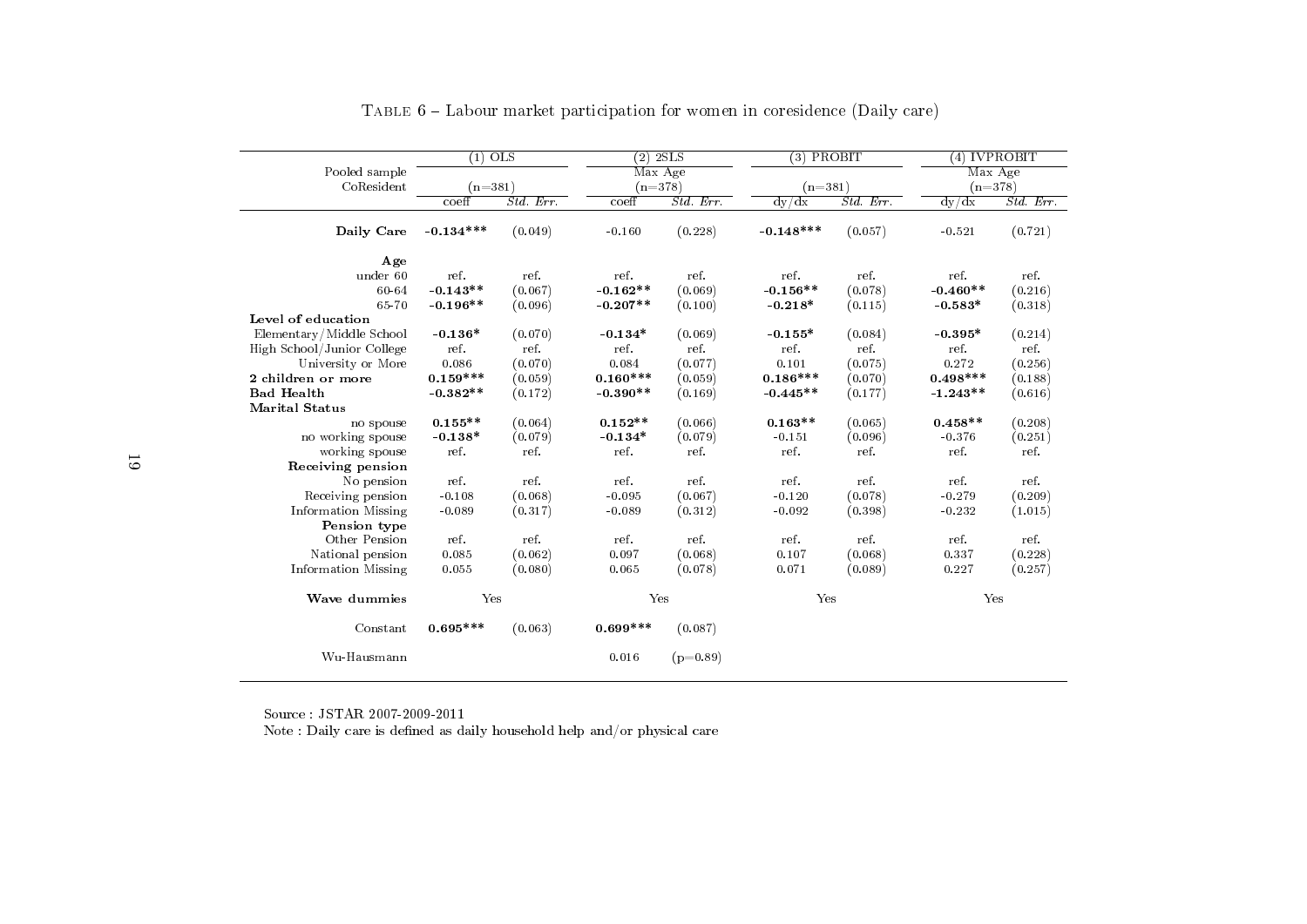|                            | $(1)$ OLS   |           | $(2)$ 2SLS  |            | $(3)$ PROBIT |          | $(4)$ IVPROBIT |           |
|----------------------------|-------------|-----------|-------------|------------|--------------|----------|----------------|-----------|
| Pooled sample              |             |           | Max Age     |            |              |          | Max Age        |           |
| Not CoResident             | $(n=986)$   |           | $(n=973)$   |            | $(n = 986)$  |          | $(n=973)$      |           |
|                            | coeff       | Std. Err. | $co$ eff    | Std. Err   | dy/dx        | Std. Err | dy/dx          | Std. Err. |
| <b>Frequent Care</b>       | $-0.173***$ | (0.045)   | 0.190       | (0.325)    | $-0.192***$  | (0.050)  | 0.484          | (0.860)   |
| Age                        |             |           |             |            |              |          |                |           |
| under 60                   | ref.        | ref.      | ref.        | ref.       | ref.         | ref.     | ref.           | ref.      |
| 60-64                      | $-0.157***$ | (0.044)   | $-0.154***$ | (0.046)    | $-0.171***$  | (0.048)  | $-0.410***$    | (0.139)   |
| 65-70                      | $-0.291***$ | (0.066)   | $-0.314***$ | (0.070)    | $-0.315***$  | (0.070)  | $-0.835***$    | (0.197)   |
| Level of education         |             |           |             |            |              |          |                |           |
| Elementary/Middle School   | $-0.001$    | (0.045)   | 0.012       | (0.048)    | $-0.003$     | (0.049)  | 0.025          | (0.130)   |
| High School/Junior College | ref.        | ref.      | ref.        | ref.       | ref.         | ref.     | ref.           | ref.      |
| University or More         | 0.078       | (0.048)   | $0.086*$    | (0.049)    | $0.091*$     | (0.051)  | $0.252*$       | (0.141)   |
| <b>Bad</b> health          | $-0.348***$ | (0.102)   | $-0.322***$ | (0.107)    | $-0.374***$  | (0.100)  | $-0.877***$    | (0.339)   |
| 2 children or more         | 0.046       | (0.035)   | 0.042       | (0.037)    | 0.053        | (0.040)  | 0.119          | (0.102)   |
| <b>Marital Status</b>      |             |           |             |            |              |          |                |           |
| no spouse                  | $0.153***$  | (0.042)   | $0.177***$  | (0.048)    | $0.171***$   | (0.042)  | $0.516***$     | (0.127)   |
| no working spouse          | $-0.110**$  | (0.044)   | $-0.112**$  | (0.046)    | $-0.115**$   | (0.049)  | $-0.285**$     | (0.129)   |
| working spouse             | ref.        | ref.      | ref.        | ref.       | ref.         | ref.     | ref.           | ref.      |
| Receiving pension or not   |             |           |             |            |              |          |                |           |
| No pension                 | ref.        | ref.      | ref.        | ref.       | ref.         | ref.     | ref.           | ref.      |
| Receiving pension          | $-0.060$    | (0.044)   | $-0.053$    | (0.047)    | $-0.063$     | (0.049)  | $-0.137$       | (0.127)   |
| Information Missing        | $-0.010$    | (0.110)   | $-0.002$    | (0.119)    | $-0.007$     | (0.121)  | 0.008          | (0.325)   |
| Pension type               |             |           |             |            |              |          |                |           |
| Other Pension              | ref.        | ref.      | ref.        | ref.       | ref.         | ref.     | ref.           | ref.      |
| National pension (Kokumin) | 0.068       | (0.042)   | $0.103**$   | (0.048)    | $0.078*$     | (0.045)  | $0.293**$      | (0.127)   |
| Information Missing        | $-0.097*$   | (0.054)   | $-0.061$    | (0.058)    | $-0.112*$    | (0.062)  | $-0.178$       | (0.165)   |
| Wave dummies               | Yes         |           | Yes         |            | Yes          |          | Yes            |           |
| Constant                   | $0.683***$  | (0.042)   | $0.628***$  | (0.062)    |              |          |                |           |
| Wu-Hausmann                |             |           | 1.369       | $(p=0.24)$ |              |          |                |           |

## <span id="page-19-0"></span>Table <sup>7</sup> Labour market participation for women not in coresidence (Frequent care)

Source : JSTAR 2007-2009-2011

Note : Frequent care is defined as daily or weekly household help and/or physical care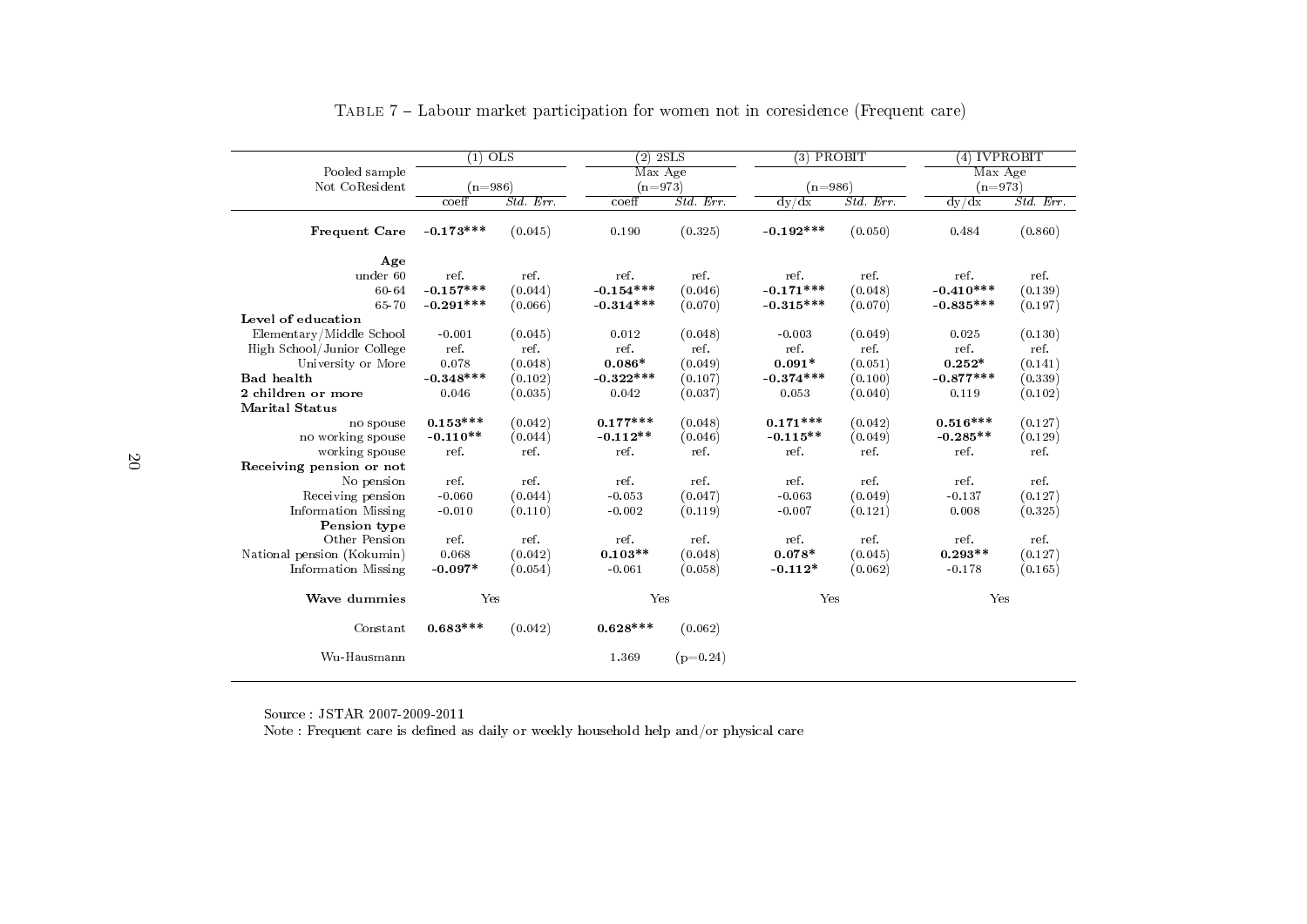## 5 Conclusion

In response to the rapidly ageing population, the Japanese governement initiated a new mandatory public long-term insurance with the official aim to diminish the burden of care in the household  $(?)$ . On the other hand, by implementing the LTCI, the governement promoted home-care, and therefore increased the family responsibility in elderly care. Although, this study does not allow us to draw conclusion on the effect of the LTCI, it brings some elements about the impact of elderly caregiving on the middle-aged women employment in Japan, ten years after the launch of the program.

This analysis utilized the survey Japanese Study of Aging and Retirement (JSTAR) in order to perform an analysis distinguishing the co-resident caregivers from the extra-resident caregivers, while other studies on Japanese data have focused on co-resident caregivers. Multigenerational households in Japan are still commonplace in comparison to other industrialized western countries, however, the proportion of three-generation households has also been declining since several decades. It is therefore legitimate to ask whether caring has the same impact on employment of co-resident caregiver and extra-residential caregivers.

According to our results, there is an important difference between the two populations, which highlights the importance of exclusive analysis therein. Our findings confirm the results of previous studies indicating that co-resident caregiving has a stronger impact on employment than extra-resident caregiving [\(Stern, 1995;](#page-31-7) [Ettner, 1995;](#page-30-4) [Heitmueller, 2007;](#page-30-0) [Michaud et al., 2010\)](#page-30-7). Co-resident caregiving significantly reduces the probability of employment, while this study does not show a significant effect of extra-resident caregiving. For caregivers who are not coliving with their frail parents, caring does not have any negative extensive effect.

One interpretation is that elderly population in co-resident and extra-resident scenarios have different ways of using LTCI services. First, the two populations have different preferences that affect the amount and the type of formal care they use. Second, although the Japanese government projects the willingness to bring the same rights to all with the motto "equal services for equal needs", some services are not usable by co-resident caregivers. For instance, housekeeping is a daily life activity a caregiver is likely to do whether or not he is living with an elderly who needs care. Activities of this sort are therefore not provided to multigenerational households. Elderly populations who require care and are not living with children may be using services in a more efficient way that diminish the burden on informal caregivers, while elderly living with a child depend more on the family caregivers. In such case, the decline of multigenerational households will not necessarily lead to a negative situation : elderly populations requiring care will tend to use formal care in an efficient way, alleviating the burden on adult children and therefore reducing the impact on their employment. But on the other hand, extra-resident caregivers may provide less care than coresident caregivers, without regard to the amount and the quality of formal care received by the elderly. If it is the case, the evolution of the Japanese society towards less multigenerational households would lead to a deterioration of quality of life for elderly population.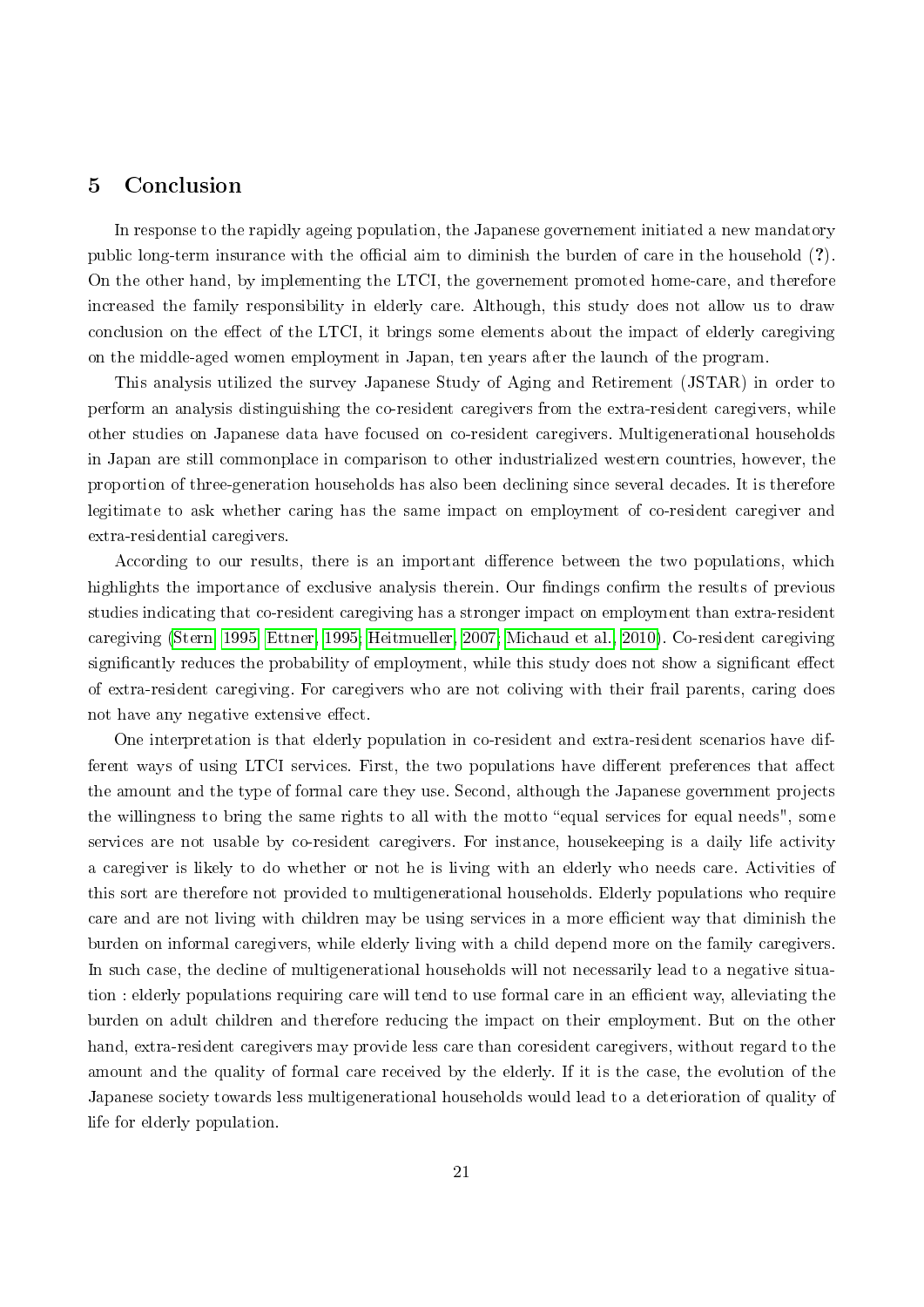Further studies are necessary in order to (i) take into account the hours of work and examine the intensive effects of extra-residential caregiving, and (ii) analyse the relationship between formal care provided by LTCI and extraresident informal care.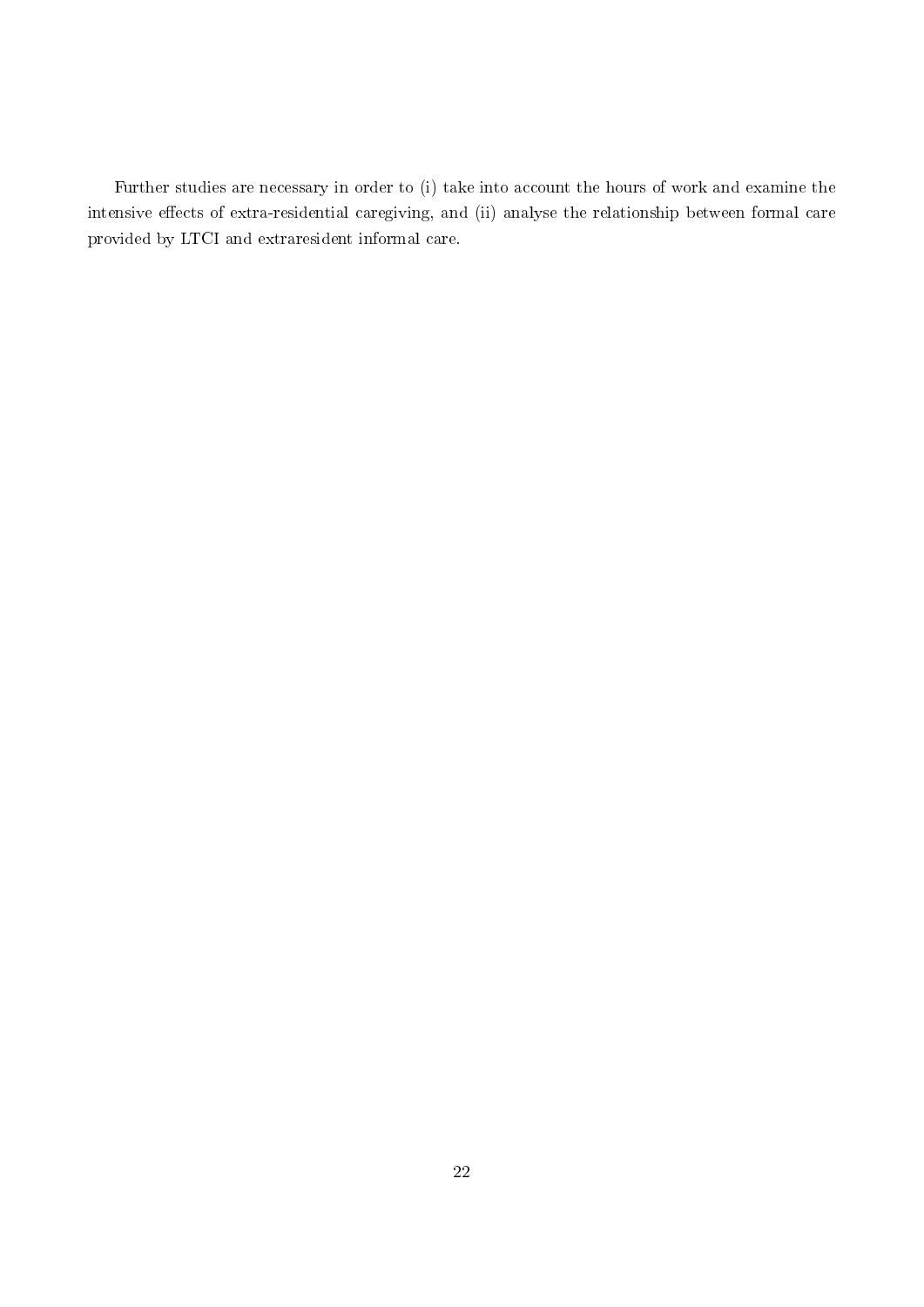## 6 Appendix

|                            | $(1)$ OLS   |           | $(2)$ 2SLS  |            | $(3)$ PROBIT |           | $(4)$ IVPROBIT |           |
|----------------------------|-------------|-----------|-------------|------------|--------------|-----------|----------------|-----------|
| Pooled sample              |             |           | Max Age     |            |              |           | Max Age        |           |
| Female                     | $(n=1407)$  |           | $(n=1390)$  |            | $(n=1407)$   |           | $(n=1390)$     |           |
|                            | coeff       | Std. Err. | coeff       | Std. Err.  | dy/dx        | Std. Err. | dy/dx          | Std. Err. |
| <b>Frequent Care</b>       | $-0.134***$ | (0.031)   | 0.017       | (0.228)    | $-0.148***$  | (0.036)   | 0.001          | (0.668)   |
| Living                     |             |           |             |            |              |           |                |           |
| Not CoResident             | ref.        | ref.      | ref.        | ref.       | ref.         | ref.      | ref.           | ref.      |
| CoResident                 | 0.013       | (0.029)   | $-0.022$    | (0.060)    | 0.015        | (0.032)   | $-0.049$       | (0.175)   |
| Age                        |             |           |             |            |              |           |                |           |
| under 60                   | ref.        | ref       | ref.        | ref.       | ref.         | ref.      | ref.           | ref       |
| 60-64                      | $-0.154***$ | (0.036)   | $-0.167***$ | (0.037)    | $-0.167***$  | (0.040)   | $-0.460***$    | (0.105)   |
| 65-70                      | $-0.261***$ | (0.054)   | $-0.283***$ | (0.057)    | $-0.281***$  | (0.059)   | $-0.772***$    | (0.160)   |
| Level of education         |             |           |             |            |              |           |                |           |
| Elementary/Middle School   | $-0.040$    | (0.037)   | $-0.033$    | (0.038)    | $-0.046$     | (0.041)   | $-0.101$       | (0.110)   |
| High School/Junior College | ref.        | ref.      | ref.        | ref.       | ref.         | ref.      | ref.           | ref.      |
| University or More         | $0.076*$    | (0.039)   | $0.087**$   | (0.041)    | $0.088**$    | (0.042)   | $0.265**$      | (0.121)   |
| <b>Bad</b> health          | $-0.337***$ | (0.086)   | $-0.332***$ | (0.086)    | $-0.362***$  | (0.086)   | $-0.931***$    | (0.267)   |
| 2 children or more         | $0.072**$   | (0.029)   | $0.071**$   | (0.030)    | $0.082**$    | (0.033)   | $0.207**$      | (0.086)   |
| <b>Marital Status</b>      |             |           |             |            |              |           |                |           |
| no spouse                  | $0.139***$  | (0.034)   | $0.144***$  | (0.035)    | $0.154***$   | (0.034)   | $0.434***$     | (0.104)   |
| no working spouse          | $-0.125***$ | (0.038)   | $-0.131***$ | (0.038)    | $-0.130***$  | (0.043)   | $-0.347***$    | (0.109)   |
| working spouse             | ref.        | ref.      | ref.        | ref.       | ref.         | ref.      | ref.           | ref.      |
| Receiving pension or not   |             |           |             |            |              |           |                |           |
| No pension                 | ref.        | ref.      | ref.        | ref.       | ref.         | ref.      | ref.           | ref.      |
| Receiving pension          | $-0.063*$   | (0.037)   | $-0.048$    | (0.037)    | $-0.066$     | (0.041)   | $-0.130$       | (0.106)   |
| Information Missing        | $-0.038$    | (0.103)   | $-0.037$    | (0.108)    | $-0.037$     | (0.116)   | $-0.092$       | (0.311)   |
| Pension type               |             |           |             |            |              |           |                |           |
| Other Pension              | ref.        | ref.      | ref.        | ref.       | ref.         | ref.      | ref.           | ref.      |
| National pension (Kokumin) | $0.067*$    | (0.034)   | $0.090**$   | (0.038)    | $0.077**$    | (0.037)   | $0.271**$      | (0.110)   |
| Information Missing        | $-0.034$    | (0.044)   | $-0.010$    | (0.046)    | $-0.040$     | (0.050)   | $-0.038$       | (0.134)   |
| Wave dummies               | Yes         |           | Yes         |            | Yes          |           | Yes            |           |
| Constant                   | $0.690***$  | (0.036)   | $0.663***$  | (0.049)    |              |           |                |           |
| Wu-Hausmann                |             |           | 0.471       | $(p=0.49)$ |              |           |                |           |

TABLE 8 – Labour market participation for all women

Source : JSTAR 2007-2009-2011 (pooled) Note : *Frequent care* refers to daily or weekly household care and/or physical care.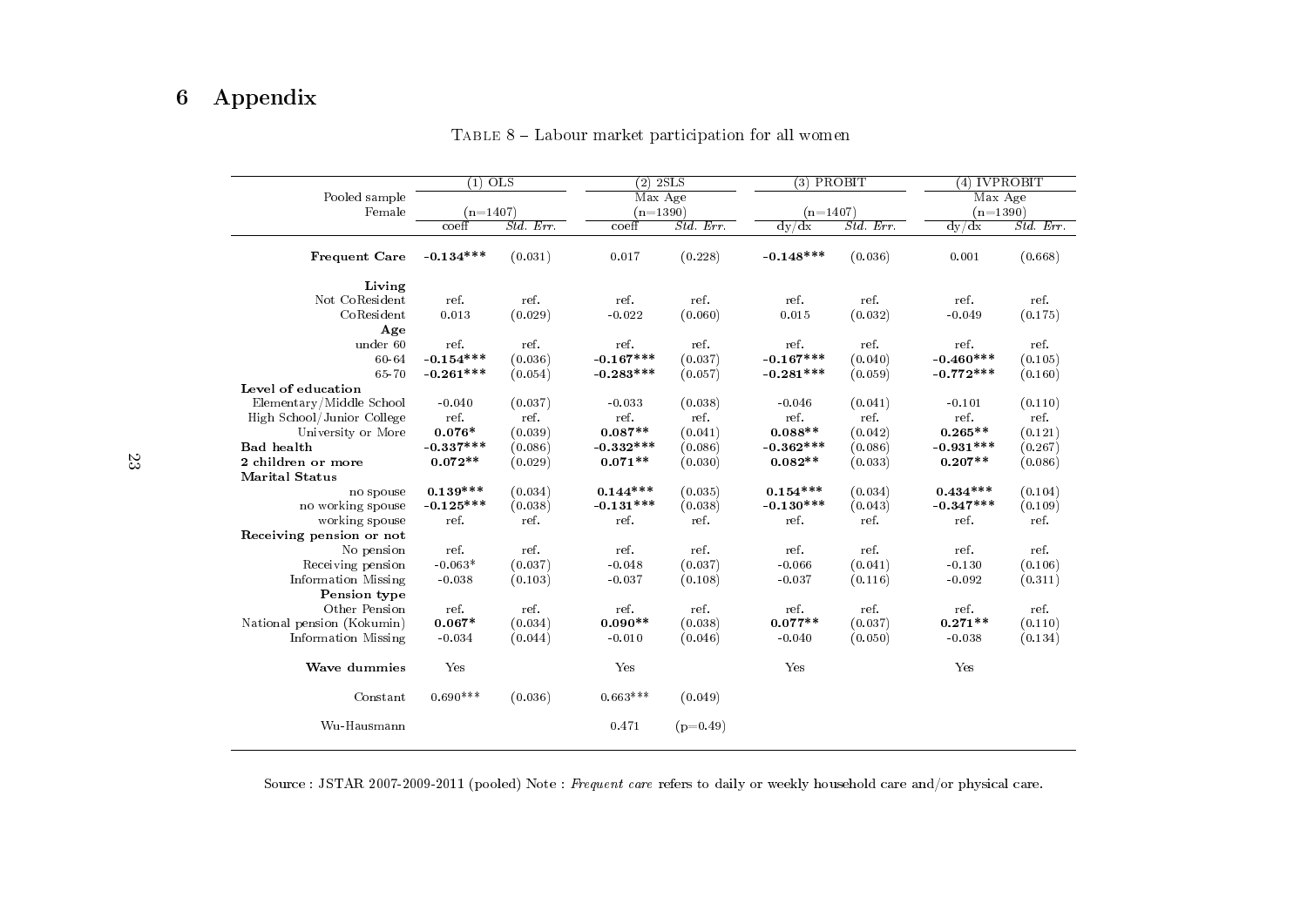|                            | OLS        |           | 2SLS       |            | PROBIT     |           | <b>IVPROBIT</b> |           |
|----------------------------|------------|-----------|------------|------------|------------|-----------|-----------------|-----------|
| Pooled sample              |            |           | Max Age    |            |            |           | Max Age         |           |
| CoResident                 | $(n=381)$  |           | $(n=378)$  |            | $(n=381)$  |           | $(n=378)$       |           |
|                            | coeff      | Std. Err. | coeff      | Std. Err.  | dy/dx      | Std. Err. | dy/dx           | Std. Err. |
| Frequent Care              | $-0.116**$ | (0.048)   | $-0.184$   | (0.262)    | $-0.126**$ | (0.056)   | $-0.580$        | (0.809)   |
| Age                        |            |           |            |            |            |           |                 |           |
| under 60                   | ref.       | ref.      | ref.       | ref.       | ref.       | ref.      | ref.            | ref.      |
| 60-64                      | $-0.143**$ | (0.067)   | $-0.158**$ | (0.071)    | $-0.155**$ | (0.078)   | $-0.442*$       | (0.226)   |
| 65-70                      | $-0.193**$ | (0.096)   | $-0.195*$  | (0.108)    | $-0.215*$  | (0.115)   | $-0.542$        | (0.351)   |
| Level of education         |            |           |            |            |            |           |                 |           |
| Elementary/Middle School   | $-0.131*$  | (0.070)   | $-0.128*$  | (0.068)    | $-0.149*$  | (0.084)   | $-0.373*$       | (0.213)   |
| High School/Junior College | ref.       | ref.      | ref.       | ref.       | ref.       | ref.      | ref.            | ref.      |
| University or More         | 0.089      | (0.070)   | 0.080      | (0.080)    | 0.104      | (0.075)   | 0.258           | (0.267)   |
| 2 children or more         | $0.156***$ | (0.060)   | $0.157***$ | (0.059)    | $0.182***$ | (0.070)   | $0.484***$      | (0.187)   |
| <b>Bad Health</b>          | $-0.367**$ | (0.173)   | $-0.370**$ | (0.170)    | $-0.420**$ | (0.183)   | $-1.137*$       | (0.603)   |
| <b>Marital Status</b>      |            |           |            |            |            |           |                 |           |
| no spouse                  | $0.151**$  | (0.064)   | $0.150**$  | (0.065)    | $0.158**$  | (0.065)   | $0.445**$       | (0.202)   |
| no working spouse          | $-0.141*$  | (0.079)   | $-0.136*$  | (0.079)    | $-0.157*$  | (0.095)   | $-0.386$        | (0.250)   |
| working spouse             | ref.       | ref.      | ref.       | ref.       | ref.       | ref.      | ref.            | ref.      |
| Receiving pension or not   |            |           |            |            |            |           |                 |           |
| No pension                 | ref.       | ref.      | ref.       | ref.       | ref.       | ref.      | ref.            | ref.      |
| Receiving pension          | $-0.111$   | (0.069)   | $-0.099$   | (0.068)    | $-0.122$   | (0.078)   | $-0.285$        | (0.208)   |
| Information Missing        | $-0.095$   | (0.318)   | $-0.090$   | (0.313)    | $-0.099$   | (0.396)   | $-0.235$        | (1.003)   |
| Pension type               |            |           |            |            |            |           |                 |           |
| Other Pension              | ref.       | ref.      | ref.       | ref.       | ref.       | ref.      | ref.            | ref.      |
| National pension (Kokumin) | 0.089      | (0.062)   | 0.097      | (0.068)    | 0.111      | (0.068)   | 0.335           | (0.232)   |
| Information Missing        | 0.055      | (0.080)   | 0.064      | (0.079)    | 0.071      | (0.088)   | 0.223           | (0.257)   |
| Wave dummies               | Yes        |           | Yes        |            | Yes        |           | Yes             |           |
| Constant                   | $0.694***$ | (0.064)   | $0.711***$ | (0.101)    |            |           |                 |           |
| Wu-Hausmann                |            |           | 0.072      | $(p=0.78)$ |            |           |                 |           |

| TABLE 9 – Labour market participation for women in coresidence (Frequent care) |  |  |
|--------------------------------------------------------------------------------|--|--|
|                                                                                |  |  |

Source : JSTAR 2007-2009-2011

Note : Daily care is defined as daily or weekly household help and/or physical care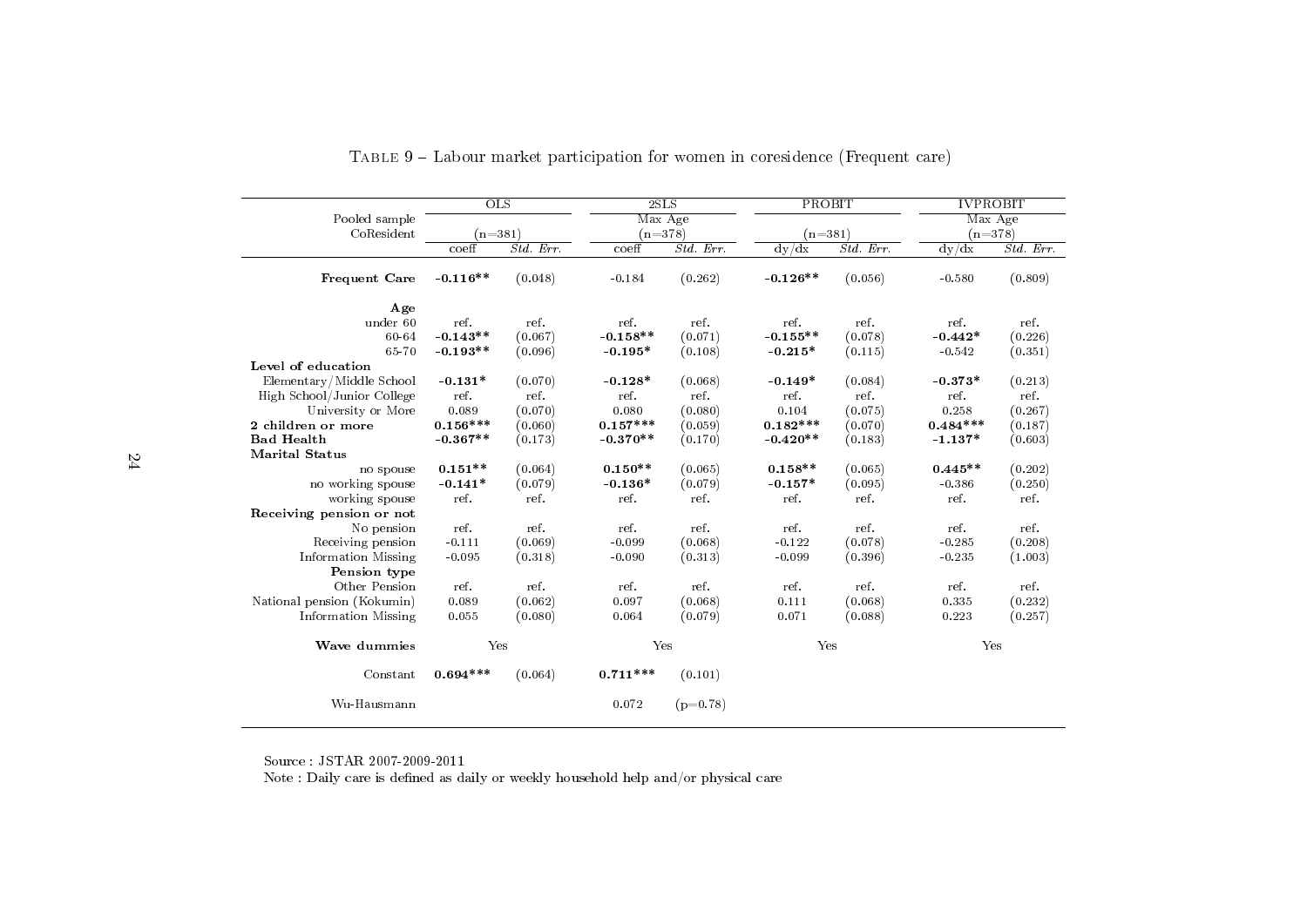|                            | $\overline{(1)}$ | $_{\text{OLS}}$ | $(2)$ 2SLS |            | $(3)$ PROBIT |           |           | $(4)$ IVPROBIT |
|----------------------------|------------------|-----------------|------------|------------|--------------|-----------|-----------|----------------|
| Pooled sample              |                  |                 | Max Age    |            |              |           |           | Max Age        |
| CoResident                 | $(n=381)$        |                 | $(n=378)$  |            | $(n=381)$    |           |           | $(n=378)$      |
|                            | $co$ eff         | Std. Err.       | coeff      | Std. Err.  | dy/dx        | Std. Err. | dy/dx     | Std. Err.      |
| Frequent Care              | $-0.081$         | (0.051)         | $-0.185$   | (0.266)    | $-0.087$     | (0.059)   | $-0.579$  | (0.803)        |
| Age                        |                  |                 |            |            |              |           |           |                |
| under 60                   | ref.             | ref.            | ref.       | ref.       | ref.         | ref.      | ref.      | ref.           |
| 60-64                      | $-0.144**$       | (0.068)         | $-0.156**$ | (0.073)    | $-0.157**$   | (0.078)   | $-0.435*$ | (0.232)        |
| 65-70                      | $-0.202**$       | (0.097)         | $-0.199*$  | (0.106)    | $-0.226**$   | (0.114)   | $-0.555$  | (0.343)        |
| Level of education         |                  |                 |            |            |              |           |           |                |
| Elementary/Middle School   | $-0.129*$        | (0.070)         | $-0.123*$  | (0.069)    | $-0.143*$    | (0.083)   | $-0.348$  | (0.215)        |
| High School/Junior College | ref.             | ref.            | ref.       | ref.       | ref          | ref.      | ref.      | ref.           |
| University or More         | 0.100            | (0.070)         | 0.092      | (0.073)    | 0.114        | (0.073)   | 0.293     | (0.242)        |
| 2 children or more         | $0.150**$        | (0.060)         | $0.146**$  | (0.060)    | $0.174**$    | (0.070)   | $0.444**$ | (0.195)        |
| <b>Bad Health</b>          | $-0.366**$       | (0.173)         | $-0.362**$ | (0.172)    | $-0.426**$   | (0.182)   | $-1.132*$ | (0.615)        |
| <b>Marital Status</b>      |                  |                 |            |            |              |           |           |                |
| no spouse                  | $0.142**$        | (0.064)         | $0.135**$  | (0.064)    | $0.151**$    | (0.066)   | $0.399**$ | (0.202)        |
| no working spouse          | $-0.146*$        | (0.079)         | $-0.142*$  | (0.078)    | $-0.162*$    | (0.095)   | $-0.399$  | (0.244)        |
| working spouse             | ref.             | ref.            | ref.       | ref.       | ref.         | ref.      | ref.      | ref.           |
| Receiving pension or not   |                  |                 |            |            |              |           |           |                |
| No pension                 | ref.             | ref.            | ref.       | ref.       | ref.         | ref.      | ref.      | ref.           |
| Receiving pension          | $-0.104$         | (0.069)         | $-0.084$   | (0.070)    | $-0.112$     | (0.078)   | $-0.231$  | (0.217)        |
| Information Missing        | $-0.094$         | (0.319)         | $-0.076$   | (0.319)    | $-0.096$     | (0.391)   | $-0.183$  | (0.997)        |
| Pension type               |                  |                 |            |            |              |           |           |                |
| Other Pension              | ref.             | ref.            | ref.       | ref.       | ref.         | ref.      | ref.      | ref.           |
| National pension (Kokumin) | 0.094            | (0.062)         | 0.099      | (0.067)    | $0.117*$     | (0.067)   | 0.343     | (0.228)        |
| Information Missing        | 0.061            | (0.080)         | 0.075      | (0.080)    | 0.078        | (0.088)   | 0.264     | (0.255)        |
| Wave dummies               | Yes              |                 | Yes        |            | Yes          |           |           | Yes            |
| Constant                   | $0.682***$       | (0.064)         | $0.706***$ | (0.095)    |              |           |           |                |
| Wu-Hausmann                |                  |                 | 0.161      | $(p=0.68)$ |              |           |           |                |

Table <sup>10</sup> Labour market participation for women in coresidence (Frequent Physical care)

Source : JSTAR 2007-2009-2011

Note : Daily care is defined as daily or weekly physical care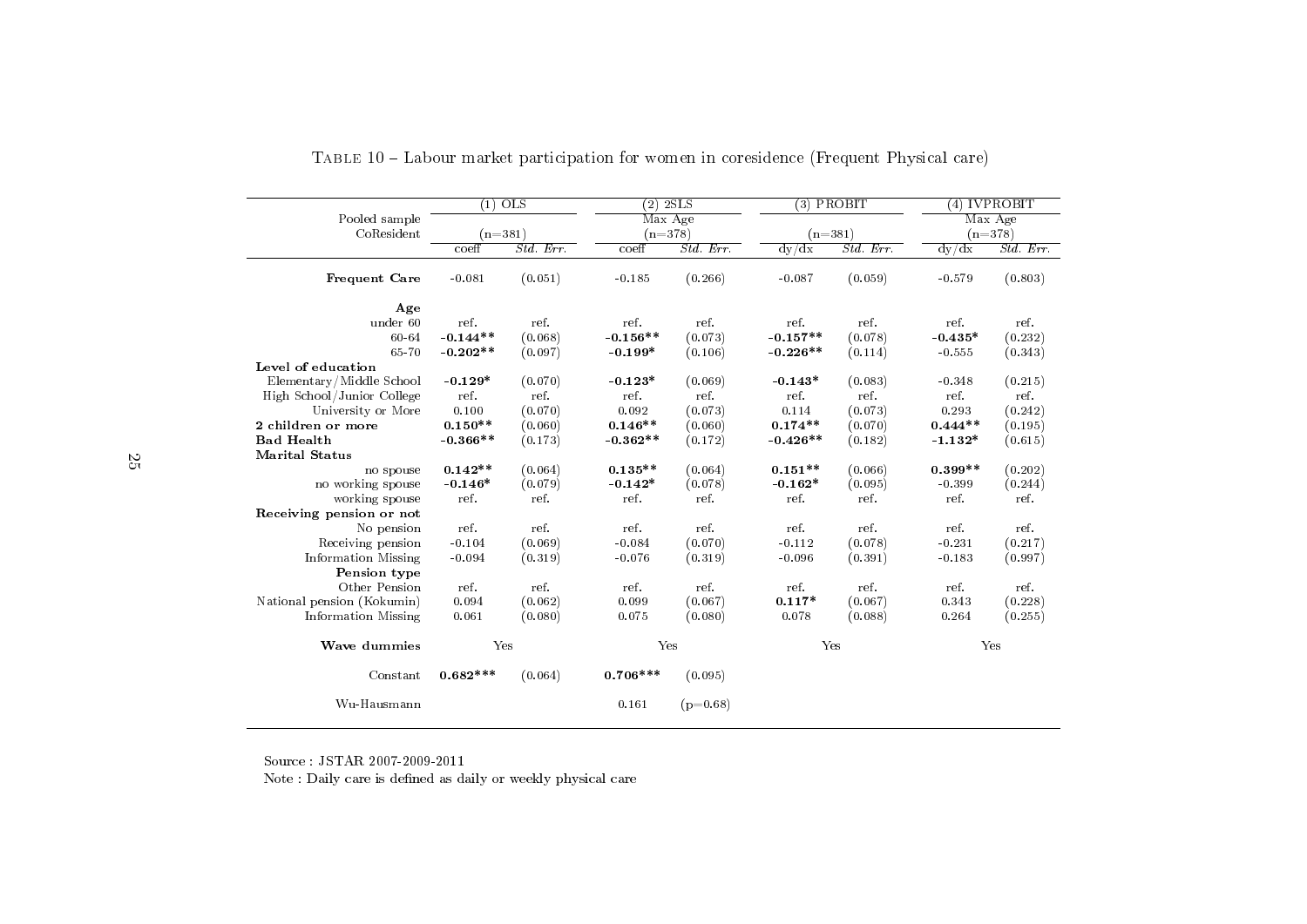|                            | $(1)$ Female   |           | $(2)$ Not Coliving |            | $(3)$ Coliving |            | $(4)$ Coliving     |           |
|----------------------------|----------------|-----------|--------------------|------------|----------------|------------|--------------------|-----------|
|                            | $(n=1761)$     |           | $(n=1202)$         |            | $(n=500)$      |            | $(n=500)$          |           |
|                            | Household Care |           | Household Care     |            | Household Care |            | Physical Care only |           |
|                            | dy/dx          | Std. Err. | dy/dx              | $Std$ Err. | dv/dx          | $Std$ Err. | $\frac{dy}{dx}$    | Std. Err. |
| <b>Bring Care</b>          |                |           |                    |            |                |            |                    |           |
| No Care                    | ref.           | ref.      | ref.               | ref        | ref.           | ref.       | ref.               | ref.      |
| Less Care                  | $-0.040$       | (0.045)   | $-0.011$           | (0.051)    | $-0.149$       | (0.141)    | 0.058              | (0.119)   |
| Weekly Care                | $-0.183***$    | (0.047)   | $-0.182***$        | (0.050)    | $-0.025$       | (0.167)    | 0.027              | (0.156)   |
| Daily Care                 | $-0.145***$    | (0.038)   | $-0.197***$        | (0.072)    | $-0.151***$    | (0.049)    | $-0.111**$         | (0.052)   |
| Living                     |                |           |                    |            |                |            |                    |           |
| $\hbox{Not CoResident}$    | ref.           | ref.      |                    |            |                |            |                    |           |
| CoResident                 | 0.035          | (0.029)   |                    |            |                |            |                    |           |
| Age                        |                |           |                    |            |                |            |                    |           |
| under 60                   | ref.           | ref.      | ref.               | ref.       | ref.           | ref.       | ref.               | ref.      |
| 60-64                      | $-0.155***$    | (0.035)   | $-0.150***$        | (0.043)    | $-0.155**$     | (0.066)    | $-0.148**$         | (0.066)   |
| 65-70                      | $-0.233***$    | (0.054)   | $-0.277***$        | (0.065)    | $-0.127$       | (0.098)    | $-0.125$           | (0.098)   |
| Level of education         |                |           |                    |            |                |            |                    |           |
| Elementary/Middle School   | $-0.057$       | (0.036)   | $-0.014$           | (0.044)    | $-0.177***$    | (0.068)    | $-0.184***$        | (0.068)   |
| High School/Junior College | ref.           | ref.      | ref.               | ref.       | ref.           | ref.       | ref.               | ref.      |
| University or More         | 0.060          | (0.038)   | $0.075*$           | (0.045)    | 0.066          | (0.069)    | 0.072              | (0.069)   |
| <b>Bad Health</b>          | $-0.323***$    | (0.092)   | $-0.397***$        | (0.099)    | $-0.213$       | (0.180)    | $-0.231$           | (0.178)   |
| 2 children or more         | $0.087***$     | (0.030)   | $0.066*$           | (0.037)    | $0.153**$      | (0.063)    | $0.138**$          | (0.064)   |
| <b>Marital Status</b>      |                |           |                    |            |                |            |                    |           |
| no spouse                  | $0.147***$     | (0.030)   | $0.172***$         | (0.037)    | $0.143**$      | (0.057)    | $0.129**$          | (0.059)   |
| no working spouse          | $-0.172***$    | (0.038)   | $-0.135***$        | (0.045)    | $-0.239***$    | (0.081)    | $-0.249***$        | (0.080)   |
| working spouse             | ref.           | ref.      | ref.               | ref.       | ref.           | ref.       | ref.               | ref.      |
| Receiving pension or not   |                |           |                    |            |                |            |                    |           |
| No pension                 | ref.           | ref.      | ref.               | ref.       | ref.           | ref.       | ref.               | ref.      |
| Receiving pension          | $-0.061$       | (0.037)   | $-0.070$           | (0.045)    | $-0.079$       | (0.069)    | $-0.073$           | (0.069)   |
| Information Missing        | $-0.087$       | (0.107)   | $-0.080$           | (0.116)    | $-0.094$       | (0.290)    | $-0.084$           | (0.299)   |
| Pension type               |                |           |                    |            |                |            |                    |           |
| Other Pension              | ref.           | ref.      | ref.               | ref.       | ref.           | ref.       | ref.               | ref       |
| National pension (Kokumin) | $0.055*$       | (0.033)   | $0.068*$           | (0.041)    | 0.040          | (0.060)    | 0.051              | (0.059)   |
| Information Missing        | $-0.020$       | (0.036)   | $-0.038$           | (0.045)    | 0.030          | (0.066)    | 0.031              | (0.065)   |
| Wave dummies               | Yes            |           | Yes                |            | Yes            |            | Yes                |           |
| Constant                   | $0.696***$     | (0.036)   | $0.684***$         | (0.042)    | $0.695***$     | (0.064)    | $0.679***$         | (0.064)   |
| Pseudo R-squared           | 0.102          |           | 0.101              |            | 0.149          |            | 0.142              |           |

<span id="page-25-0"></span>Table <sup>11</sup> Women labour market participation, informal care treated as an exogenous variable.

Source : JSTAR 2007-2009-2011 (pooled)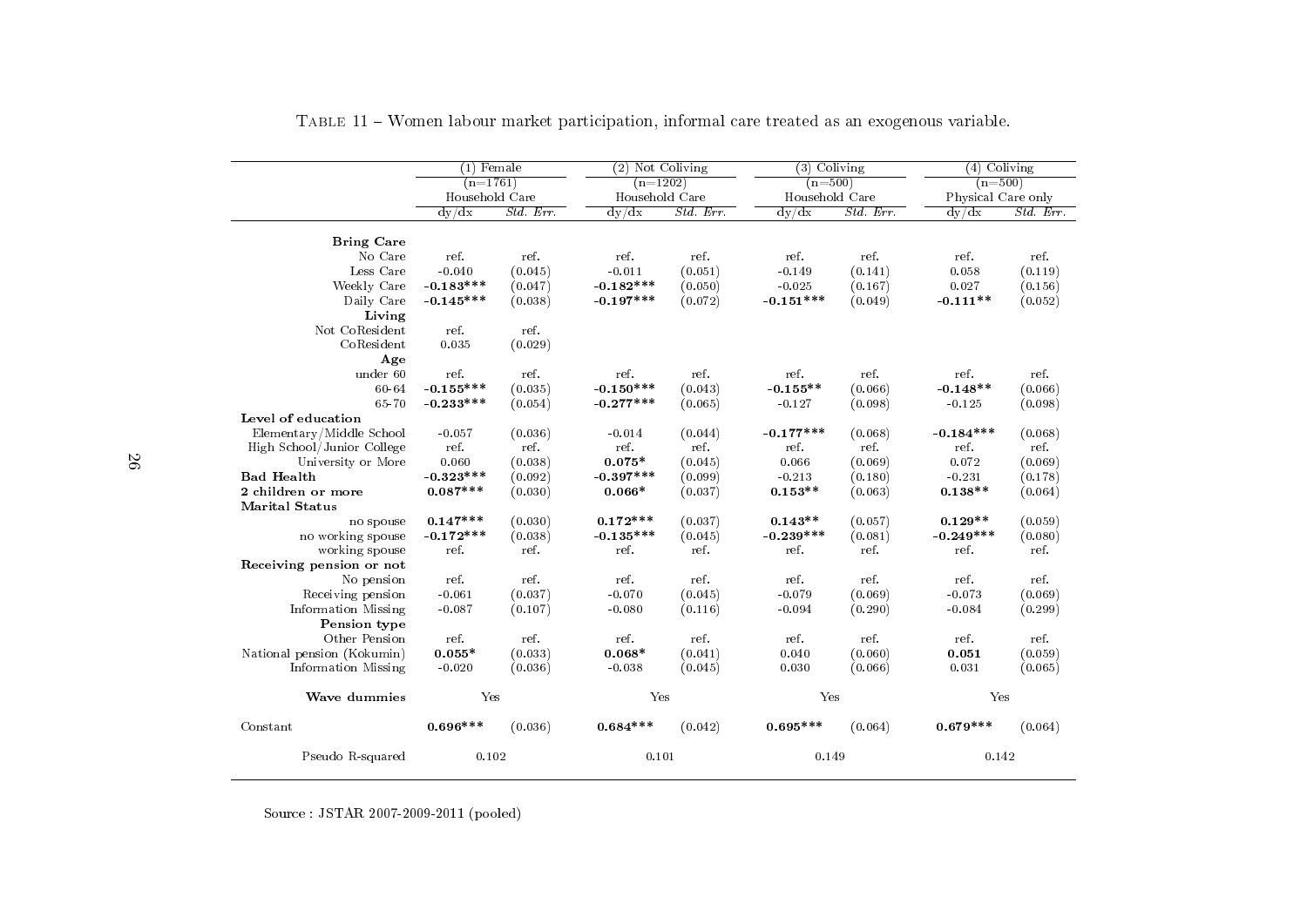|                            | $(1)$ OLS<br>$(n=1761)$     |           | $(2)$ 2SLS  |            | $(3)$ PROBIT |           | $(4)$ IVPROBIT |          |  |
|----------------------------|-----------------------------|-----------|-------------|------------|--------------|-----------|----------------|----------|--|
| Pooled sample              |                             |           |             | Max Age    |              |           |                | Max Age  |  |
| Female                     |                             |           | $(n=1741)$  |            | $(n=1761)$   |           | $(n=1741)$     |          |  |
|                            | $\overline{\mathrm{coeff}}$ | Std. Err. | coeff       | Std. Err.  | dy/dx        | Std. Err. | dy/dx          | Std. Err |  |
| Frequent Care              | $-0.139***$                 | (0.027)   | $-0.006$    | (0.205)    | $-0.153***$  | (0.030)   | $-0.087$       | (0.601)  |  |
| Living                     |                             |           |             |            |              |           |                |          |  |
| Not CoResident             | ref.                        | ref.      | ref.        | ref.       | ref.         | ref.      | ref            | ref.     |  |
| CoResident                 | 0.036                       | (0.024)   | 0.007       | (0.053)    | 0.041        | (0.027)   | 0.043          | (0.156)  |  |
| Age                        |                             |           |             |            |              |           |                |          |  |
| under 60                   | ref.                        | ref.      | ref.        | ref.       | ref.         | ref.      | ref.           | ref.     |  |
| 60-64                      | $-0.143***$                 | (0.033)   | $-0.155***$ | (0.034)    | $-0.153***$  | (0.036)   | $-0.426***$    | (0.093)  |  |
| 65-70                      | $-0.211***$                 | (0.050)   | $-0.228***$ | (0.052)    | $-0.231***$  | (0.054)   | $-0.627***$    | (0.143)  |  |
| Level of education         |                             |           |             |            |              |           |                |          |  |
| Elementary/Middle School   | $-0.052$                    | (0.033)   | $-0.046$    | (0.035)    | $-0.057$     | (0.036)   | $-0.133$       | (0.099)  |  |
| High School/Junior College | ref.                        | ref.      | ref.        | ref.       | ref.         | ref.      | ref.           | ref.     |  |
| University or More         | 0.050                       | (0.034)   | 0.059       | (0.036)    | 0.060        | (0.037)   | $0.181*$       | (0.108)  |  |
| <b>Bad</b> health          | $-0.300***$                 | (0.085)   | $-0.293***$ | (0.084)    | $-0.322***$  | (0.092)   | $-0.812***$    | (0.261)  |  |
| 2 children or more         | $0.076***$                  | (0.027)   | $0.074***$  | (0.027)    | $0.086***$   | (0.030)   | $0.215***$     | (0.079)  |  |
| <b>Marital Status</b>      |                             |           |             |            |              |           |                |          |  |
| no spouse                  | $0.134***$                  | (0.028)   | $0.137***$  | (0.029)    | $0.147***$   | (0.030)   | $0.412***$     | (0.091)  |  |
| no working spouse          | $-0.167***$                 | (0.036)   | $-0.175***$ | (0.036)    | $-0.173***$  | (0.038)   | $-0.459***$    | (0.098)  |  |
| working spouse             | ref.                        | ref.      | ref.        | ref.       | ref.         | ref.      | ref.           | ref.     |  |
| Receiving pension or not   |                             |           |             |            |              |           |                |          |  |
| No pension                 | ref.                        | ref.      | ref.        | ref.       | ref.         | ref.      | ref.           | ref.     |  |
| Receiving pension          | $-0.056$                    | (0.034)   | $-0.044$    | (0.035)    | $-0.061$     | (0.037)   | $-0.123$       | (0.098)  |  |
| Information Missing        | $-0.077$                    | (0.099)   | $-0.073$    | (0.104)    | $-0.081$     | (0.107)   | $-0.199$       | (0.284)  |  |
| Pension type               |                             |           |             |            |              |           |                |          |  |
| Other Pension              | ref.                        | ref.      | ref.        | ref.       | ref.         | ref.      | ref.           | ref.     |  |
| National pension (Kokumin) | $0.050*$                    | (0.030)   | $0.066**$   | (0.032)    | $0.055*$     | (0.033)   | $0.192**$      | (0.095)  |  |
| Information Missing        | $-0.016$                    | (0.032)   | $-0.005$    | (0.032)    | $-0.019$     | (0.036)   | $-0.019$       | (0.096)  |  |
| Wave dummies               | Yes                         |           | Yes         |            | Yes          |           | Yes            |          |  |
| Constant                   | $0.691***$                  | (0.034)   | $0.666***$  | (0.047)    |              |           |                |          |  |
| Wu-Hausmann                |                             |           | 0.448       | $(p=0.50)$ |              |           |                |          |  |

TABLE  $12$  – Labour market participation for all women

Source : JSTAR 2007-2009-2011 (pooled) Note : *Frequent care* refers to daily or weekly household care and/or physical care.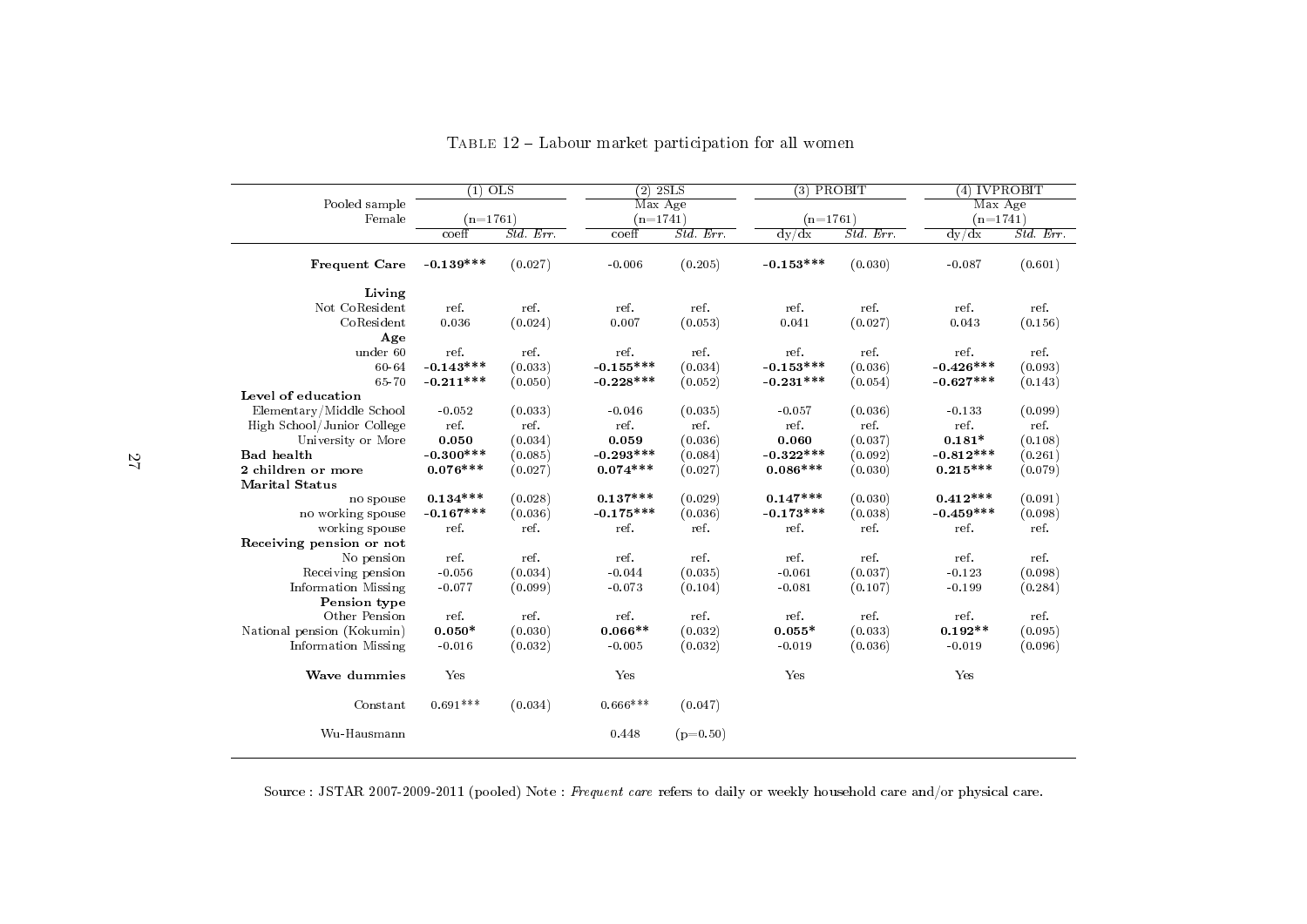|                            | $(1)$ OLS                         |           | $(2)$ 2SLS  |            | $(3)$ PROBIT |           | $(4)$ IVPROBIT |           |
|----------------------------|-----------------------------------|-----------|-------------|------------|--------------|-----------|----------------|-----------|
| Pooled sample              | Max Age<br>$(n=500)$<br>$(n=497)$ |           |             |            | Max Age      |           |                |           |
| CoResident                 |                                   |           |             |            |              | $(n=500)$ |                | $(n=497)$ |
|                            | coeff                             | Std. Err. | coeff       | Std. Err.  | dy/dx        | Std. Err  | dy/dx          | Std. Err. |
| Daily Care                 | $-0.130***$                       | (0.044)   | $-0.171$    | (0.183)    | $-0.144***$  | (0.049)   | $-0.561$       | (0.570)   |
| Age                        |                                   |           |             |            |              |           |                |           |
| under 60                   | ref.                              | ref.      | ref.        | ref.       | ref.         | ref.      | ref.           | ref.      |
| 60-64                      | $-0.138**$                        | (0.060)   | $-0.149**$  | (0.061)    | $-0.149**$   | (0.066)   | $-0.423**$     | (0.183)   |
| 65-70                      | $-0.109$                          | (0.088)   | $-0.115$    | (0.090)    | $-0.120$     | (0.098)   | $-0.322$       | (0.268)   |
| Level of education         |                                   |           |             |            |              |           |                |           |
| Elementary/Middle School   | $-0.164***$                       | (0.059)   | $-0.163***$ | (0.059)    | $-0.185***$  | (0.068)   | $-0.477***$    | (0.173)   |
| High School/Junior College | ref.                              | ref.      | ref.        | ref.       | ref.         | ref.      | ref.           | ref.      |
| University or More         | 0.056                             | (0.061)   | 0.050       | (0.067)    | 0.067        | (0.068)   | 0.161          | (0.223)   |
| 2 children or more         | $0.132**$                         | (0.055)   | $0.134**$   | (0.056)    | $0.150**$    | (0.064)   | $0.409**$      | (0.170)   |
| <b>Bad Health</b>          | $-0.201$                          | (0.154)   | $-0.205$    | (0.152)    | $-0.225$     | (0.179)   | $-0.596$       | (0.455)   |
| <b>Marital Status</b>      |                                   |           |             |            |              |           |                |           |
| no spouse                  | $0.134**$                         | (0.059)   | $0.134**$   | (0.062)    | $0.140**$    | (0.058)   | $0.411**$      | (0.190)   |
| no working spouse          | $-0.232***$                       | (0.071)   | $-0.226***$ | (0.072)    | $-0.244***$  | (0.081)   | $-0.608***$    | (0.220)   |
| working spouse             | ref.                              | ref.      | ref.        | ref.       | ref.         | ref.      | ref.           | ref.      |
| Receiving pension or not   |                                   |           |             |            |              |           |                |           |
| No pension                 | ref.                              | ref.      | ref.        | ref.       | ref.         | ref.      | ref.           | ref.      |
| Receiving pension          | $-0.073$                          | (0.063)   | $-0.064$    | (0.063)    | $-0.081$     | (0.070)   | $-0.193$       | (0.188)   |
| Information Missing        | $-0.092$                          | (0.265)   | $-0.087$    | (0.248)    | $-0.093$     | (0.292)   | $-0.220$       | (0.684)   |
| Pension type               |                                   |           |             |            |              |           |                |           |
| Other Pension              | ref.                              | ref.      | ref.        | ref.       | ref.         | ref.      | ref.           | ref.      |
| National pension (Kokumin) | 0.039                             | (0.053)   | 0.049       | (0.053)    | 0.042        | (0.059)   | 0.146          | (0.174)   |
| Information Missing        | 0.024                             | (0.054)   | 0.031       | (0.054)    | 0.030        | (0.065)   | 0.105          | (0.184)   |
| Wave dummies               | Yes                               |           | Yes         |            | Yes          |           | Yes            |           |
| Constant                   | $0.734***$                        | (0.059)   | $0.743***$  | (0.074)    |              |           |                |           |
| Wu-Hausmann                |                                   |           | 0.110       | $(p=0.73)$ |              |           |                |           |

| TABLE 13 – Labour market participation for women in corresidence (Daily care) |  |  |
|-------------------------------------------------------------------------------|--|--|
|                                                                               |  |  |

Source : JSTAR 2007-2009-2011 (pooled) Note : Daily care is dened as daily household help and/or <sup>p</sup>hysical care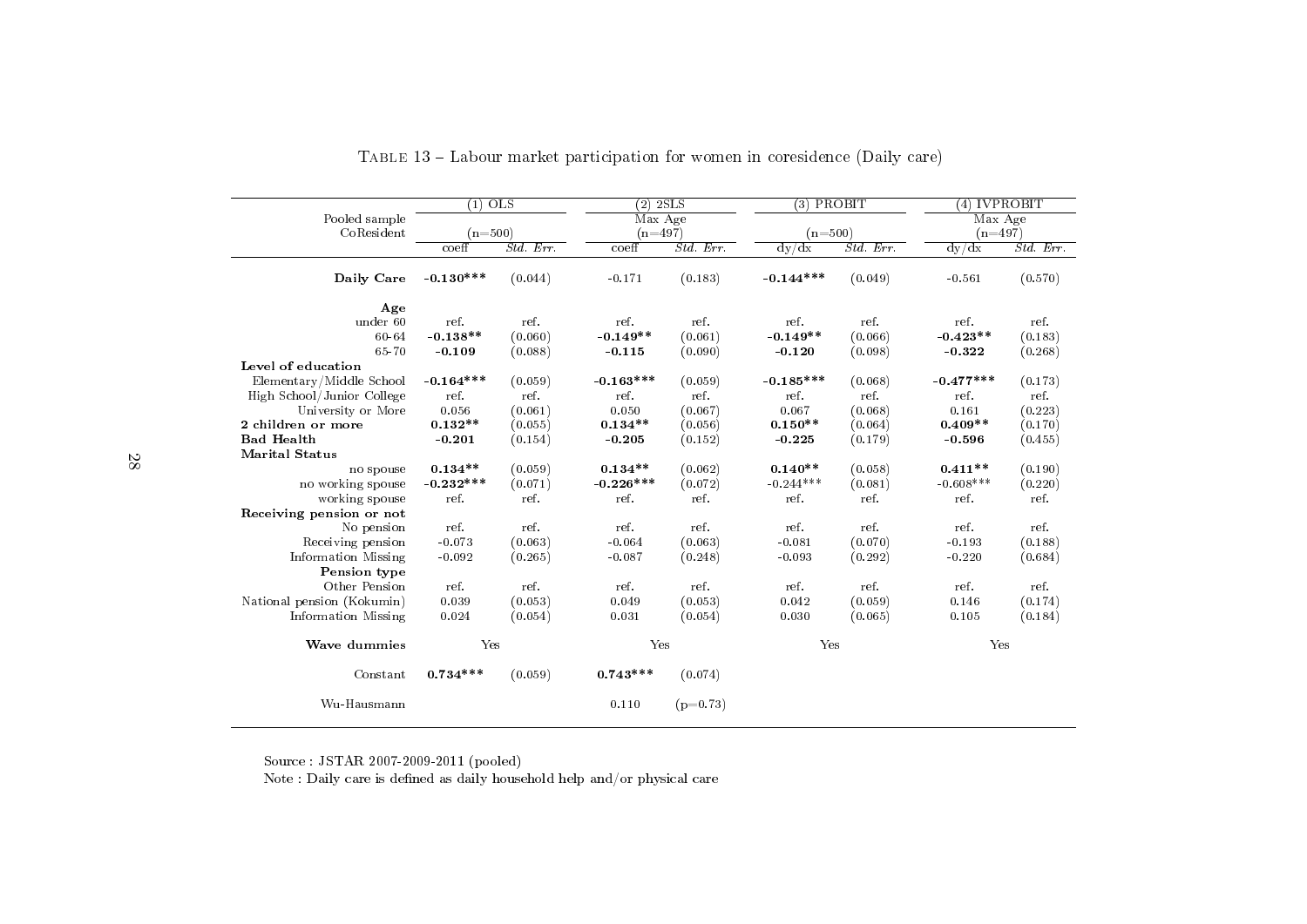|                            | $(1)$ OLS   |              | $(2)$ 2SLS  |            | $(3)$ PROBIT |           | $(4)$ IVPROBIT        |           |
|----------------------------|-------------|--------------|-------------|------------|--------------|-----------|-----------------------|-----------|
| Pooled sample              |             |              | Max Age     |            |              |           | Max Age<br>$(n=1186)$ |           |
| Not CoResident             | $(n=1202)$  |              | $(n=1186)$  |            | $(n=1202)$   |           |                       |           |
|                            | coeff       | $Std$ . Err. | $co$ eff    | Std. Err.  | dy/dx        | Std. Err. | dy/dx                 | Std. Err. |
| Frequent Care              | $-0.167***$ | (0.039)      | 0.178       | (0.331)    | $-0.185***$  | (0.043)   | 0.427                 | (0.880)   |
| Age                        |             |              |             |            |              |           |                       |           |
| under 60                   | ref.        | ref.         | ref.        | ref.       | ref.         | ref.      | ref.                  | ref.      |
| 60-64                      | $-0.138***$ | (0.041)      | $-0.145***$ | (0.042)    | $-0.150***$  | (0.043)   | $-0.385***$           | (0.116)   |
| 65-70                      | $-0.253***$ | (0.060)      | $-0.277***$ | (0.065)    | $-0.277***$  | (0.065)   | $-0.741***$           | (0.174)   |
| Level of education         |             |              |             |            |              |           |                       |           |
| Elementary/Middle School   | $-0.012$    | (0.041)      | 0.001       | (0.044)    | $-0.014$     | (0.044)   | $-0.000$              | (0.120)   |
| High School/Junior College | ref.        | ref.         | ref.        | ref.       | ref.         | ref.      | ref.                  | ref       |
| University or More         | 0.064       | (0.041)      | 0.062       | (0.043)    | $0.075*$     | (0.045)   | 0.186                 | (0.126)   |
| <b>Bad</b> health          | $-0.373***$ | (0.096)      | $-0.343***$ | (0.103)    | $-0.397***$  | (0.099)   | $-0.946**$            | (0.368)   |
| 2 children or more         | $0.057*$    | (0.033)      | 0.051       | (0.034)    | $0.066*$     | (0.037)   | 0.148                 | (0.094)   |
| <b>Marital Status</b>      |             |              |             |            |              |           |                       |           |
| no spouse                  | $0.155***$  | (0.035)      | $0.177***$  | (0.041)    | $0.172***$   | (0.037)   | $0.516***$            | (0.111)   |
| no working spouse          | $-0.130***$ | (0.042)      | $-0.134***$ | (0.044)    | $-0.135***$  | (0.045)   | $-0.342***$           | (0.121)   |
| working spouse             | ref.        | ref.         | ref.        | ref.       | ref.         | ref.      | ref.                  | ref.      |
| Receiving pension or not   |             |              |             |            |              |           |                       |           |
| No pension                 | ref.        | ref.         | ref.        | ref.       | ref.         | ref.      | ref.                  | ref.      |
| Receiving pension          | $-0.066$    | (0.042)      | $-0.058$    | (0.043)    | $-0.071$     | (0.045)   | $-0.155$              | (0.116)   |
| Information Missing        | $-0.076$    | (0.106)      | $-0.058$    | (0.110)    | $-0.080$     | (0.116)   | $-0.150$              | (0.293)   |
| Pension type               |             |              |             |            |              |           |                       |           |
| Other Pension              | ref.        | ref.         | ref.        | ref.       | ref.         | ref.      | ref.                  | ref.      |
| National pension (Kokumin) | 0.061       | (0.037)      | $0.090**$   | (0.043)    | $0.068*$     | (0.041)   | $0.252**$             | (0.115)   |
| Information Missing        | $-0.032$    | (0.040)      | $-0.023$    | (0.042)    | $-0.038$     | (0.045)   | $-0.068$              | (0.115)   |
| Wave dummies               |             | Yes<br>Yes   |             |            | Yes          |           | Yes                   |           |
| Constant                   | $0.680***$  | (0.040)      | $0.627***$  | (0.061)    |              |           |                       |           |
| Wu-Hausmann                |             |              | 1.235       | $(p=0.27)$ |              |           |                       |           |

<span id="page-28-0"></span>

| TABLE 14 – Labour market participation for women not in coresidence (Frequent care) |  |
|-------------------------------------------------------------------------------------|--|
|-------------------------------------------------------------------------------------|--|

Source : JSTAR 2007-2009-2011 (pooled)

Note : Frequent care is defined as daily or weekly household help and/or physical care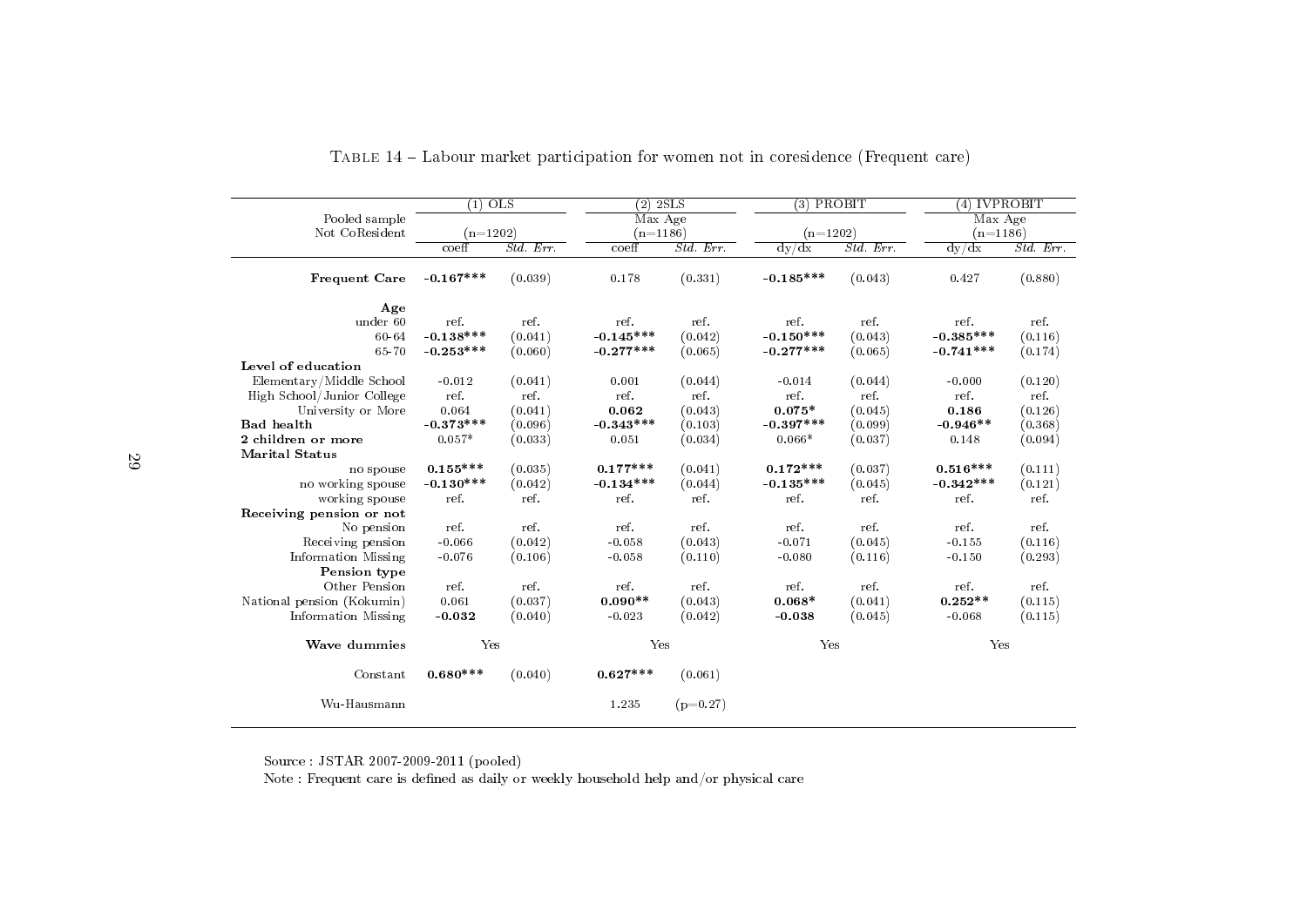## Bibliographie

- <span id="page-29-8"></span>Baum, C. F., Schaffer, M. E., and Stillman, S. (2003). Instrumental variables and gmm : Estimation and testing. Stata journal,  $3(1)$ : 1-31.
- <span id="page-29-7"></span>Berecki-Gisolf, J., Lucke, J., Hockey, R., and Dobson, A. (2008). Transitions into informal caregiving and out of paid employment of women in their 50s. Social Science & Medicine,  $67(1)$ :122-127.
- <span id="page-29-4"></span>Bolin, K., Lindgren, B., and Lundborg, P. (2008). Your next of kin or your own career ? : Caring and working among the  $50+$  of europe. Journal of Health Economics,  $27(3)$ : 718–738.
- <span id="page-29-0"></span>Cabinet Office  $(2010)$ . The seventh round of the international survey of lifestyles and attitudes of the elderly. Gyousei, Tokyo.
- Campbell, J. C. and Ikegami, N. (2000). Long-term care insurance comes to japan. Health Affairs,  $19(3)$  :26-39.
- Campbell, J. C. and Ikegami, N. (2009). Les enseignements politiques tirés de l  $\angle$ à $\angle$ 2 expérience d â $\rm \AA Z$  autrui et des échanges internationaux en matière d $\rm \AA Z$  assurance sociale des soins de santé de longue durée : Allemagne, Japon et République de Corée. Revue Internationale de Sécurité Sociale. 62 :73-94.
- <span id="page-29-1"></span>Carmichael, F. and Charles, S. (1998). The labour market costs of community care. Journal of Health  $Economics, 17(6)$  :747-765.
- <span id="page-29-2"></span>Carmichael, F. and Charles, S. (2003). The opportunity costs of informal care : does gender matter ? Journal of health economics,  $22(5)$ : 781-803.
- Carmichael, F., Charles, S., and Hulme, C. (2010). Who will care ? employment participation and willingness to supply informal care. Journal of Health Economics,  $29(1)$ : 182-190.
- <span id="page-29-5"></span>Casado-Marín, D., García-Gómez, P., and López-Nicolás, Á. (2009). Labour and income effects of caregiving across europe : an evaluation using matching techniques. Moneda y Credito, (228) :197.
- Casado-Marín, D., García-Gómez, P., and López-Nicolás, Á. (2011). Informal care and labour force participation among middle-aged women in spain.  $SERIES$ ,  $2(1)$ : 1-29.
- <span id="page-29-6"></span>Ciani, E. (2012). Informal adult care and caregivers' employment in europe. Labour Economics,  $19(2)$  :155-164.
- <span id="page-29-3"></span>Crespo, L. (2006). Caring for parents and employment status of european mid-life women. In Second Workshop Economics of the Family at the University of Zaragoza, pages  $9-10$ .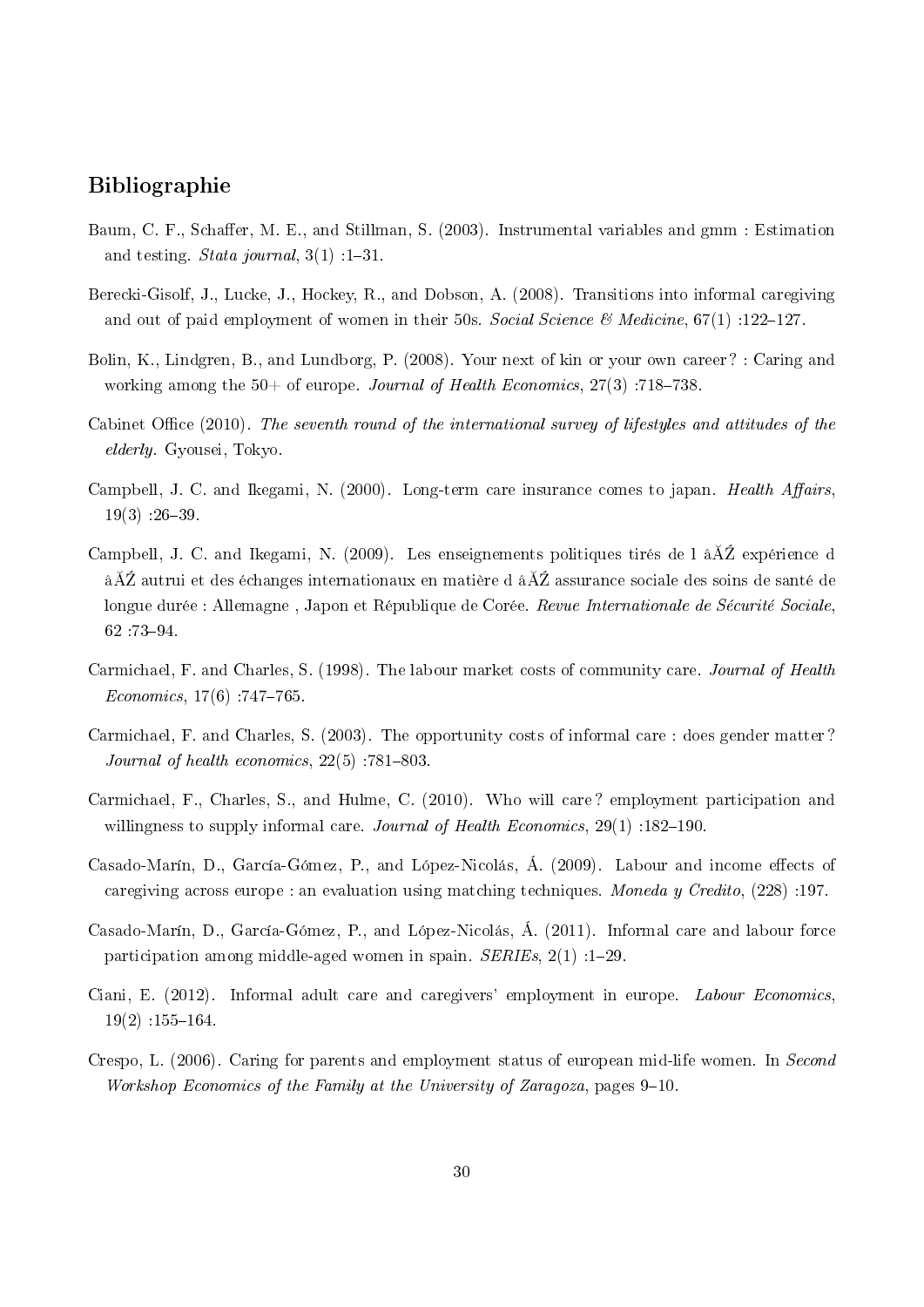- <span id="page-30-4"></span>Ettner, S. L. (1995). The impact of parent care on female labor supply decisions. Demography,  $32(1)$  :63-80.
- <span id="page-30-5"></span>Ettner, S. L. (1996). The opportunity costs of elder care. Journal of Human Resources, pages 189–205.
- <span id="page-30-1"></span>Fontaine, R. (2010). Aider un parent âgé se fait-il au détriment de l'emploi? Retraite et société.  $(2)$  : 31-61.
- <span id="page-30-10"></span>Fontaine, R. (2011). Le soutien familal aux personnes âgées dépendante : Analyses microéconométriques des comportements individuels et familaux de prise en charge. PhD thesis, Université Paris-Dauphine.
- Fukahori, R., Sato, K., Sakai, T., Oishi, A. S., Nakajima, R., Tanaka, R., Hayashi, M., Kureishi, W., Wakabayashi, M., Uzuki, Y., et al. (2013). Ipss discussion paper series.
- <span id="page-30-0"></span>Heitmueller, A. (2007). The chicken or the egg? : Endogeneity in labour market participation of informal carers in england. Journal of health economics,  $26(3)$ : 536-559.
- <span id="page-30-6"></span>Heitmueller, A. and Inglis, K.  $(2007)$ . The earnings of informal carers : Wage differentials and opportunity costs. Journal of health economics,  $26(4)$  :821-841.
- Ichimura, H., Shimizutani, S., and Hideki, H. (2009). Jstar first results 2009 report. Technical report. Research Institute of Economy, Trade and Industry (RIETI).
- <span id="page-30-2"></span>Johnson, R. W. and Lo Sasso, A. T. (2000). The trade-off between hours of paid employment and time assistance to elderly parents at midlife.
- <span id="page-30-8"></span>Kotsadam, A. (2011). Does informal eldercare impede women's employment ? the case of european welfare states. Feminist Economics,  $17(2)$ :  $121-144$ .
- <span id="page-30-3"></span>Le Bihan-Youinou, B., Martin, C., et al. (2006). Travailler et prendre soin d'un parent âgé dépendant. Travail, genre et sociétés,  $(2)$ : 77-96.
- <span id="page-30-9"></span>Leigh, A. (2010). Informal care and labor market participation. Labour Economics,  $17(1)$ : 140–149.
- Lilly, M. B., Laporte, A., and Coyte, P. C.  $(2010)$ . Do they care too much to work? the influence of caregiving intensity on the labour force participation of unpaid caregivers in canada. Journal of *Health Economics*,  $29(6)$  :895-903.
- Martin, C. (2006). Prendre soin des personnes âgées dépendantes : le défieuropéen et le modèle français. Schweizerische Zeitschrift für Soziologie,  $32(3)$ :  $495-509$ .
- <span id="page-30-7"></span>Michaud, P.-C., Heitmueller, A., and Nazarov, Z. (2010). A dynamic analysis of informal care and employment in england. Labour Economics,  $17(3)$  :455-465.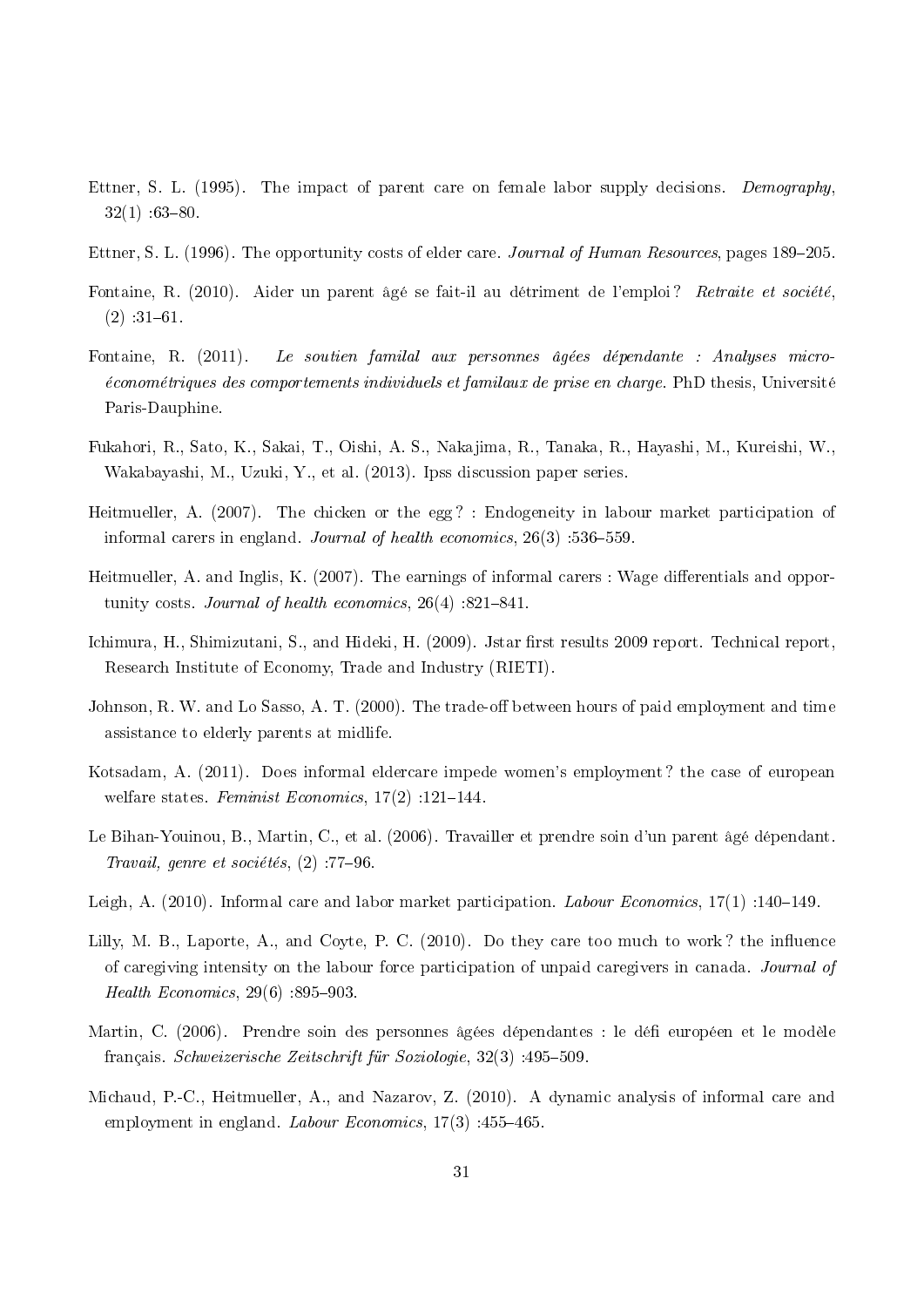- Nguyen, H. T. and Connelly, L. B. (2014). The effect of unpaid caregiving intensity on labour force participation : Results from a multinomial endogenous treatment model. Social Science & Medicine, 100 :115-122.
- <span id="page-31-5"></span>Ogawa, N. and Ermisch, J. F. (1996). Family structure, home time demands, and the employment patterns of japanese married women. Journal of Labor Economics, pages 677-702.
- <span id="page-31-0"></span>Ogawa, N., Matsukura, R., and Maliki (2009). Rapid population aging and changing intergenerational transfers in japan. In Uhlenberg, P., editor, International Handbook of Population Aging, volume 1 of International Handbooks of Population, pages 133-156. Springer Netherlands.
- <span id="page-31-1"></span>Ogawa, N., Retherford, R., and Saito, Y. (2010). Care of the elderly and women's labour force participation in japan. In Tuljapurkar, S., Ogawa, N., and Gauthier, A. H., editors, Ageing in Advanced Industrial States, volume 8 of International Studies in Population, pages 223–261. Springer Netherlands.
- <span id="page-31-2"></span>Ogawa, N. and Retherford, R. D. (1997). Shifting costs of caring for the elderly back to families in japan : will it work? *Population and Development Review*, pages 59–94.
- <span id="page-31-6"></span>Oishi, S. A. and Oshio, T. (2006). Coresidence with parents and a wife's decision to work in japan. The Japanese Journal of Social Security Policy,  $5(1)$  : 35-48.
- <span id="page-31-3"></span>Shimizutani, S., Suzuki, W., and Noguchi, H. (2008). The socialization of at-home elderly care and female labor market participation : Micro-level evidence from japan. *Japan and the World Economy*  $20(1)$  :82-96.
- <span id="page-31-8"></span>Staiger, D. and Stock, J. H. (1997). Instrumental variables regression with weak instruments. Econo $metrica, 65(3) : 557-586$
- <span id="page-31-7"></span>Stern, S. (1995). Estimating family long-term care decisions in the presence of endogenous child characteristics. Journal of human Resources, pages 551-580.
- Sugawara, S. and Nakamura, J.  $(2013)$ . Is elderly care socialized in japan? analyzing the effects of the 2006 amendment to the ltci on the female labor supply. Technical report, CIRJE, Faculty of Economics, University of Tokyo.
- <span id="page-31-4"></span>Tamiya, N., Noguchi, H., Nishi, A., Reich, M. R., Ikegami, N., Hashimoto, H., Shibuya, K., Kawachi, I., and Campbell, J. C. (2011). Population ageing and wellbeing : lessons from japan's long-term care insurance policy. The Lancet,  $378(9797)$ : 1183-1192.
- Tamiya, N., Yamaoka, K., and Yano, E. (2002). Use of home health services covered by new public longterm care insurance in japan : impact of the presence and kinship of family caregivers. International Journal for Quality in Health Care,  $14(4)$  :295-303.